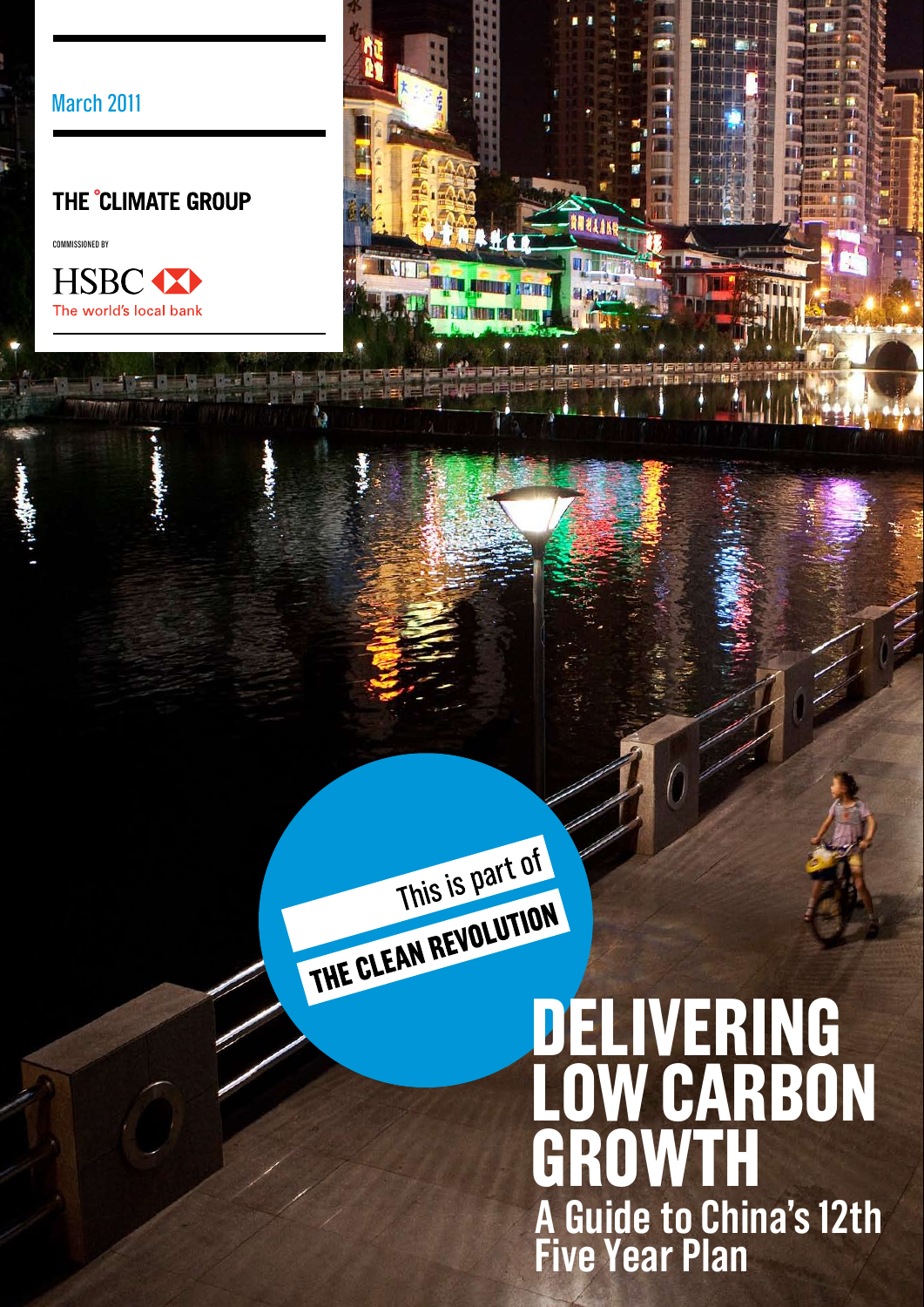**DELIVERING LOW CARBON GROWTH** A GUIDE TO CHINA'S 12TH FIVE YEAR PLAN

THIS REPORT HAS BEEN PREPARED BY

### THE °CLIMATE GROUP

AND COMMISSIONED BY HSBC CLIMATE CHANGE CENTRE OF EXCELLENCE



#### **ACKNOWLEDGEMENTS**

REPORT WRITTEN BY ALLISON HANNON. THE CLIMATE GROUP YING LIU. THE CLIMATE GROUP JIM WALKER. THE CLIMATE GROUP CHANGHUA WU. THE CLIMATE GROUP

EDITED BY BARRY KANTOR

DESIGNED BY TRUE NORTH GUYANG CHEN. THE CLIMATE GROUP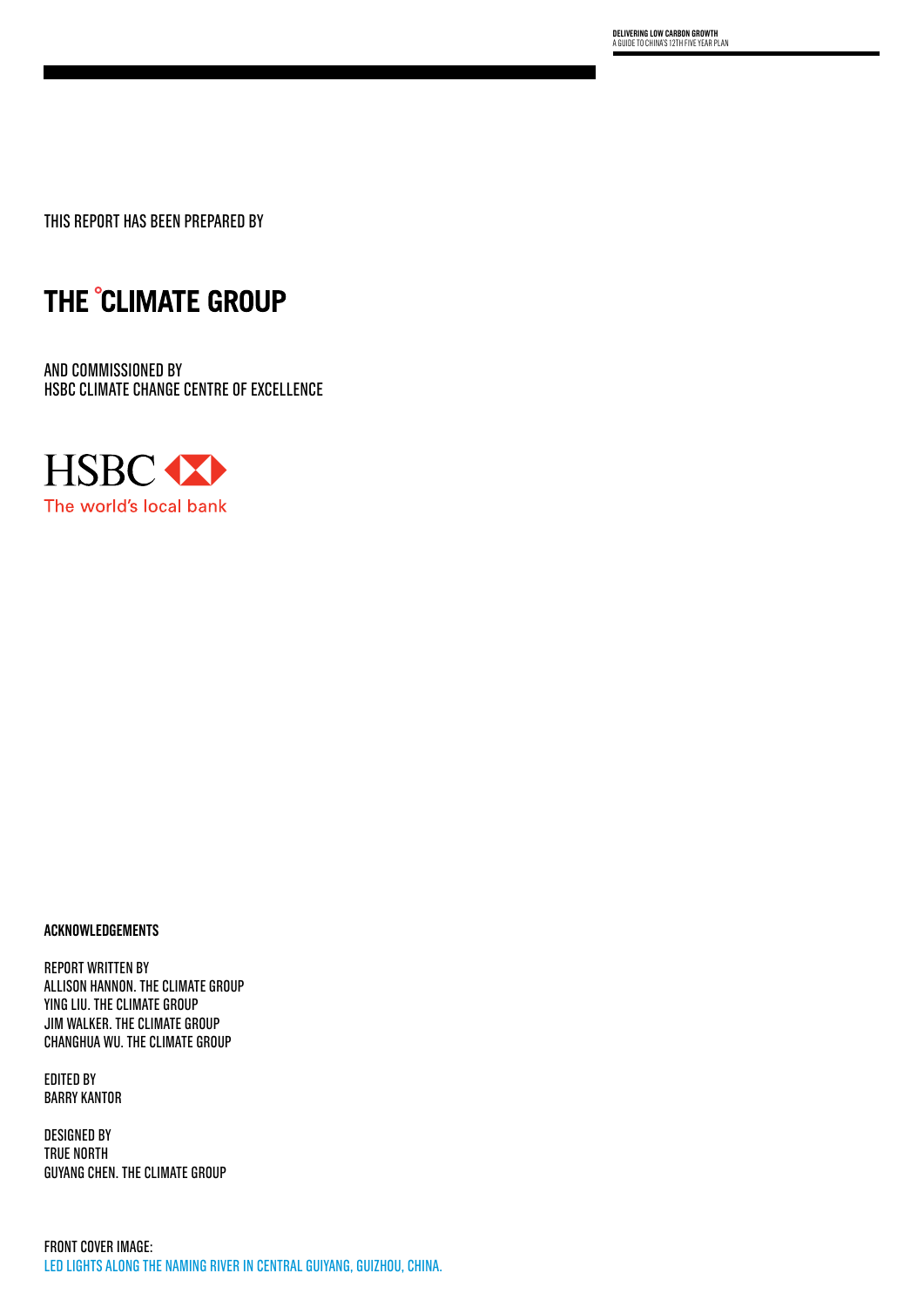# **ABOUT THIS REPORT**

This report is a guide to the implications of China's 12th Five Year Plan (FYP) for the country's efforts to develop a lower carbon economy, considering related policies and trends in the process. It has been prepared by The Climate Group and commissioned by The HSBC Climate Change Centre of Excellence, building on the five-year HSBC Climate Partnership in which both organisations participate alongside WWF, Earthwatch and the Smithsonian Tropical Research Institute.

The findings are based on a review of successive drafts of the Plan, the most recent draft of which was presented on 5 March 2011 at the National People's Congress, supplemented by interviews and conversations (some on a non-attributable basis) with experts in the public and private sectors in China. It also builds upon earlier research into China's climate change and energy policy. Where the report considers  $CO<sub>2</sub>$  it focuses on energy-related emissions and excludes process emissions (e.g. from cement production), non-CO2 greenhouse gases and land-use changes.

#### **Contact details**

The Climate Group in China Jim Walker jwalker@theclimategroup.org

The Climate Group outside China Allison Hannon ahannon@theclimategroup.org

**HSBC** Nick Robins nick.robins@hsbc.com

Disclaimer. The views expressed in this paper are the views of The Climate Group<br>and do not necessarily reflect the views or policies of HSBC. HSBC makes no<br>representation concerning and does not guarantee the source, orig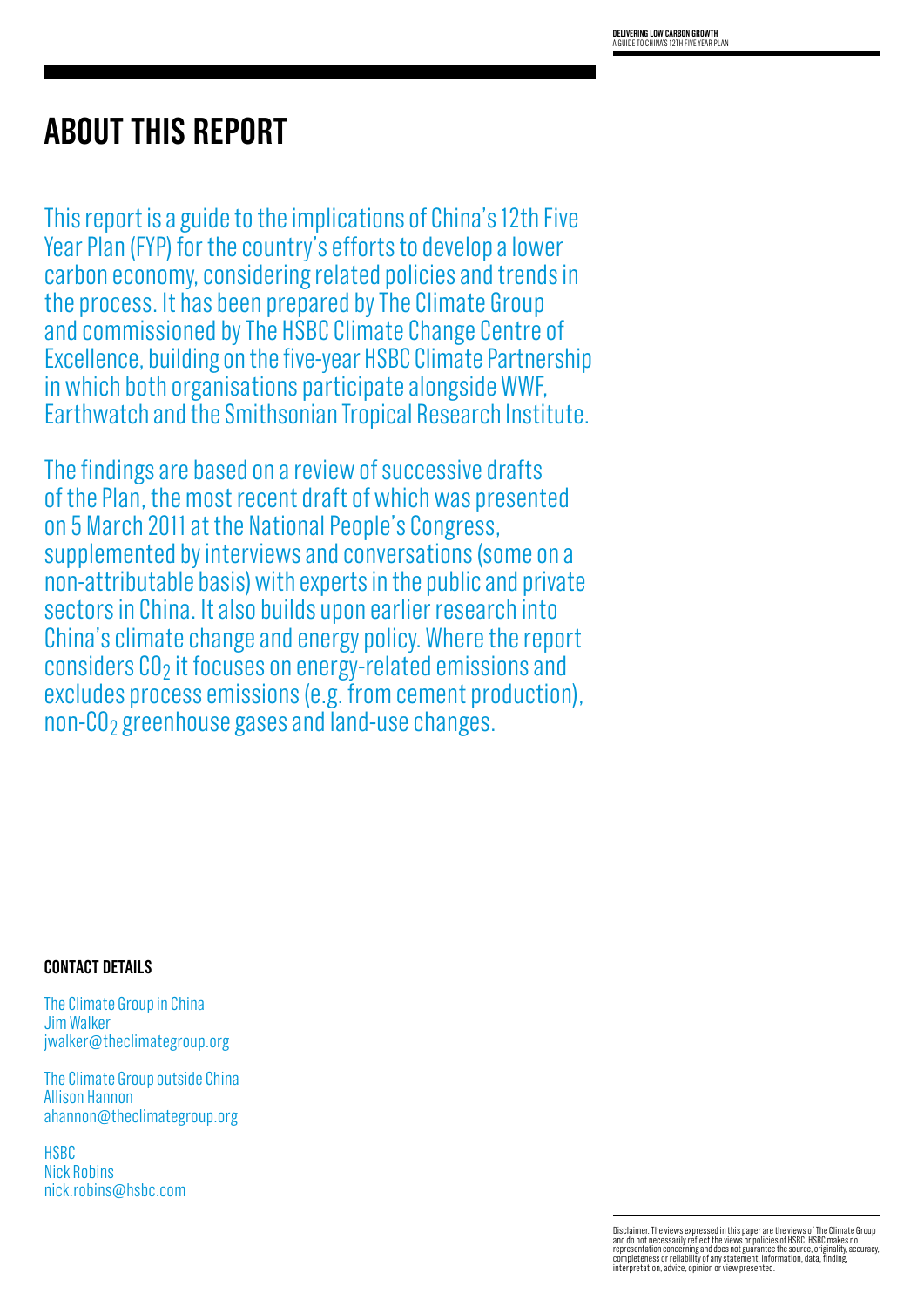### **CONTENTS**

#### **FOREWORD**

**EXECUTIVE SUMMARY**

**OUTLINE**

**SECTION 1: INTRODUCTION** CONTEXT LEARNING FROM THE 11TH FIVE YEAR PERIOD PERIOD (2006-2010) DRIVERS FOR CONTINUED ACTION TRENDS EMBODIED IN THE 12TH FIVE YEAR PLAN

#### **SECTION 2: DRIVING DOWN CARBON INTENSITY**

ENERGY EFFICIENCY REGULATION MARKET MECHANISMS **LEGISLATION** THE CLIMATE CHANGE LAW NEW ENERGY QUOTA SYSTEM OIL CONSUMPTION & TRANSPORT

#### **SECTION 3: DRIVING LOW CARBON OPPORTUNITIES**

DEVELOPMENT STRATEGIES FOR THE STRATEGIC EMERGING INDUSTRIES PUBLIC FINANCING & FISCAL POLICY THE ENERGY SAVING & ENVIRONMENTAL PROTECTION INDUSTRY NEW-ENERGY INDUSTRY NEW-ENERGY VEHICLES LED INDUSTRY GEOGRAPHIC DISTRIBUTION IMPLICATIONS

#### **SECTION 4: PROSPECTS AND NEXT STEPS**

HOW REALISTIC ARE THE TARGETS? CHINA'S PLANS ON LOW CARBON ENERGY ARE IN LINE WITH INTERNATIONAL EXPECTATIONS WHAT ARE THE PRIMARY BARRIERS TO SUCCESS? OPPORTUNITIES FOR FOREIGN ENTERPRISES KEY MILESTONES IN THE NEXT FIVE YEARS

**CONCLUSIONS**

**ANNEX 1 CLIMATE AND ENERGY POLICY IN THE 12TH FYP ANNEX 2 SUMMARY OF CHINA'S MAIN ENERGY POLICY MECHANISMS ANNEX 3 THE ROADMAP FOR STRATEGIC EMERGING INDUSTRY DEVELOPMENT**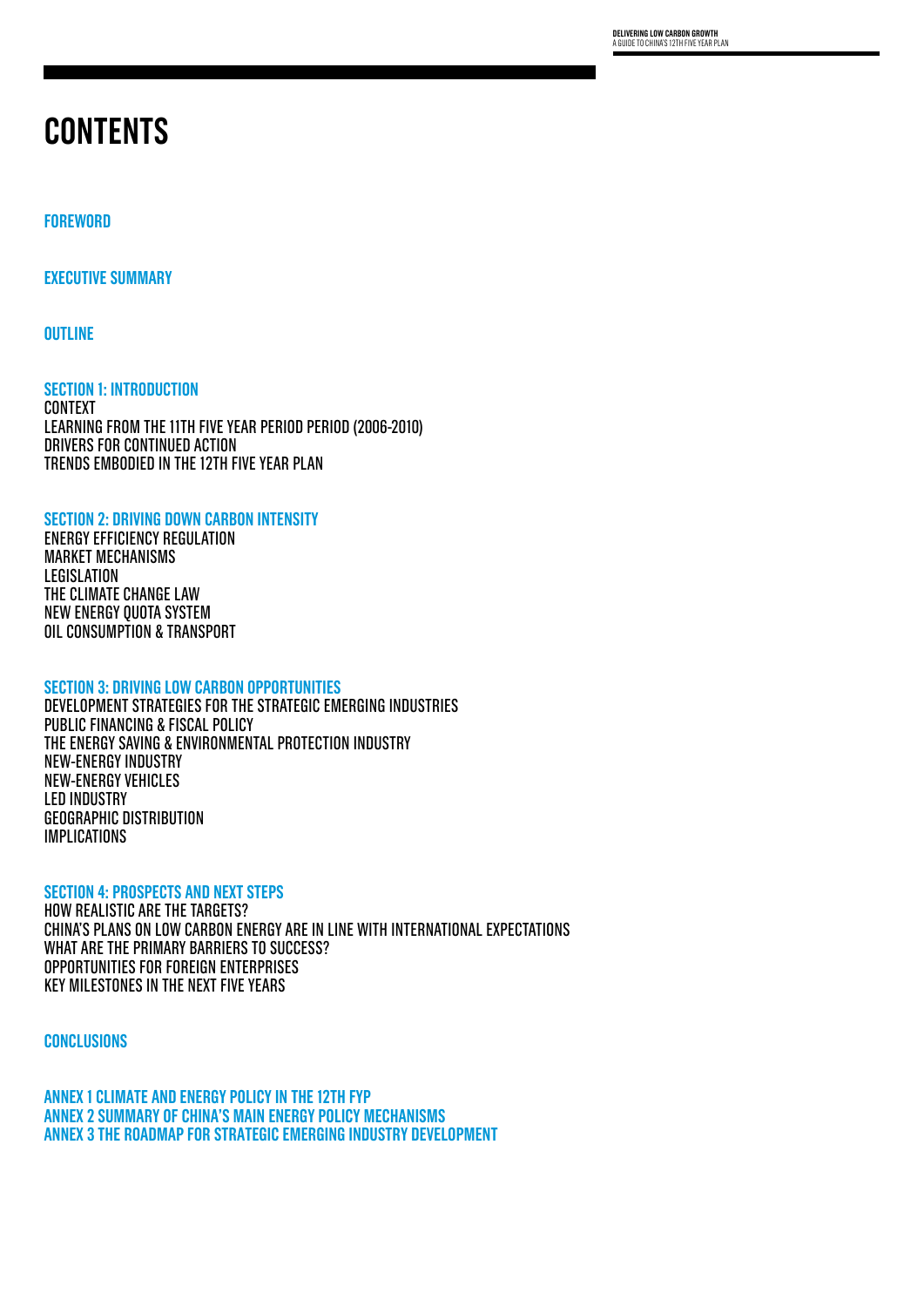# **FOREWORD**

In the 12th Five Year Plan, China has signalled its intention to shift from a policy of maximizing growth to balancing growth with social harmony and environmental sustainability. China has impressed the world not just by the scale of its economic success, but also by the speed with which it has embraced a cleantech future. In the last five years, it has installed the world's largest wind power capacity, become the biggest manufacturer of solar panels and developed a dynamic market for electric vehicles.

Our research shows that the global economy will undergo a seismic shift in the coming decades as China becomes the world's largest market. The country's priorities for the next steps along this road are laid out in this latest Five Year Plan. As this report underscores, the Plan places low carbon growth at the heart of economic strategy in a way that no other country has done to date. China will simultaneously aim to drive down its carbon emissions per unit of output, while also stimulating the rapid expansion of the hi-tech sectors that will be pivotal in the future including clean energy, electric vehicles, and energy efficiency. For China, building a thriving economy based on low carbon growth, is not just an environmental imperative but a route to further prosperity and the means by which the country will meet rising aspirations for improved standards of living in terms of food, housing, transport and employment. In this transition, the role of banking and finance will be critical to provide households and companies with the capital to deploy cleaner, more efficient technologies.

As we confront the twin challenges of energy security and climate change, there are no ready -made models for economies to pursue. Governments, businesses and societies will all need to innovate to create the frameworks that reward low carbon investment. In the years ahead, many countries will be looking to China for inspiration on how this can be achieved. As a result, China's global role will no longer be just the world's fastest growing market for climate solutions, or the world's biggest exporter of key clean technologies, but also a source of ideas and experience on how to deliver low carbon growth.

Stuart Gulliver Group Chief Executive HSBC Holdings plc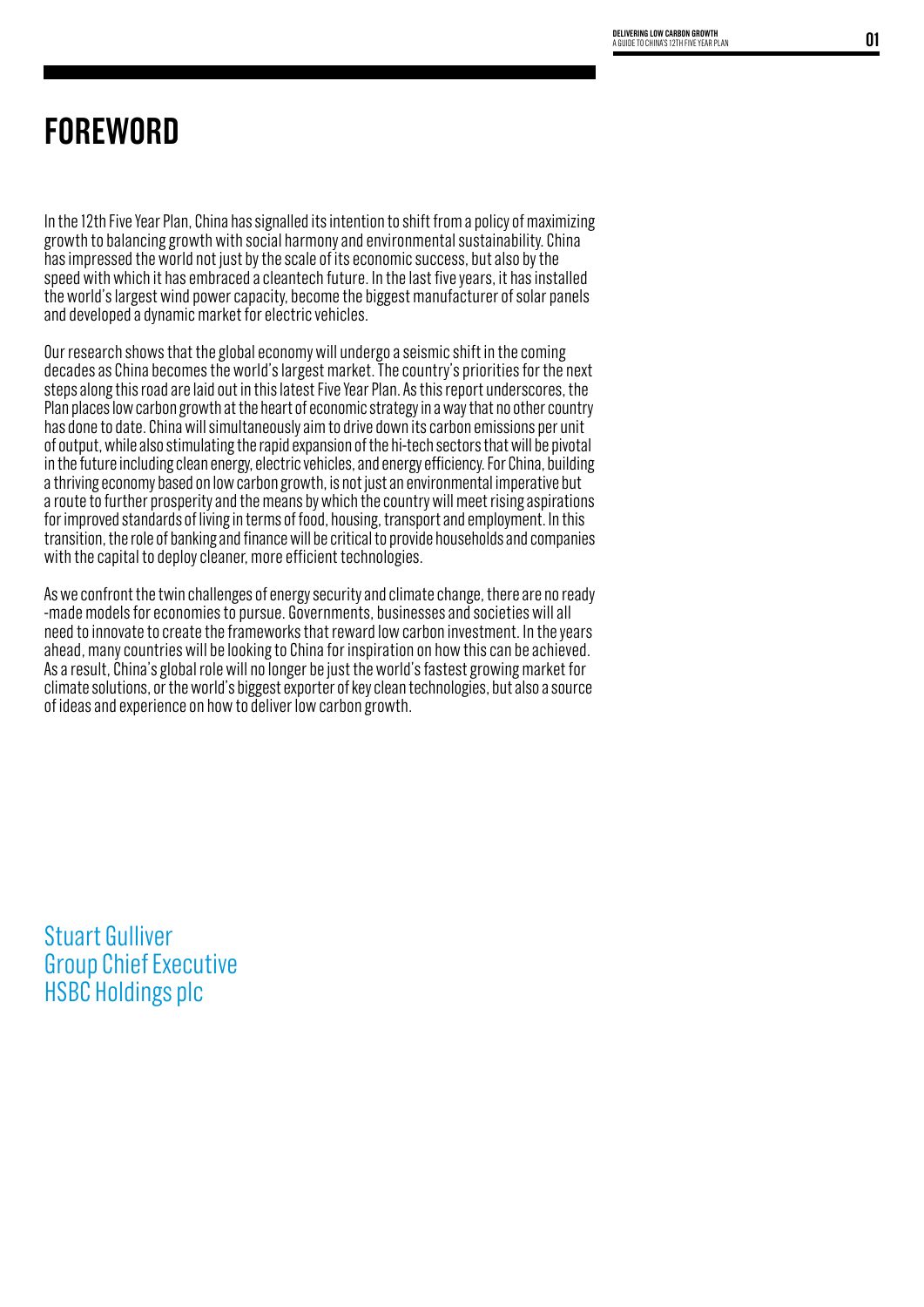### **EXECUTIVE SUMMARY**

China has plans to continue its 'clean revolution' over the next five years, with significant targets for low carbon energy, energy efficiency and clean technology (Figure 1). The policy framework for this, as contained in the 12th Five Year Plan (FYP) covering 2011-2015, will be more sophisticated, with phasing in of market mechanisms and 'bottom-up' action in provinces and cities. The report concludes that China's low carbon ambitions are accelerating and will bend the nation's carbon emissions growth curve in the next five years. At the same time, the country's energy supply is incorporating more non-fossil fuel sources and low carbon technologies will continue to develop rapidly. The Chinese market for low carbon technology is gradually opening to foreign owned enterprises, but competition is intensifying. Finally, China's approach to energy management is evolving to include market mechanisms, but challenges remain.

|                                                     | 11TH FYP<br>$(2006 - 2010)$<br>(TARGET) | 11TH FYP<br>(ACTUAL) | <b>12TH FYP</b><br>$(2011 - 2015)$<br>(TARGET) | 13TH FYP<br>$(2016 - 2020)$<br>(TARGET) |
|-----------------------------------------------------|-----------------------------------------|----------------------|------------------------------------------------|-----------------------------------------|
| <b>INDICATORS</b>                                   |                                         |                      |                                                |                                         |
| <b>ENERGY INTENSITY (% REDUCTION IN FIVE YEARS)</b> | 20%                                     | 19.1%                | 16%                                            | <b>NOT SET</b>                          |
| <b>CARBON INTENSITY (% REDUCTION IN FIVE YEARS)</b> | NOT SET                                 |                      | 17%                                            | 40-45% VS<br>2005                       |
| NEW ENERGY (% OF PRIMARY ENERGY)                    | 10%                                     | $9.6\%$ <sup>1</sup> | 11.4%                                          | 15%                                     |
| <b>GROWTH RATES</b>                                 |                                         |                      |                                                |                                         |
| PRIMARY ENERGY CONSUMPTION (ANNUAL GROWTH)          | 4%                                      | 6.3%                 | $3.75 - 5%$                                    |                                         |
| ELECTRICITY ENERGY CONSUMPTION (ANNUAL GROWTH)      |                                         | 11%                  | $8.5%$ *                                       | $(5.5%)*$                               |
| ELECTRICITY GENERATING CAPACITY (ANNUAL GROWTH)     | $8.4\%^{2.3}$                           | 13.2% <sup>4</sup>   | $8.5%$ *                                       | $(5.6\%)*$                              |
| GDP (ANNUAL GROWTH)                                 | 7.5%                                    | 10.6%                | 7%                                             |                                         |

#### **FIGURE 1**

Key energy and climate policy goals and indicators in China 2006–2020

ASTERISKED NUMBERS INDICATE ESTIMATES MADE BY GOVERNMENT THAT ARE NOT FORMAL TARGETS. BOLD NUMBERS ARE NEW TARGETS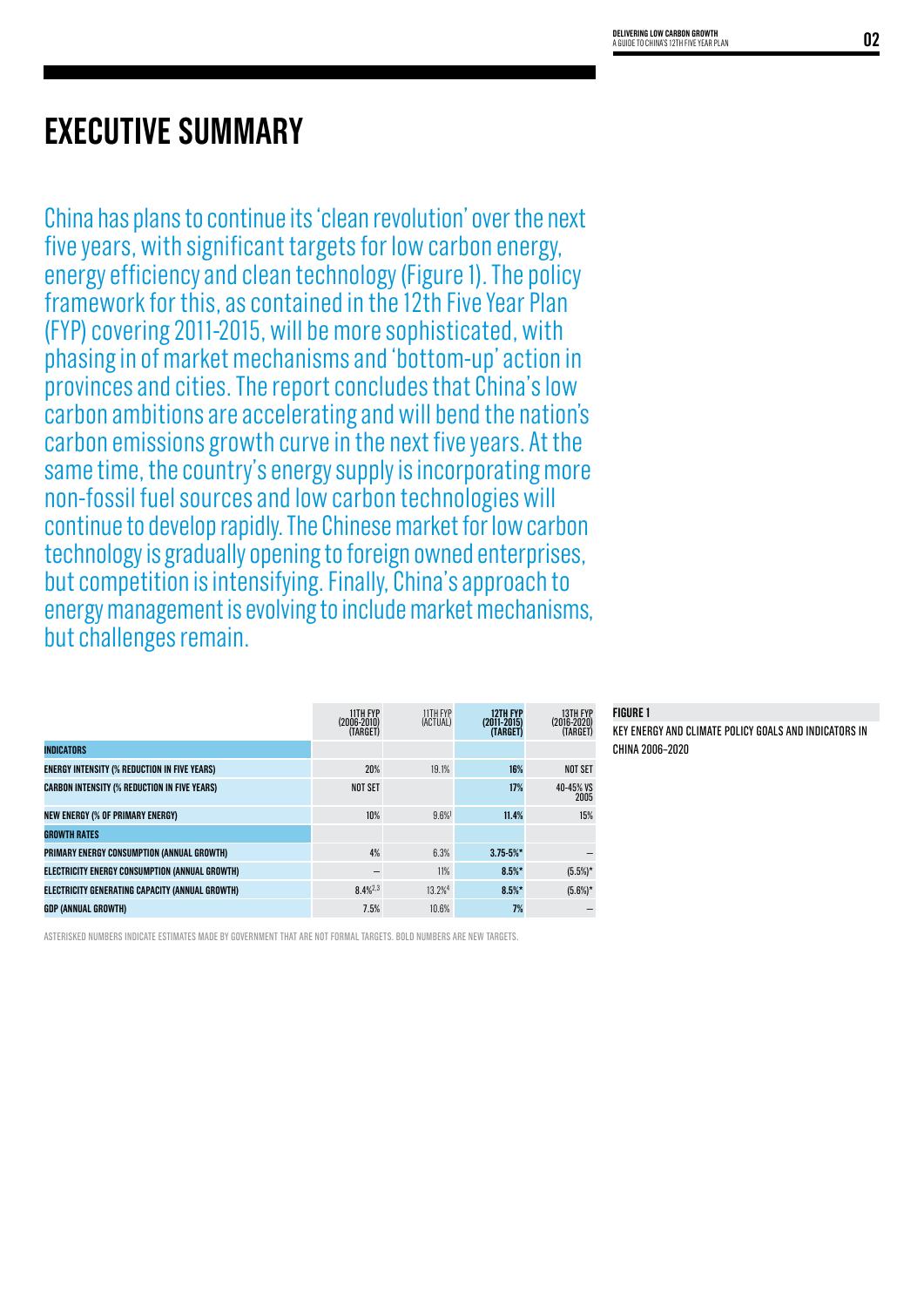#### CHINA'S LOW CARBON AMBITION IS ACCELERATING AND PLANS WILL BEND THE NATION'S CARBON EMISSIONS GROWTH CURVE

For the first time in a FYP, China has set a carbon-intensity reduction target of 17%<sup>5</sup> and intends by 2015 to reduce energy intensity a further 16% $^{\rm s}$ . In real terms, therefore the 12th FYP should see China's CO $_{_2}$ emissions risefrom an estimated 7.02Gt (gigaton) to 8.17Gt. This will avoid about 0.83Gt against the nation's previous trajectory (Figure 2)<sup>7,8,9</sup>. In real terms, therefore, China is bending its emissions curve downwards: the 1.15Gt planned rise in CO<sub>2</sub> emissions in the next five years compares with 2.2Gt added during each of the 10th and 11th FYPs. This ambition is driven by a need for China to: maintain growth and investment; address real resource limits; be economically and competitive and technologically advanced; and 'keep its house in order' to be a trusted voice on climate and energy. We believe that this will lay the foundation for emissions to peak before 2030 $^{\text{o}}$ .

#### **FIGURE 2** ESTIMATED EMISSIONS AVOIDED IF CARBON INTENSITY TARGET OF 17% for 12th FYP is reached, against IEA Current Policies SCENARIO REFERENCE<sup>1,11,12</sup> 9 REFERENCE SCENARIO 17% REDUCTION ENERGY RELATED CO2 EMISSION (BILLION TONS) ENERGY RELATED C02 EMISSION (BILLION TONS) 8 7 2015 YEAR 2010

China's 'new energy" targets also compare favorably with the International Energy Agency's (IEA) World Energy Outlook 2010 scenario for containing climate change by stabilizing atmospheric concentrations of CO $_{\rm 2}$ at 450ppm (parts per million) by 2010, suggesting that China is 'pulling its weight' with regard to building low carbon power generation (Figure 3). We believe that low carbon electricity deployment will be on or ahead of target.



five-year period.<br>Il The term 'new energy' is used throughout the 12th Five Year plan and other<br>relevant policy documents to cover alternatives to standard coal-fired generation<br>- these sources include nuclear, large-scale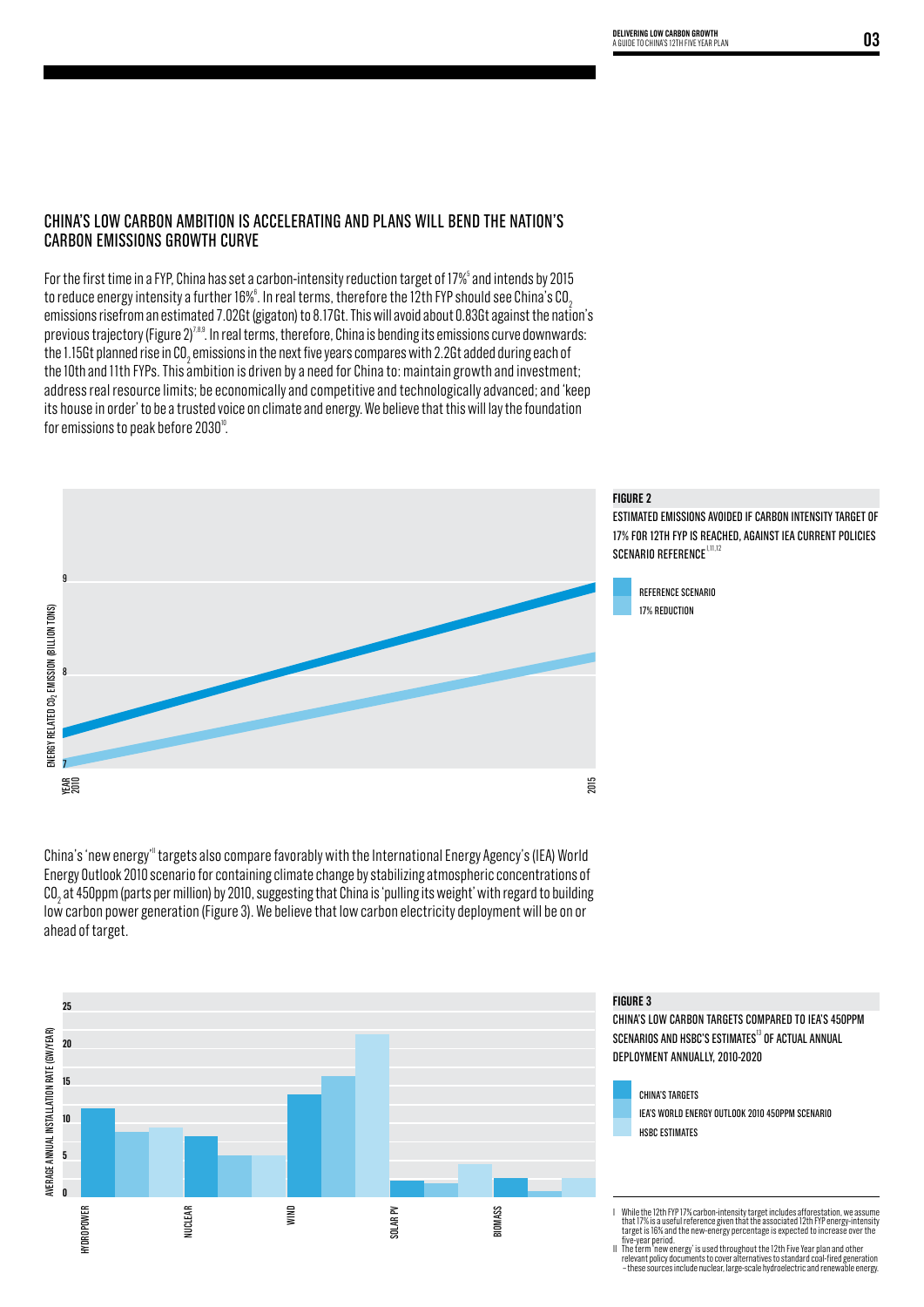#### GROWTH IN ENERGY SUPPLY WILL INCORPORATE AN INCREASING SHARE OF NON-FOSSIL FUEL SOURCES

China reached a 9.6% share of primary energy from non-fossil fuel sources in the 11th FYP, primarily by installing low carbon power generation capacity, against the target of 10%<sup>14</sup>. Challenges came from larger than predicted overall energy consumption and from delays in developing hydroelectric and nuclear power over the last five years15,16. Current indications are that these technologies will now progress more rapidly with stronger government backing. Progress on low carbon energy will come from a four-fold growth in nuclear power to 40GW (gigawatts)  $^{\text{\tiny{17}}}$ , 63GW of new hydroelectric capacity, a growth in gas-fired generation'<sup>8,11</sup>, 48GW<sup>19</sup> of new wind capacity to more than double the current capacity and solar capacity expected to reach 5GW by 201520. These figures are against the backdrop of an estimated additional 260GW of coal generation<sup>21</sup> (Figure 4) – although the share of coal in the energy mix is anticipated to fall from 72% to 63% (Figure 5).



Figures taken from publicly available data from the National Energy Board and the China Electricity Council

**30% 20% 10% 0%**

PERCENTAGE

2010

2015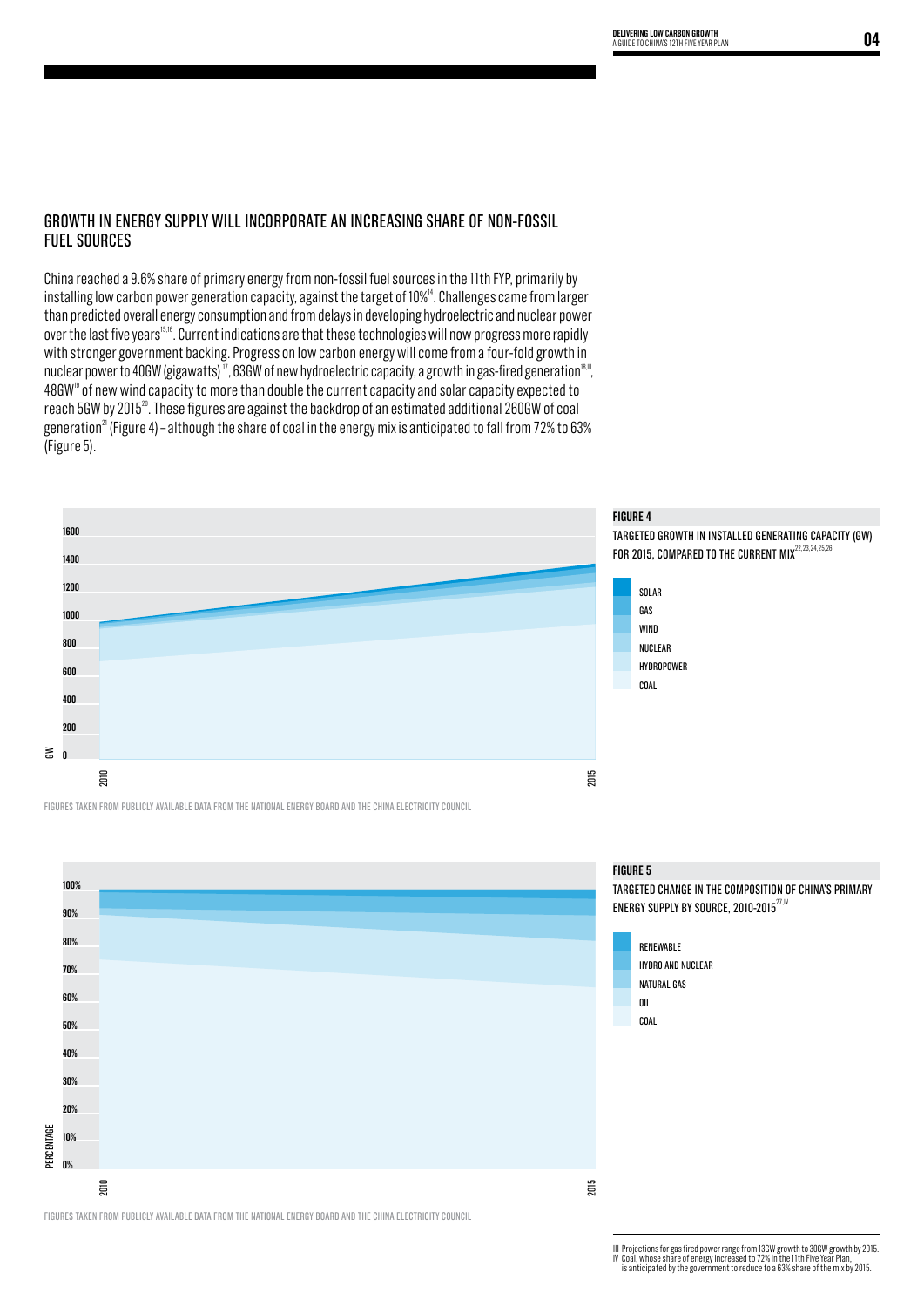#### CHINA WILL ACCELERATE THE GROWTH OF LOW CARBON TECHNOLOGIES

Considering both export and domestic consumption, the 12th FYP sets out aggressive growth plans for strategic emerging industries (SEIs) critical to economic restructuring, including electric vehicles, next generation information technology, energy efficient products and renewable energy. A figure of RMB 10 trillion (US \$1.5 trillion) of public and private investment in the next five years across all SEIs has been discussed but a government target may not be set. Fiscal incentives form part of an integrated strategy. Research and development funding is set to increase dramatically, leveraging public and private sources from the current 1.7%<sup>28</sup> to reach 2.2-2.5% of GDP<sup>28</sup>. Technologies including new-energy vehicles and LED lighting are set to play a big role in the longer term, as China's large-scale manufacturing will drive down international prices.

#### THE PICTURE WILL GRADUALLY OPEN UP FOR FOREIGN-OWNED ENTERPRISES (FOEs) BUT COMPETITION IS INTENSIFYING

Following the trend of state-owned enterprises (SOEs) opening up to foreign equity investment, participation in national R&D programs will gradually open up to FOEs. But access to direct funding is likely to remain restricted to majority Chinese joint venture partnerships. China recently announced moves to strengthen its intellectual property (IP) regime under the 12th FYP, which is increasingly significant for its own domestically-derived IP. The extent to which this will impact FOEs' experience of operating in China is not clear, however.

#### CHINA'S APPROACH TO MANAGING ENERGY IS EVOLVING WILL BE MORE MARKET-ORIENTED, BUT CHALLENGES REMAIN

The 12th FYP measures include regulation, technology development, capital investment and market mechanisms. We expect a better-planned phase-out of inefficient infrastructure and clearer devolution of central targets by sector and province. Data quality on energy continues to improve<sup>y</sup>, enabling more effective regulation. Market mechanisms, including energy price reform, carbon trading pilots, energy labelling of consumer products and support for energy services companies, will be actively developed and are likely to form a key element for China's energy policy framework by 2015.

On the national agenda since 2002, energy price-reform has become urgent to rationalize investment, and market mechanisms are an experiment for a nation accustomed to administrative regulation. Industrial energy efficiency measures remain critical to success<sup>y</sup>. Some local governments struggle with limited capacity to implement changes and still perceive energy intensity reduction to be at odds with economic growth. Access to capital for energy efficiency projects is a priority, especially for non-SOEs. Nuclear and hydroelectric power will take higher priority in this FYP. Coal-fired generation and heavy manufacturing still make up the lion's share of China's emissions (81%)<sup>30</sup>. There is no provision for carbon capture and storage in the FYP although it remains a development priority in energy R&D. Although absolute coal-generating capacity will increase, outstripping new energy growth in 2015, the share of coal in the energy mix will decline.

The targets are set and the plans are in motion to build on the ambition of the 11th FYP for China's movement towards clean and efficient energy use. The 12th FYP makes it clear that China is determined to capture the economic opportunities that exist from addressing climate change.

V Based on preliminary and final energy values from 1990 to the present day<br>published by the National Bureau of Statistics, showing diminishing errors in<br>energy data over time. Increased academic and research interest in C

energy statistics similarly has led to more accurate data over time.<br>W A Special Energy Conservation Plan anticipated from the National Development<br>and Reform Commission (NDRC) later this year will be significant in this r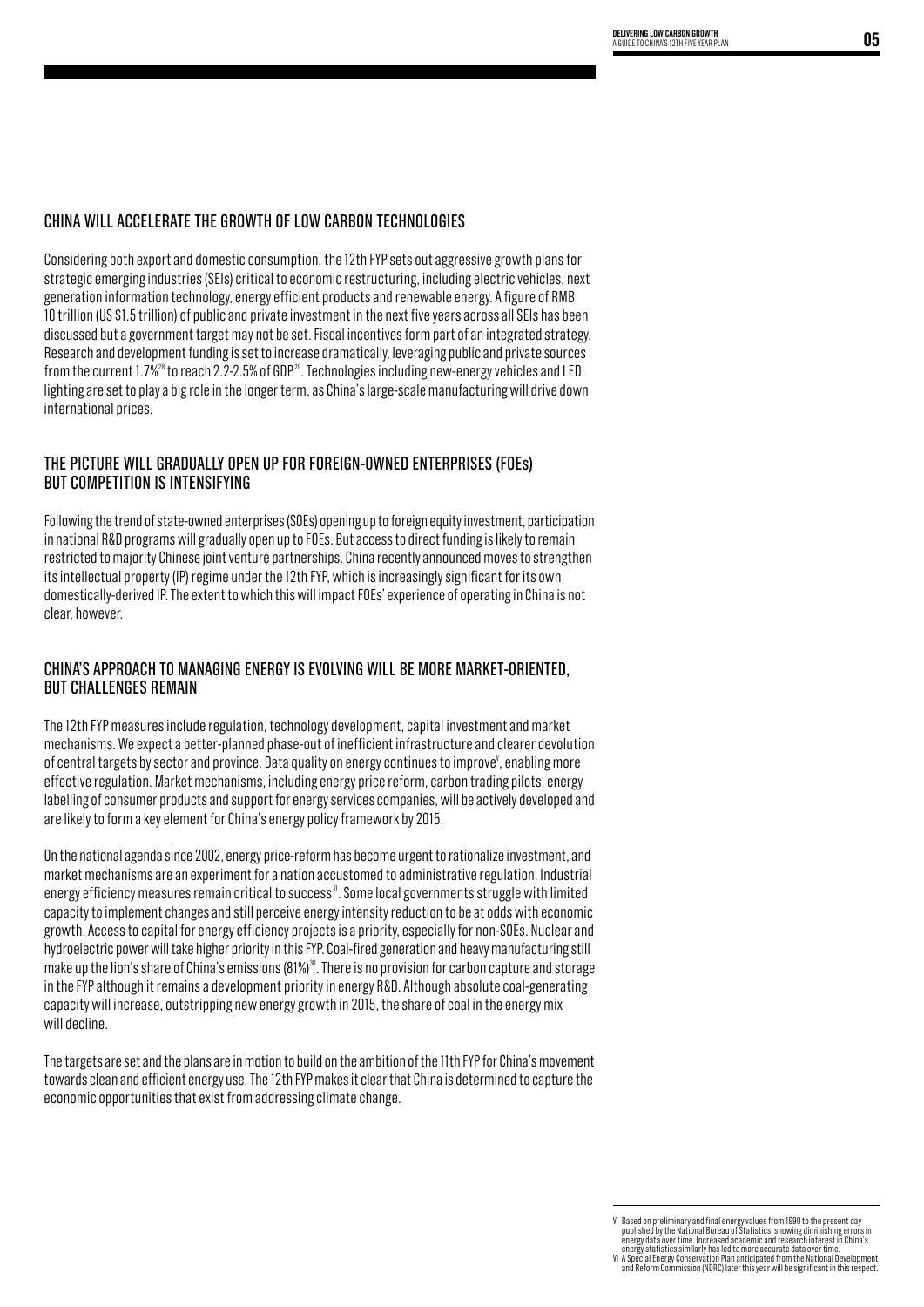# **OUTLINE**

The outline of the 12th National Economic and Social Development Plan, (hereafter referred to as the '12th Five Year Plan', 'FYP' or 'the Plan') was officially presented in Beijing on 5 March, 2011 at the National People's Congress, China's national law-making body. The Plan sets out the government's framework for the overall direction of the Chinese economy and in this report we review those elements of the Plan which deal with delivering low carbon growth.

This report is structured as follows:

- Section 1 introduces the Plan, giving the context, drivers for action and emerging trends
- Section 2 focuses on elements of the Plan that are relevant to China's progress towards a low carbon economy, particularly its on-going efforts to drive down carbonintensity through energy-efficiency measures and the deployment of 'new energy'<sup> $W$ </sup>
- Section 3 reviews the new plans laid out to develop a suite of strategic emerging industries (SEIs), many of which will be central to energy efficiency and low carbon energy in the future
- Section 4 considers China's prospects for success and we present the conclusions of our review
- Annex 1 represents China's policies for SEIs in diagrammatic form
- Annex 2 provides a summary of China's new climate and energy policy in the 12th FYP
- Annex 3 presents a diagram of China's main energy policy mechanisms

In this review we have focused on the new elements introduced by the Plan but have also taken into account relevant existing and on-going policy processes and trends.

VII The term 'new energy' is used throughout the 12th Five Year plan and other<br>relevant policy documents to cover alternatives to standard coal-fired<br>generation – these sources include nuclear, large-scale hydroelectric an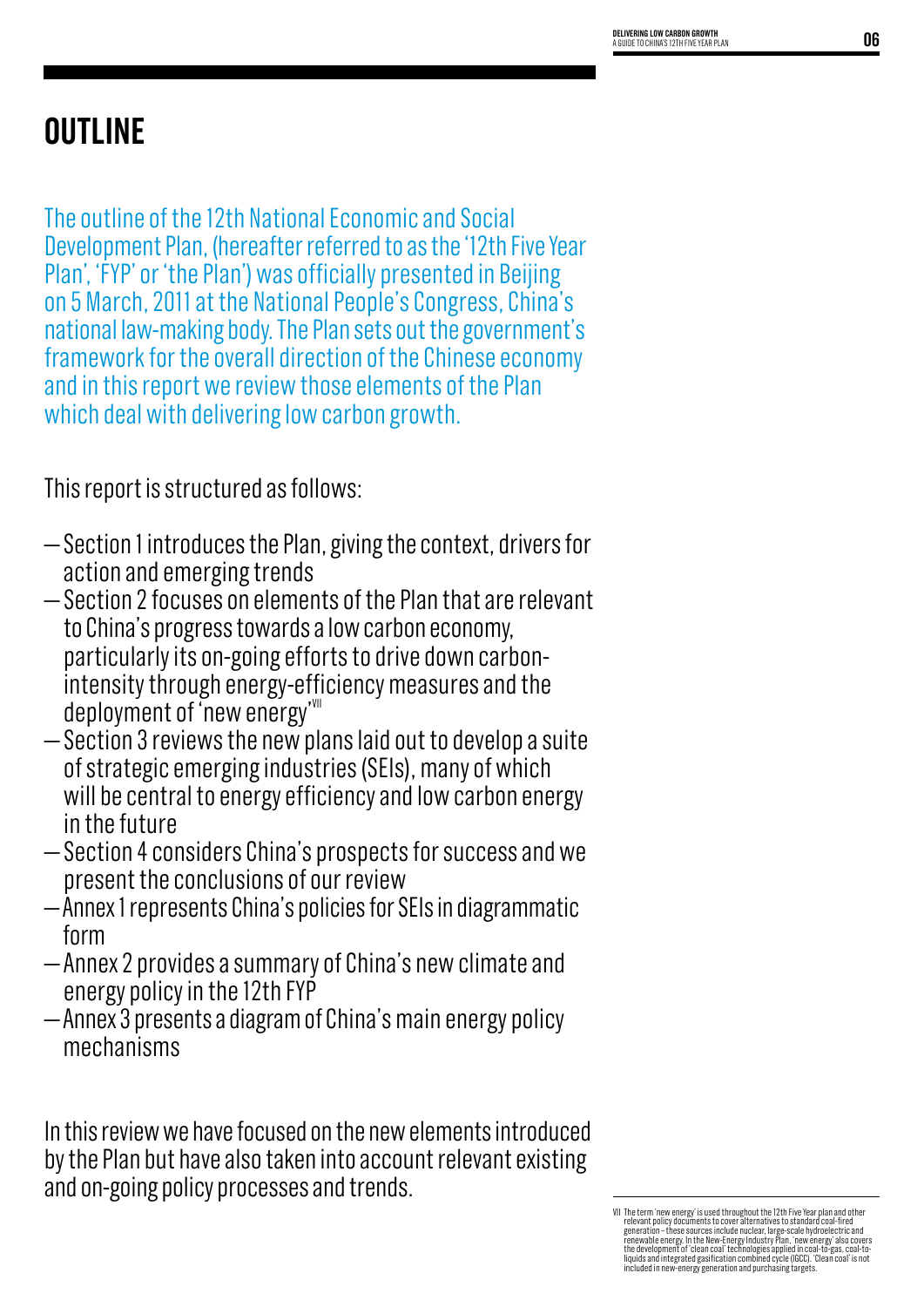# **SECTION 1: INTRODUCTION**

#### CONTEXT

Learning from the 11th five year period (2006-2010)

In 2006, China's 11th FYP laid out aggressive energy targets that attracted international attention. It planned for a 20% reduction in energy intensity and for 'new energy' to reach 10% of primary energy by 2010. Against these targets China did manage to achieve a 19.1% reduction in energy intensity (Figure 6) and 9.6% of primary energy from non-fossil fuel sources while carbon intensity declined by 16.2% (2006-2009 only) (Figure 7). The extent of the different energy-intensity measures undertaken during the 11th FYP period are indicated in Figure 8. Over the term of the 11th FYP state investment in energy efficiency reached over 130 billion yuan (US\$19.76 billion) (Figure 9) while energy consumption avoided through efficiency totalled 100 million tons of coal per annum. As part of this drive, 70GW of small, inefficient coal-fired power generation capacity was shut-down<sup>33,34</sup>.



#### **FIGURE 6**

Progress on China's energy intensity (kgsce/yuan) (STANDARD COAL EQUIVALENT PER YUAN) IN THE 11TH FYP period<sup>35</sup>and projected improvement by 2015 based on 12th FYP targets



#### **FIGURE 7**

CARBON INTENSITY (KG CO2) OF CHINA'S ECONOMY, COMPARISON of data 2005-2010 with the 17% carbon-intensity reduction TARGET FOR  $2015^{36}$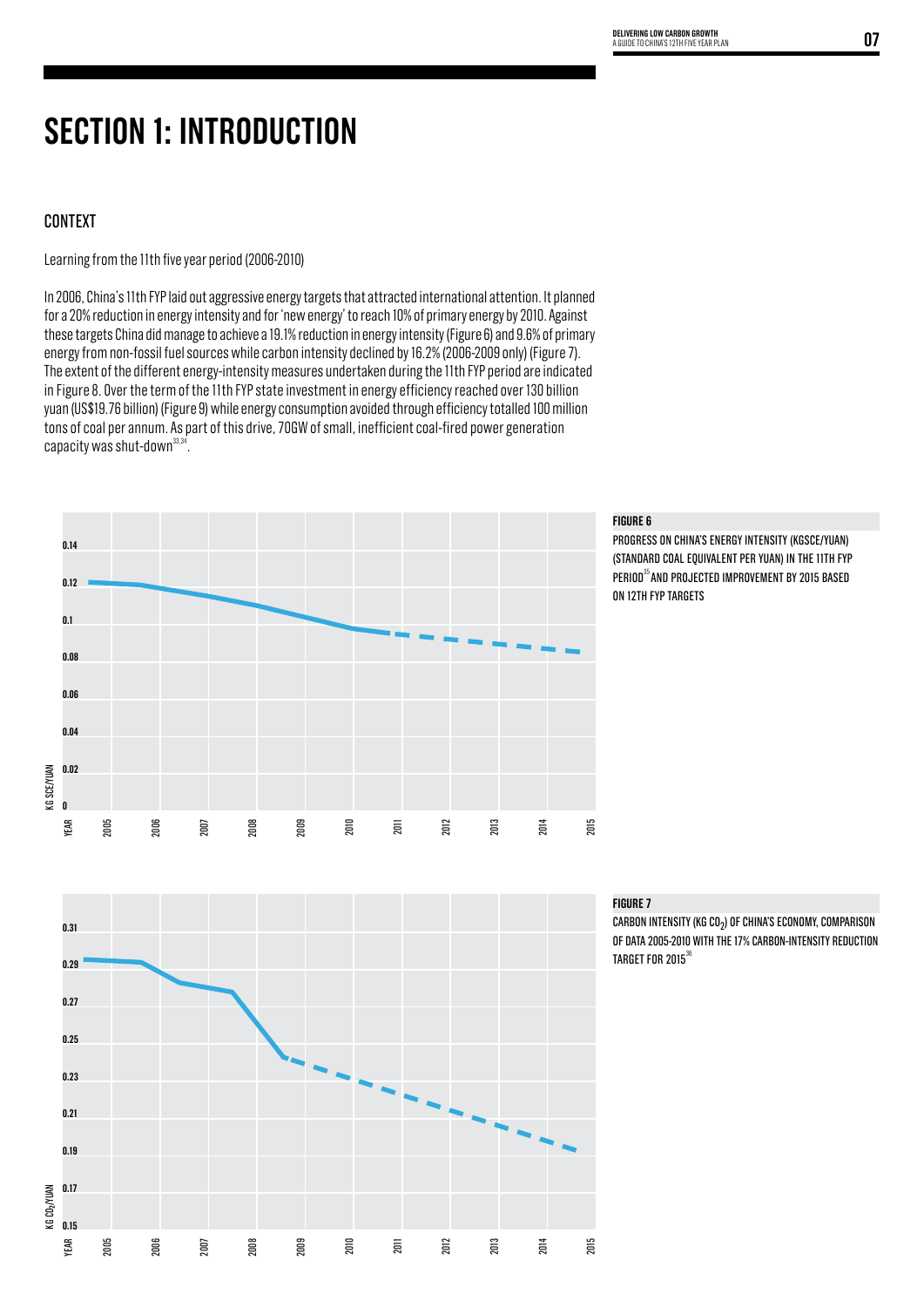

#### **FIGURE 8**

| SOURCES OF CHINA'S PRIMARY ENERGY SAVINGS (MILLION                |     |  |  |
|-------------------------------------------------------------------|-----|--|--|
| TONS CARBON EQUIVALENT), 2006-2008, BY POLICY MEASURE<br>38. VIII |     |  |  |
| 1 THE 'TEN KEY PROJECTS' ENERGY EFFICIENCY PROGRAM                | 102 |  |  |
| <b>2 PROTENTIAL OVERLAP</b>                                       | 12  |  |  |
| <b>3 SHUTTING DOWN INEFFICIENT PLANTS</b>                         | 129 |  |  |
| <b>4 APPLIANCE STANDARDS</b>                                      | 37  |  |  |
| 5 TOP 1000 ENERGY CONSUMING ENTERPRISE PROGRAM                    | 124 |  |  |
| <b>6 PROVINCIAL PROGRAMS</b>                                      | 185 |  |  |



#### **FIGURE 9**

Annual investment in energy efficiency during the 11th FYP PERIOD (DATA FOR 2007-2010) $^{39}$ 

Pressure was intense on local officials responsible for delivering both GDP growth and energy-efficiency improvements<sup>40</sup>. Consequently, the closing months of 2010 saw a last-minute rush to meet targets that resulted in socially and economically disruptive measures that included black-outs, the shutting down of residential heating and forced factory closures. This experience has challenged the government to improve its enforcement mechanisms.

Whilst energy-intensity regulation in the 11th FYP was predominantly top-down from central government, the 1000 Enterprises Program was significant in that it allowed each province to focus on enforcing energy efficiency in many dozens of companies and to ask each city in its jurisdiction to focus in turn on enforcement in a further number of companies. This devolution of targets laid the foundation for the development of more integrated-target setting, which is seen in the preparations for the current Plan.

VIII Ten Key Projects focus on key energy-efficient technologies, building<br>conservation, green lighting and energy monitoring. The Top 1000 Energy<br>Consuming Enterprises program set energy-savings targets for the highest<br>en muusu ies. Aj<br>for 30 appliai<br>Energy Label.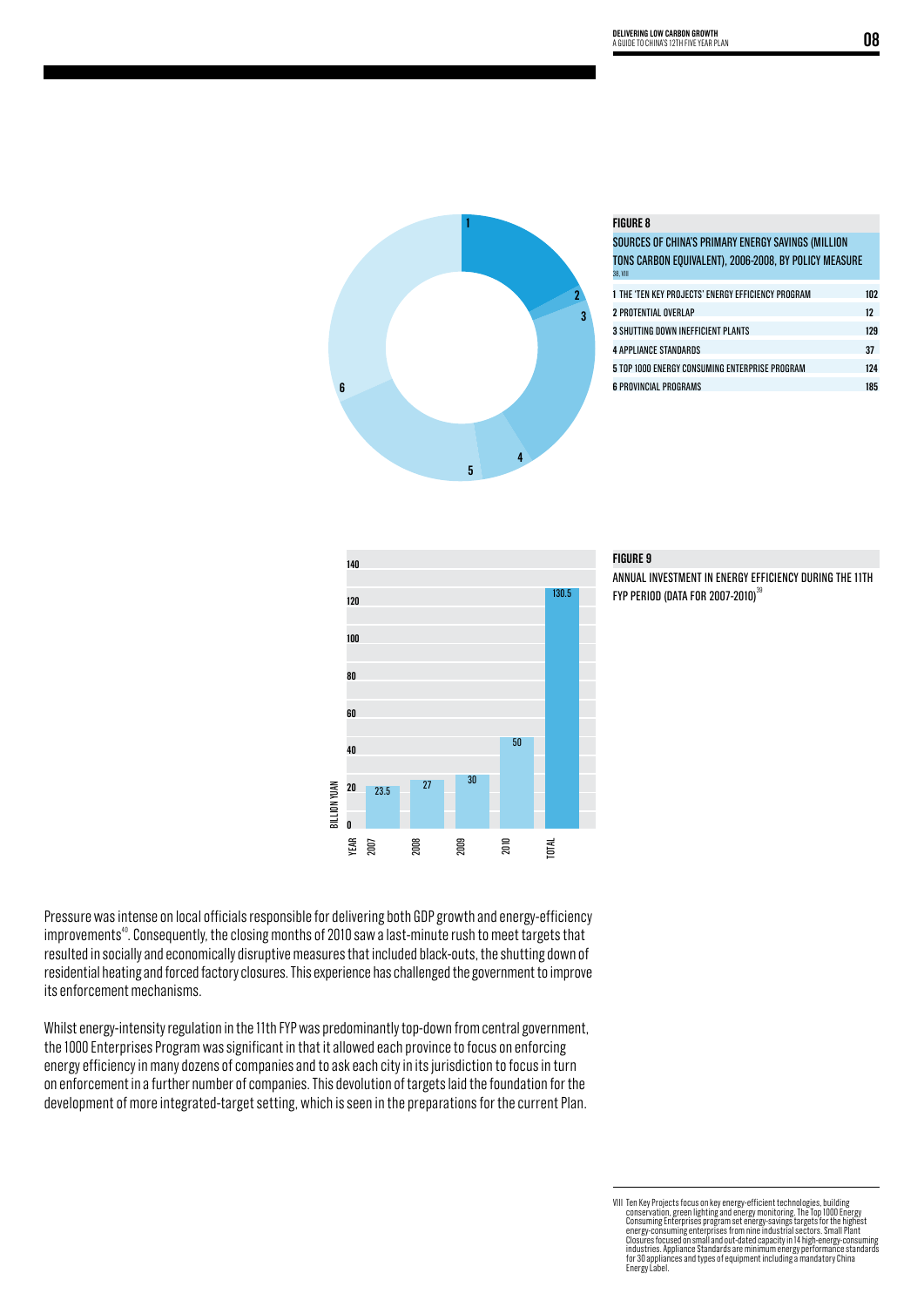#### DRIVERS FOR CONTINUED ACTION

The government desire for a restructured economy which is cleaner and greener and which generates higher GDP per unit of energy used are embodied in the focus of the 12th FYP on demand-side energy efficiency, the shift to non-fossil fuel energy supply and the measures to promote seven strategic emerging industries (SEIs). Figure 10 outlines the four key drivers for a Clean Revolution in China. High economic growth remains at the core of the nation's strategy, balanced with the theme of 'scientific development'<sup>«</sup>, which recognizes the real resource constraints faced by the country. It is worth noting that the Plan also emphasizes the need to stimulate domestic consumption as a mechanism to drive growth, although it is not clear to what extent this effort will be a trade-off with energy and carbon measures.



Global competitiveness for China is a fundamental driver of domestic innovation in technology, which still lags behind other nations<sup>42</sup>. To address this, the focus on key technologies in the SEIs includes strong provisions to bolster R&D and innovation.

The final driver lies in China's rising prominence in the international community: 'keeping China's own house in order' provides the foundation for it to be a trusted voice on climate and energy.

IX 'Scientific development' (科学发展观) is the guiding socio-economic<br>ideology of the Communist Party. Key elements are sustainable development,<br>social welfare and the creation of a harmonious society.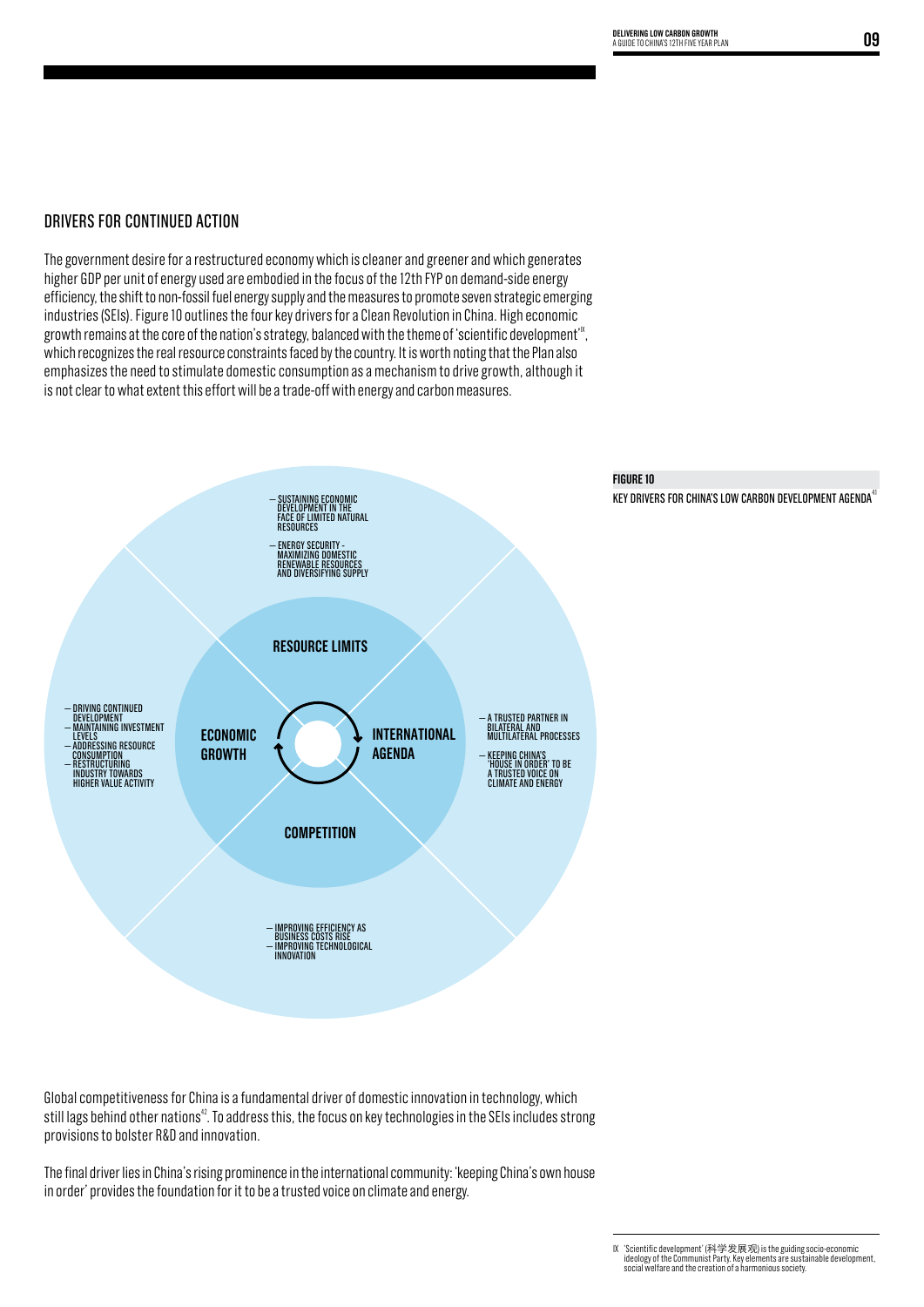#### TRENDS EMBODIED IN THE 12TH FYP

The 12th FYP introduces a number of changes in China's policy framework on energy and carbon emissions (Table 1), characterized by a mix of traditional command-and-control enforcement along with incentives for stronger cooperation between different levels of government and SOEs in cutting energy intensity. While central regulation will remain dominant, the next five years will be significant in the gradual inclusion of market mechanisms<sup>43</sup>.

| <b>POLICY AREA</b>                                           | <b>11TH FIVE YEAR PLAN (2006-2010)</b>                                                                                                                                                          | <b>12TH FIVE YEAR PLAN (2011-2015)</b>                                                                                                                                                                                                      | NOTES                                                                                                                                                                                                                                                                                          | <b>TABLE 1</b>                                                                         |
|--------------------------------------------------------------|-------------------------------------------------------------------------------------------------------------------------------------------------------------------------------------------------|---------------------------------------------------------------------------------------------------------------------------------------------------------------------------------------------------------------------------------------------|------------------------------------------------------------------------------------------------------------------------------------------------------------------------------------------------------------------------------------------------------------------------------------------------|----------------------------------------------------------------------------------------|
| <b>ENERGY INTENSITY TARGET</b>                               | 20% reduction                                                                                                                                                                                   | 16% reduction                                                                                                                                                                                                                               | The slightly scaled-back target<br>reflects learning from the 11th FYP<br>and is to some extent consistent with<br>diminishing returns expected from<br>the on-going efficiency push.                                                                                                          | KEY TRENDS IN THE DEVELOPMENT OF CHINA'S ENERGY F<br>BETWEEN THE 11TH FYP AND 12TH FYP |
| <b>CARBON INTENSITY TARGET</b>                               | NOT SET                                                                                                                                                                                         | 17% reduction                                                                                                                                                                                                                               | The new goal aligns with China's<br>40-45% carbon-intensity reduction<br>target for 2020.                                                                                                                                                                                                      |                                                                                        |
| ROLE OF PROVINCIAL GOVERNMENT<br>AND STATE OWNED ENTERPRISES | Primarily top-down enforcement.<br>Targets took well over a year to set<br>with 4-5 rounds of review <sup>44</sup> . Some<br>provinces took on ambitious targets<br>with limited co-ordination. | More focused and diverse<br>mechanisms, stronger emphasis on<br>devolution of targets by province and<br>sector <sup>45.46</sup> ; negotiating accurate GDP<br>targets has been emphasized.                                                 | Provincial plans have been proposed.<br>The date for finalizing plans and<br>targets at provincial level has not yet<br>been set.                                                                                                                                                              |                                                                                        |
| PHASE-OUT OF INEFFICIENT<br>INFRASTRUCTURE                   | Some last minute, socially disruptive<br>shutdowns in 2010 to meet targets.                                                                                                                     | Better planned shut-downs envisaged.                                                                                                                                                                                                        | Many smaller, coal-fired power<br>plants and inefficient manufacturing<br>facilities have already been<br>de-commissioned <sup>47</sup> . There remains<br>excess capacity in the manufacturing<br>sector.                                                                                     |                                                                                        |
| <b>MARKET MECHANISMS</b>                                     | Limited use, although under<br>discussion.                                                                                                                                                      | Increased use of market<br>mechanisms <sup>48</sup> CO <sub>2</sub> emissions trading<br>pilots planned. Efforts to curb fast<br>growing household emissions<br>(buildings, transportation and<br>consumer products) will be<br>stepped up. |                                                                                                                                                                                                                                                                                                |                                                                                        |
| <b>ENERGY RELATED FISCAL REFORM</b>                          | Under discussion only.                                                                                                                                                                          | Identified as a priority, initial plans<br>tabled.                                                                                                                                                                                          |                                                                                                                                                                                                                                                                                                |                                                                                        |
| LOW CARBON TECHNOLOGIES                                      | Individual plans developed for some<br>low carbon technologies e.g.<br>renewable energy.                                                                                                        | SEIs plan proposed, taking an<br>integrated approach to stimulating<br>key technologies.                                                                                                                                                    | Whilst the SEIs are broad in definition<br>and include some high-carbon<br>subsectors (e.g. high-end<br>manufacturing includes investing<br>in aviation), the vast majority of the<br>subsectors listed either directly<br>target or are aligned with the creation<br>of a low carbon economy. |                                                                                        |
| <b>ROLE OF SMALL AND MEDIUM</b><br><b>ENTERPRISES (SMEs)</b> | Large SOEs play primary role in<br>developing new industries in 11th FYP<br>and previously.                                                                                                     | Increasing reliance on SMEs for<br>technology development.                                                                                                                                                                                  | In June the Central Bank will release<br>guidance to further improve financing<br>services for SMEs together with the<br>China Banking Regulatory<br>Commission, China Securities<br>Regulatory Commission and China<br>Insurance Regulatory Commission.                                       |                                                                                        |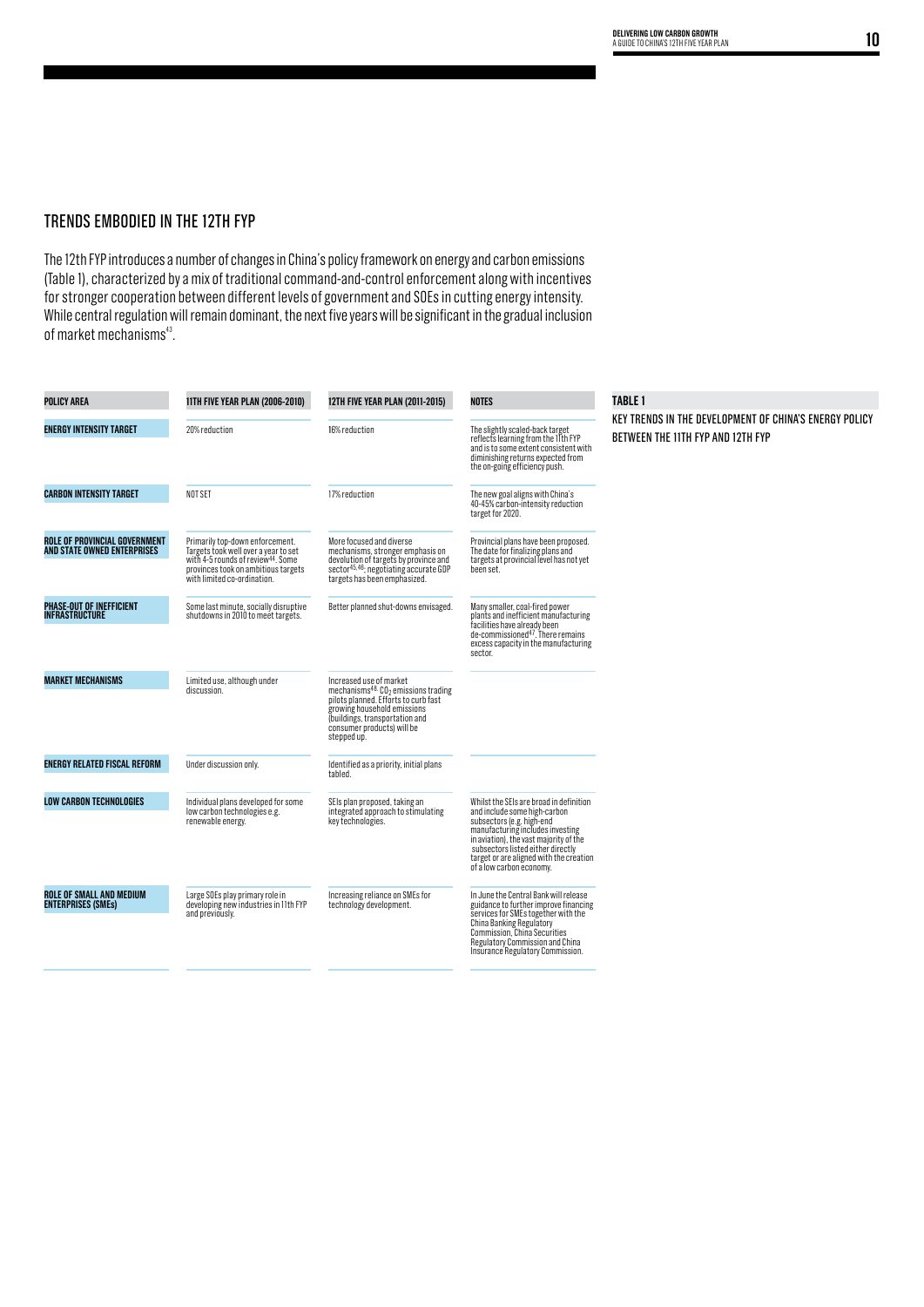# **SECTION 2: Driving Down Carbon Intensity**

Low carbon technology development through the SEIs Program in the 12th FYP is essential for laying the groundwork for future emissions reductions. As many of these technologies are still at a nascent stage, however, their impact on carbon reduction before 2015 is likely to be minimal. Planned technology development under the framework of the SEIs is covered in Section 3.

This Section reviews China's plans to reduce carbon intensity. Efforts towards energy efficiency and low carbon energy will be critical for decoupling carbon emissions from China's economic growth over the next five to ten years.



#### ENERGY-EFFICIENCY REGULATION

The focus for improving energy intensity by 2015 continues to be on industry, which accounts for approximately 70% of China's carbon emissions (Figure 11). The priority for most plants will be to improve efficiency whilst aggressively trimming excess capacity. As previously in the 11th FYP, the most inefficient plants face closure<sup>49</sup>.

EMISSIONS FROM ELECTRICITY AND HEAT GENERATION ARE ALLOCATED TO T<br>SECTOR CONSUMING THE ENERGY; TRANSPORT EMISSIONS ARE INCLUDED FI comparison50

More detailed policy proposals on efficiency are expected in the Special Energy Conservation Plan which will come from the National Development and Reform Commission (NDRC) later this year. These are expected to provide targets and guidance across sectors. It is likely that the proposals will require energy audits of large infrastructure projects and will initiate a comprehensive review of national policy with recommendations to align policies across all ministries (e.g. finance, industry, technology and economic development) in pursuit of further energy efficiency<sup>51</sup>.

The provincial distribution of energy-intensity targets in the 12th FYP will be made more quickly and will reflect the energy-intensity experience under the 11th FYP with a very similar distribution. Unfortunately, energy data is still being collected and refined so the targets may not perfectly reflect the energy-intensity reduction capability of each province.

Further distribution amongst cities, counties and districts will be at the discretion of each province. Devolution within each province is likely to follow the strategy used in the 1000 Enterprises Program whereby each province focused on enforcing energy efficiency in dozens of companies and asked each city, in turn, to focus on a further number of companies. The NDRC is developing a guide for cities to distribute their efforts but guidance will be based on a 'typical city' by region and level of wealth.

#### **FIGURE 11**

| CHINA'S CO2 EMISSIONS FROM FOSSIL FUELS, BROKEN DOWN AT<br>THE POINT OF ENERGY DEMAND (%) |     |
|-------------------------------------------------------------------------------------------|-----|
| 1 REFINING, EXTRACTION AND MANUFACTURE OF FUELS                                           | 7%  |
| 2 MAUFACTURING INDUSTRIES AND CONSTRUCTION                                                | 63% |
| <b>3 TRANSPORT</b>                                                                        | 7%  |
| <b>4 RESIDENTIAL</b>                                                                      | 13% |
| 5 OTHER SECTORS                                                                           | 10% |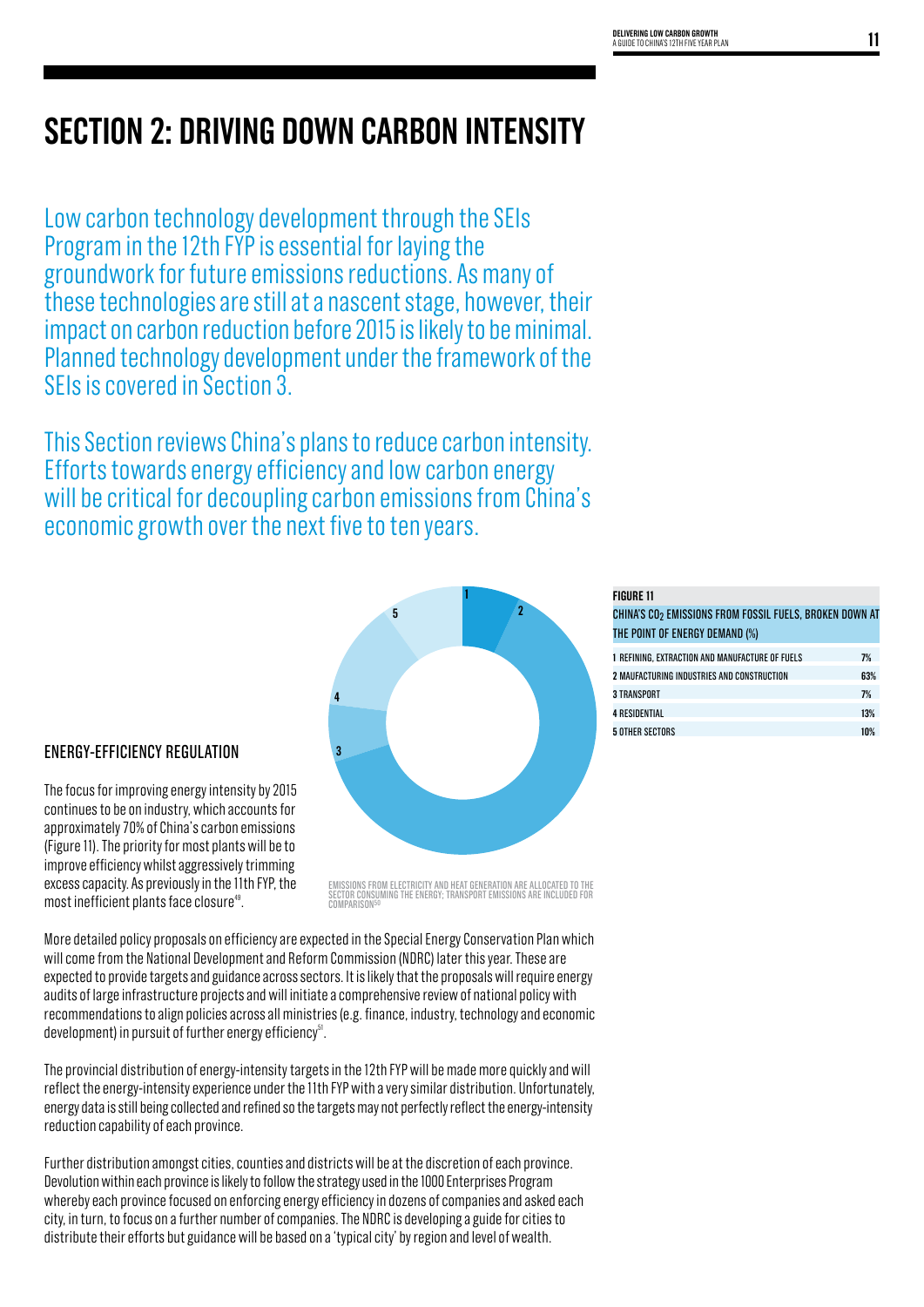#### COAL-FIRED POWER

The carbon intensity of coal-fired power stations is likely to continue to fall in the period to 2015 (Figure 12), albeit at a slightly slower rate than in the last five years $x_{52}$ . The closure of inefficient plants will continue, with 8GW expected to be phased out during 201153. In addition to eliminating inefficient plants and building ultra-super critical new plants, the electric-power industry adopted new mandatory demand-side management (DSM) regulations on January 1, 2011, which set a modest efficiency target for 2011 equivalent to 0.3% of the electricity sold the previous year. Whilst potentially significant, the program and its future targets remain unclear<sup>54</sup>.



#### **FIGURE 12**

Average carbon intensity of coal-fired power plants in CHINA, WORLD, EU AND 'STATE OF THE ART'55,56

#### MANUFACTURING

The manufacturing sector will also be required to reduce energy intensity, with further planned shutdowns expected for plants falling short of targets. There is ample room for improvement in the sector, which still consumes on average 15-20% more energy per unit of output than the international average $57.58$ . As in the 11th FYP period, the target in each industry will be to eliminate excess production capacity<sup>59,60</sup>. Iron, steel, nonferrous metals and building materials are especially singled out. The process is set to change, however, with 'red' and 'black-list<sup>'"</sup> factories to be selected on efficiency performance as well as on excess capacity grounds. Against this backdrop, continued consolidation of industrial sectors is expected through aggressive rounds of mergers and acquisitions. Steel, for example, is projected to consolidate towards the ten largest companies controlling 60% of production (currently consolidated at 44%) $^{\text{\tiny{61}}}$ .

#### BUILDINGS

The building sector is another key area for improving energy efficiency. China's retrofit program will be continued in the 12th FYP at greater scale and with the scope extended from residential to commercial buildings. The Ministry of Housing and Urban-Rural Development (MOHURD) requires that local governments  $\mu$  install heat-measuring systems<sup>x<sub>II</sub></sup> and complete energy-efficiency retrofits for 35% of residential buildings in northern provinces III by the end of the 12th FYP<sup>62</sup>. The government is considering a monitoring and management system for its own building stock and for large-scale commercial sites and will suggest a benchmark to define energy-efficient buildings<sup>63</sup>. The department responsible for energy efficiency<sup>xy</sup> within MOHURD recently conducted a consultation process on the 12th FYP's provisions for building efficiency 64. Although the details of 12th FYP for the Energy Conservation of the Building Industry have not yet been published, we can expect a better enforcement of energy-efficiency standards (e.g. improvements in the inspection methodology for buildings by adding energy efficiency to the monitoring process).

targets.<br>
I Heating costs have to date been determined by square feet rather than<br>
Heating costs have to date been determined by square feet rather than<br>
XIII Includes provinces, Inner Mongolia Automomous Region, Lianning

X Grams of coal per kWh fell from 345g/kWh in 2008, to 340g/kWh in 2009 and

to 330g/kWh by 2015.<br>Yie d-list' companies have hitherto been selected on their meeting energy-<br>efficiency goals only, while 'black-list' companies are those falling short of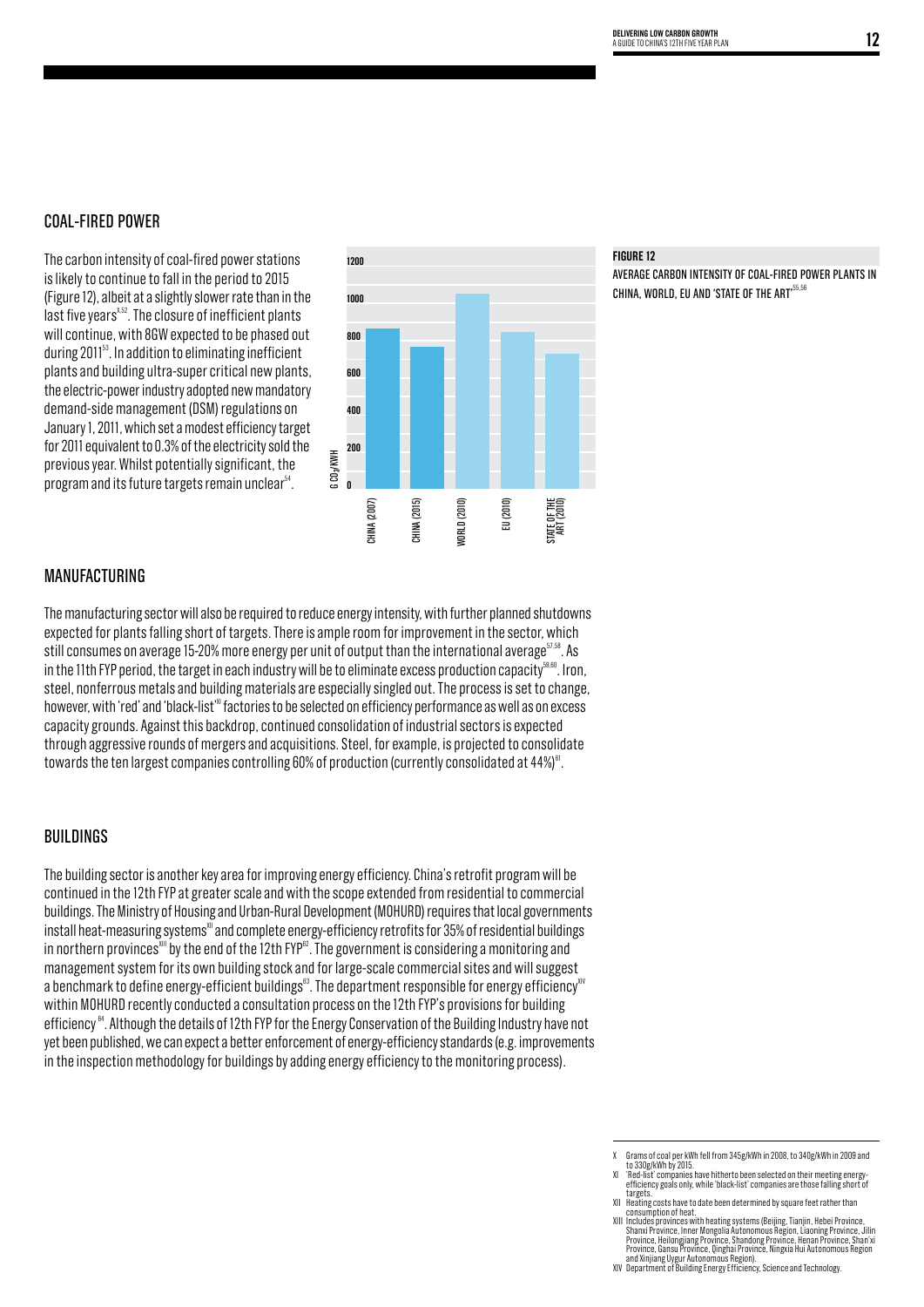#### MARKET MECHANISMS

China is planning to apply a range of market mechanisms to complement existing regulations and standards directed at its energy systems and carbon emissions. In this report we use the term 'market mechanism' to refer to policies where price structure (e.g. of energy, energy services or carbon emissions) is used to optimize the behaviour of energy users. This is in contrast to many aspects of China's current energy market where pricing is set by government and frequently reflects merely the price of bringing energy to the marketplace without including other costs or impacts. The key market mechanisms proposed in the 12th FYP (Table 2) include carbon emissions trading, tax reform for resources and environmental goods, energy and electricity price reform and an energy-services company (ESCO)<sup>w</sup> financing model.



Mechanisms in bold text are new in the 12th FYP periodXVI

#### Energy Markets

Mentioned throughout the proposal for the 12th FYP is the process of rationalization and liberalization of energy pricing to match international markets. The government currently sets electricity prices for industry, businesses and residents. Evolving proposals for price reform have been on the agenda since 2002 suggesting that change will be gradual. Fuller reform is to some extent inevitable and will be central to enable supply to meet peaks in electricity demand. Fixed prices preclude Chinese power companies from profiting from demand peaks as utilities do in other countries, leading to under-investment in peak capacity.

The 12th FYP proposal tables an energy-trading market as an alternative to the centrally set prices for oil, gas and electricity but further details have not yet been provided<sup>65</sup>. Small changes to align energy and electricity prices are gradually being put in place, including the recently-implemented DSM program to improve the efficiency of electricity supply and a proposed 'price ladder' approach to address the demand of electricity consumers.

The 'price ladder' policy which is under consideration by the NDRC would set consumer prices for different levels of energy consumption. Figures 13 and 14 reflect two different options for incremental additions to the electricity price as consumption increases. The government hopes to use this approach to regulate residential energy demand and encourage efficiency $66.67$ .

#### **TABLE 2**

Overview of market mechanisms proposed in China and their role in managing energy systems

XV Also referred to as Energy Management Contract companies (EMCs). XVI Annex 2 gives descriptions of the proposals.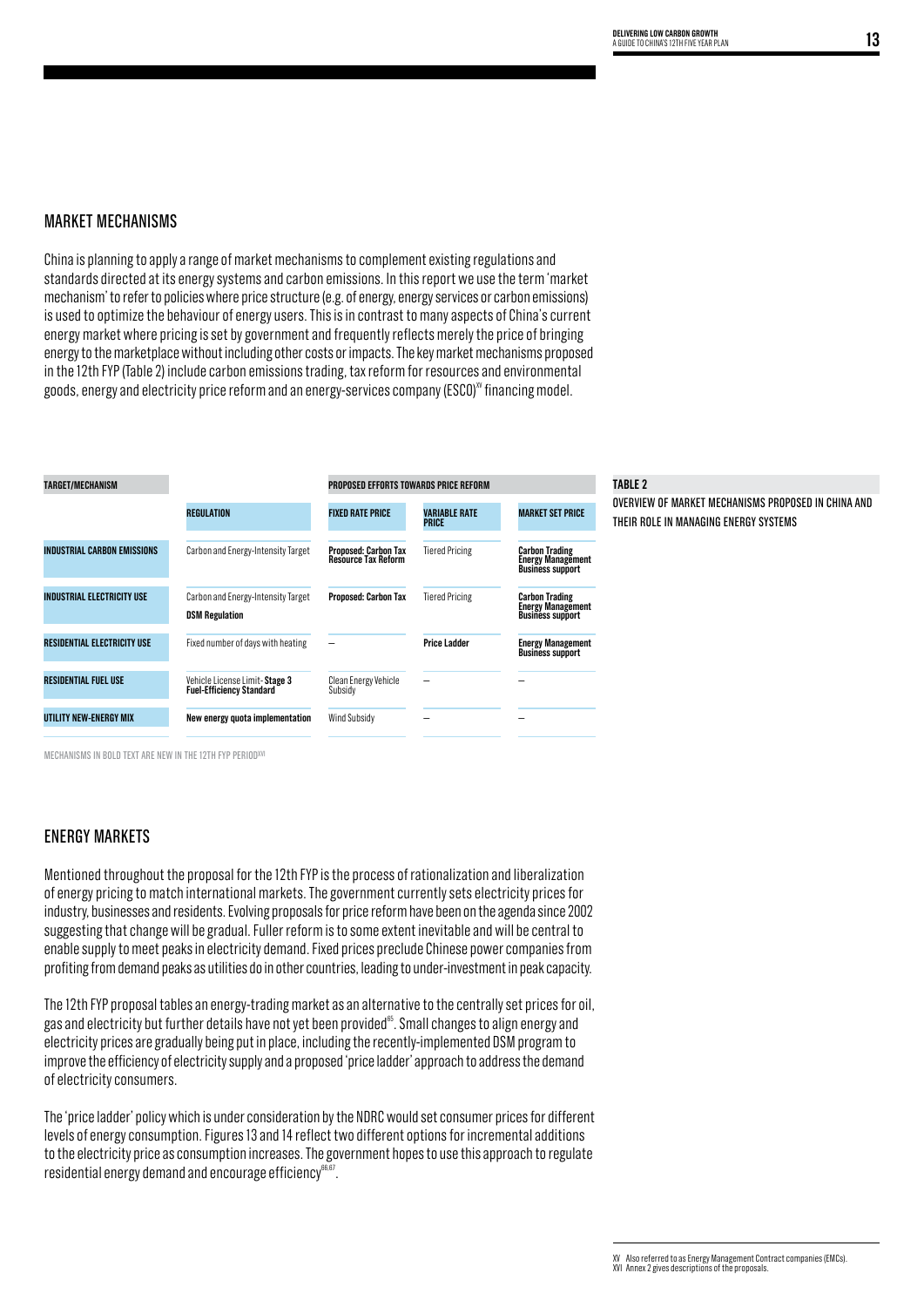



Option 1 for consumer electricity 'price ladder' proposed by the NDRC

**RESIDENTIAL ELECTRICITY PRICE LADDER: PROPOSAL 1**



#### **FIGURE 1468**

Option 2 for consumer electricity 'price ladder' proposed by the NDRC

#### **TAXATION**

The introduction of fiscal reform measures that use taxation and pricing in pursuit of environmental and energy goals is also set to be gradual. The initial focus is likely to be on increased subsidies and tax breaks for industries meeting energy-intensity targets. Also under consideration are gradual price increases for electricity, natural gas, water and fossil fuels to reflect social and environmental impacts.

The government is discussing a diverse suite of resource, energy and electricity taxes (outlined in Annex 2). Tax rates for energy resources like coal, which is used in energy-intensive industries, are being altered. Instead of taxation per unit of product manufactured there will be an ad valorem tax on the energy resources used to create the product, to address the need to reduce energy used rather than reducing the amount of goods produced.

A wider shift from subsidizing the 'good' (e.g. renewable energy and manufacturing energy-efficiency products) to taxing the 'bad' (fossil fuels) has been under discussion for at least six years but it is unlikely that all the proposals for price changes will be adopted before 2015. A carbon tax is even suggested by government researchers, with the recommended levy beginning at RMB 9.5 yuan/tonne CO<sub>2</sub> (US\$1.45) and rising incrementally to between RMB 48 and RMB 390 yuan/tonne CO $_{_2}$  (US\$7.30 and US\$59) $^{\prime\text{o}}$ .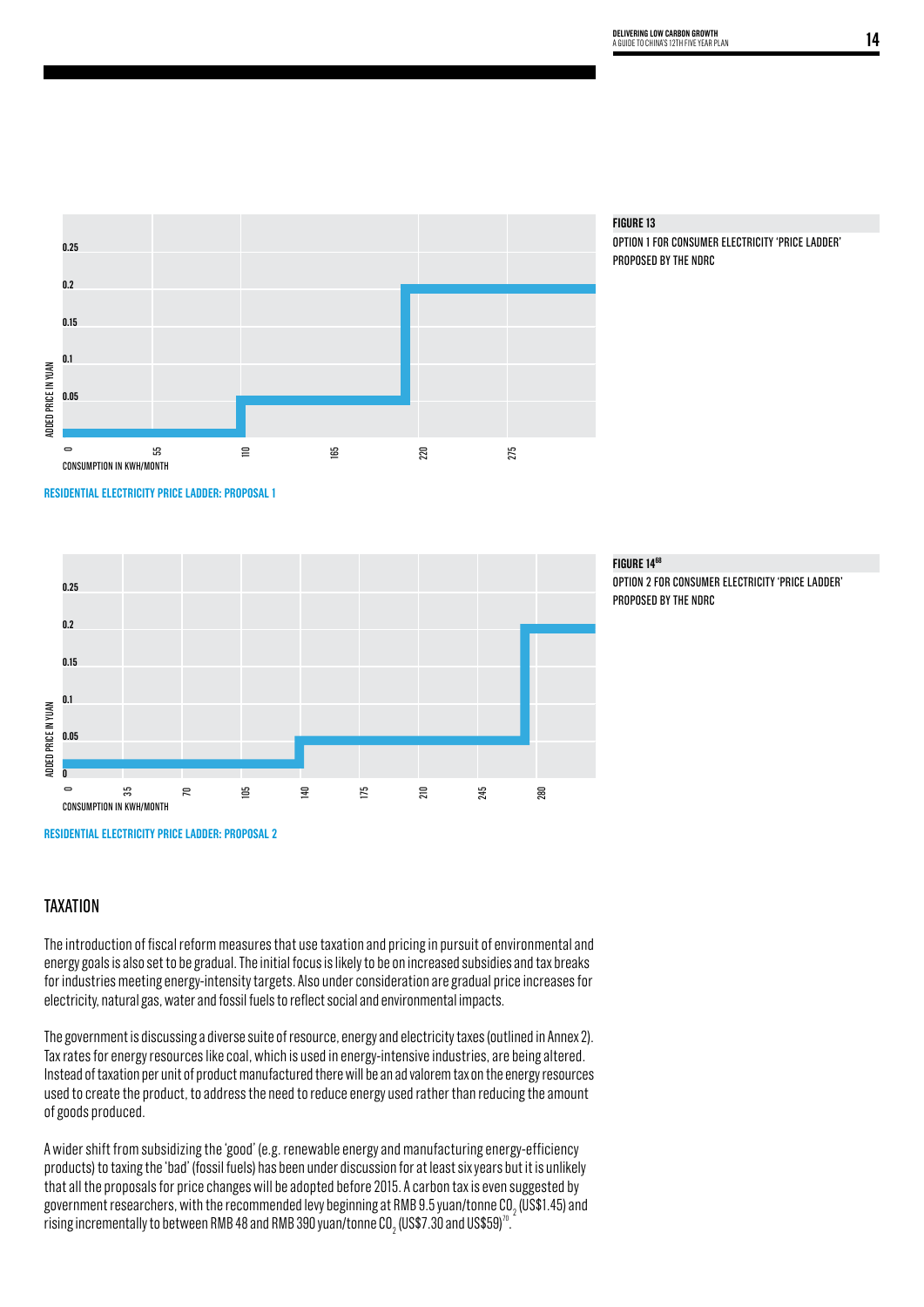#### Energy Service Companies (ESCOs)

In a further departure from the approach of central regulation, the government plans to encourage the provision of energy-efficiency services to industry through ESCOs. ESCOs use performance-based contracts with client firms to implement energy-efficiency measures, deriving revenue from the resulting cost savings. The ESCO sector is still nascent in China and dominated by a handful of companies that have hitherto been unable to meet the needs of small and medium enterprises (SMEs) in the energy-intensive industries. An ESCO policy was established in April 2010, setting out tax breaks to encourage growth in the sector.

#### Carbon trading

The province of Guangdong has recently proposed a regional cap and trade system for carbon emissions, while other provinces have proposed the establishment of a national trading platforms. In October 2010 the 17th Central Committee of the Communist Party of China (CPC) approved proposals to establish a carbon emissions trading market gradually over the next five years<sup> $n$ </sup>. Two targets for 2015 are set in the 12th FYP to prepare for this – to reduce emissions intensity by 17% and energy-intensity by 16%, against 2010 levels.

China is currently assessing the relative benefits of sector-specific and economy-wide carbon trading schemes through an examination of the experience of the EU and other regions as well as through domestic pilot programs that are expected in three areas:

- Low carbon pilot regions (chosen from five nationally-recognized, low carbon provinces and eight low carbon cities<sup>NII</sup>, including Guangdong's proposed regional carbon-trading pilot in 11 of its cities<sup>NIII</sup>)
- Energy-intensive industrial sectors (such as electric power, chemicals and oil)
- $-$  SOEs<sup>72</sup>

Pilot regions are expected to take on caps on energy or emissions. Beyond this, details remain undisclosed and are probably undecided. It is not expected, however, that China will copy the EU Emissions Trading Scheme. Because this process will be introduced gradually over a number of years it is not likely to contribute to significant emissions reductions in the 12th FYP period.

#### New-Energy Quota System

A quota system, already included in the Renewable Energy Law, is expected to be fully implemented during the 12th FYP period to meet the new-energy target. The quota will be based on regional development and will require energy intensive industries to acquire a certain percentage of electricity from new-energy sources as well as power companies to meet a percentage of generation capacity from 'new energy' $^{\scriptscriptstyle{73}}$ .

<sup>,</sup> XVII In July 2010, the NDRC selected the provinces of Guangdong, Liaoning, Hubei<br>Shaanxi and Yunnan and the cities of Tianjin, Chongqing, Shenzhen, Xiamen,<br>Hangzhou, Nanchang, Guiyang and Baoding as National Low carbon E Pilots.

XVIII Guangdong is considered by the NDRC to have some of the best energy data in the country.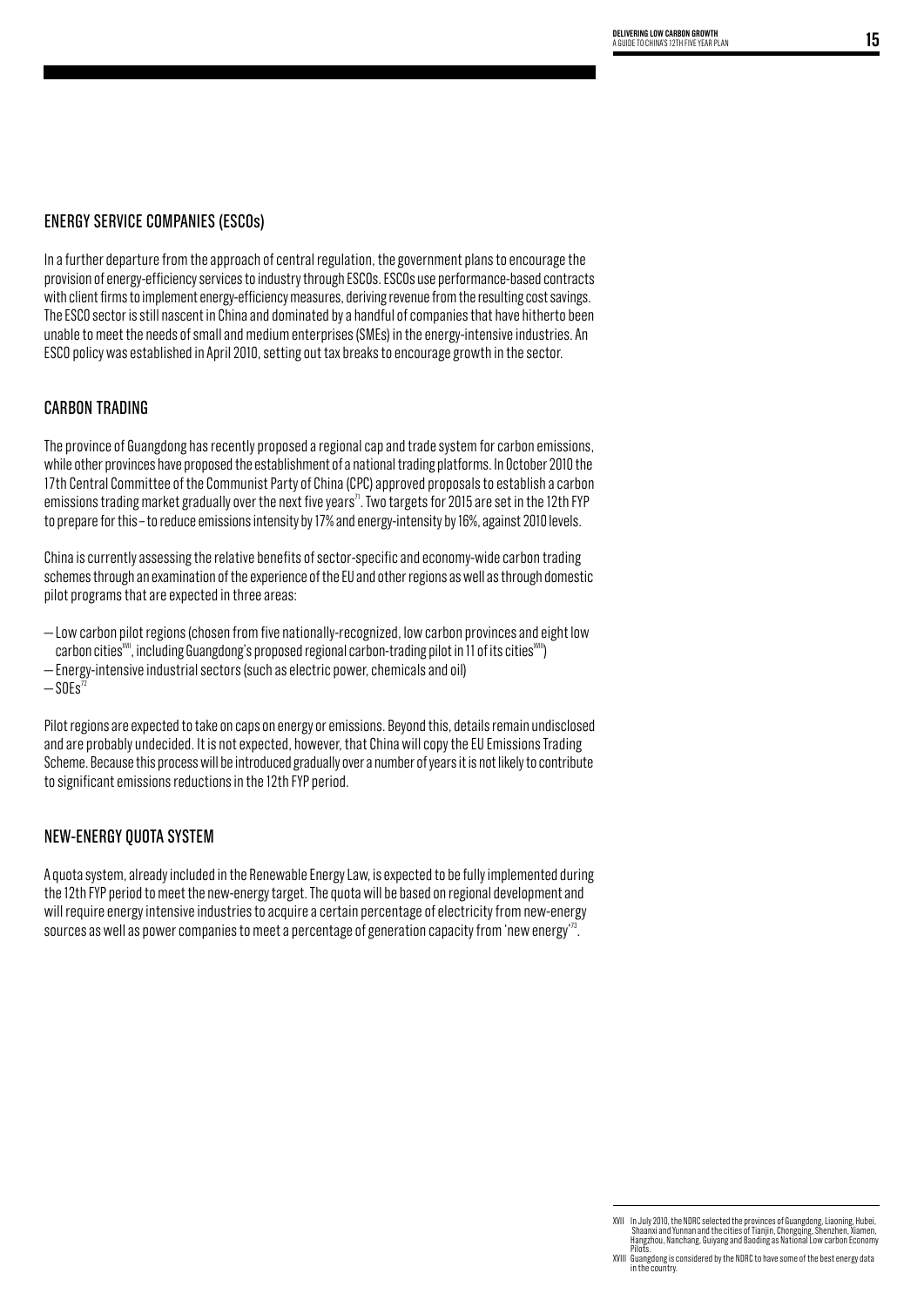#### **LEGISLATION**

#### The Climate Change Law

In an effort to consolidate policies and guidance that are related to climate change, the NDRC is required to draft a new Climate Change Law (CCL) in the next two to three years. The extent to which the CCL will create new policy as opposed to drawing together existing climate-related law and regulations (e.g. the Interim Measures for the Management of CDM Project Activities, Energy Conservation Law and Renewable Energy Law) is not yet clear. However the CCL is likely to lay a legal foundation for future institutions and will standardize the functions of existing ones (such as coordination amongst ministries, planning mechanisms and the creation of industry standards). New mechanisms may include carbon trading, climate change impact evaluation for construction projects and catastrophe insurance and there may be guidance to connect with international law. Adoption of the CCL will be in the hands of the National People's Congress.

#### Oil Consumption and Transport

In the transport sector, plans include building up a high-speed railway network $74$  for speeds exceeding 250km/h (kilometers an hour), which is expected to reach 13,000km in 2012, up from 8,358km in 2010 $^{\rm 5}$ . The Ministry of Transport (MOT) is considering a 'Special Fund' to reward selected projects that make strong progress on energy efficiency<sup>76</sup>. Emissions reduction in personal transportation is also emphasized in the forthcoming Stage 3 fuel-efficiency standards that will be set in 2011. This is extremely important for China's future emissions, given that China became the largest vehicle market in the world in 2010 with 18 million new cars sold. To supply those vehicles, China imported 220 million tons of crude oil in 2010, over 50% of its total oil consumption. In addition to instituting the Stage 3 fuel-efficiency standards during the next five-year period, China will further strengthen its strategic oil reserves.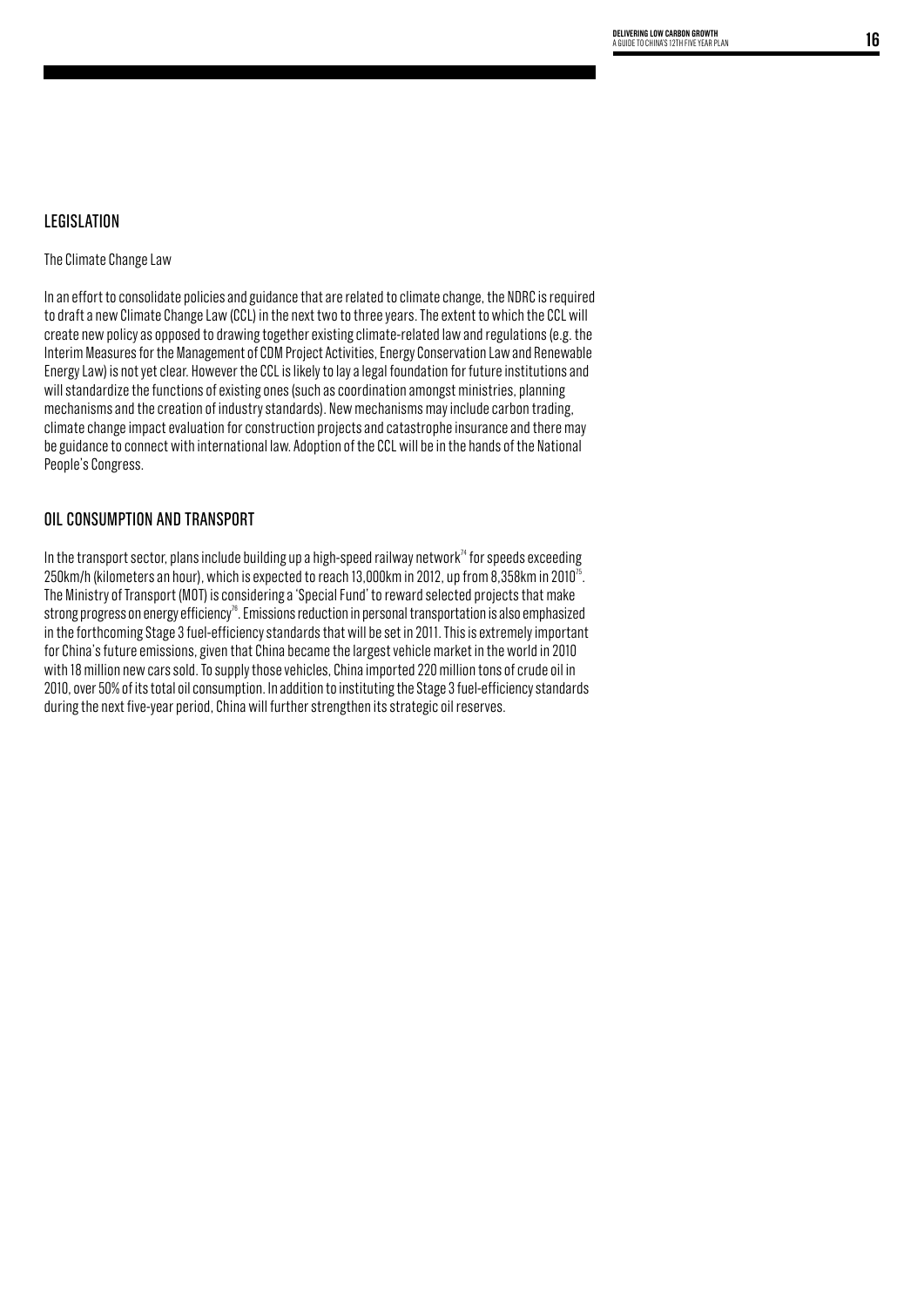### **SECTION 3: Driving Low Carbon Opportunities**

#### Development strategies for Strategic Emerging Industries (SEIs)

A raft of plans and guidance is expected shortly covering the process by which China intends to stimulate a range of SEIs (Table 3). Whilst not exclusively so, the majority of technologies covered by China's SEI plans are low carbon. The government's plans for SEIs are expected to be key references for investment, incentive policies and funds. The central plan will be the government's SEI Development Plan, expected for release after March 2011. Jointly drafted by the NDRC in collaboration with several ministries including the Ministry of Industry and Information Technology (MIIT), the Ministry of Science and Technology (MOST), the Ministry of Finance (MOF) and the Ministry of Commerce (MOC), this document will articulate more detailed plans for each sector. In parallel, a Guiding Catalogue for Development of SEIs will identify specific technologies and sub-industries to be targeted<sup>77</sup>. SEI development will also be addressed in the forthcoming Guiding Catalogue for Adjustment of Industrial Structure 2011 $X_{X,X}$ 

#### The roadmap for SEI development

China's SEI development strategy to 2030 is expected to be based on a three-step pathway, involving a different approach depending on the stage of market development of each SEI. For example, we can anticipate a stronger focus for immature technologies on R&D and pilots while for more mature sectors on increased support for deployment (Table 3). The quantitative extents of the targets in the three-step pathway indicate the degree of ambition that there is for the growth of SEIs in China:

Step 1: Industrial added value<sup>xx</sup> from all SEIs to contribute 8% of GDP by 2015

- Step 2: Industrial added value to contribute 15% of GDP by 2020. High-growth and mature development-stage SEIs are expected to be 'pillar industries' in the economy. Pre-commercial SEIs are to be leading growth industries
- Step 3: SEIs to be 'international leaders' by 2030 (where parameters for leadership are set to include not only volume but also quality of technology, for example)<sup>79</sup>

- XIX Guidance Catalogue for Adjustment of Industrial Structure, published<br>annually, is a list of sectors and technologies. The Catalogue divides industries<br>into three categories: 'encouraged;' restricted' and 'to be elimina
- Catalogue is an important reference for government when approving new<br>projects and investments. Typically, supporting industry policies come out<br>xx after the release of the Adjustment Catalogue.<br>xx after the release of the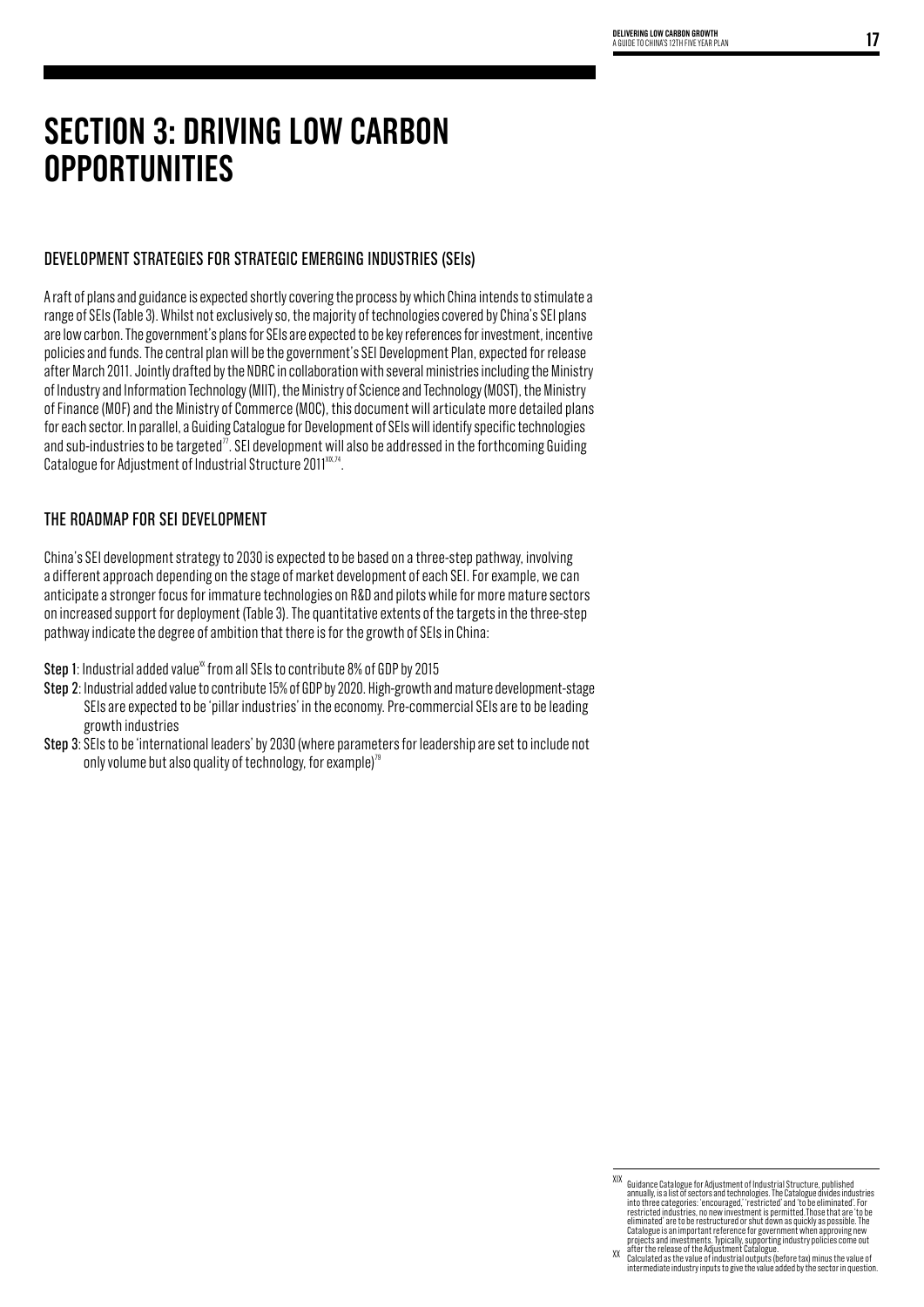| SEI                                                         | <b>EXAMPLE LOW CARBON</b><br>TECHNOLOGIES                                                                                                                                                                | <b>EXPECTED GROSS INDUSTRY</b><br>OUTPUT                                                                                                                                                                                                                                                                                                               | <b>EXPECTED PUBLIC AND PRIVATE</b><br>INVESTMENT                                                                                                                                                                                                                                                                                                                                                                                                                  | <b>TABLE 3</b><br>OVERVIEW OF LOW CARBON SEI GROWTH AND INVESTMENT F |
|-------------------------------------------------------------|----------------------------------------------------------------------------------------------------------------------------------------------------------------------------------------------------------|--------------------------------------------------------------------------------------------------------------------------------------------------------------------------------------------------------------------------------------------------------------------------------------------------------------------------------------------------------|-------------------------------------------------------------------------------------------------------------------------------------------------------------------------------------------------------------------------------------------------------------------------------------------------------------------------------------------------------------------------------------------------------------------------------------------------------------------|----------------------------------------------------------------------|
| <b>ALL SEIS</b>                                             |                                                                                                                                                                                                          |                                                                                                                                                                                                                                                                                                                                                        | AROUND RMB 10 TRILLION YUAN<br>(UNCONFIRMED) OVER FIVE YEARS                                                                                                                                                                                                                                                                                                                                                                                                      |                                                                      |
| <b>ENERGY-SAVING AND</b><br><b>ENVIRONMENTAL PROTECTION</b> | <b>Energy-saving:</b> efficient appliances;<br>efficient motors: waste-to-heat<br>boilers.<br><b>Energy services: ESCOs.</b><br>Resource Recovery: recycling.                                            | All: RMB 4.5 trillion vuan (US\$690<br>billion) p.a.<br>Energy Saving: no data.<br>Energy Services: RMB 300 billion<br>(US\$46 billion) p.a.<br>Resource Recovery: no data.                                                                                                                                                                            | No Data                                                                                                                                                                                                                                                                                                                                                                                                                                                           |                                                                      |
| <b>NEW ENERGY</b>                                           | Nuclear energy<br>Hydroelectric<br>Solar: thermal energy, photovoltaic<br>(PV) and concentrated solar power<br>(CSP)<br>Wind power<br>Biomass and biofuels<br>Smart grid<br>'Clean coal' technologiesXXI | All new energy: RMB 15 trillion yuan<br>(US\$2.3 trillion) over ten years to 2020<br>(NB refers to value of technology sales,<br>not energy generated).                                                                                                                                                                                                | All new energy: RMB 5 trillion yuan<br>(US\$760 billion) by 2020.<br>All renewables: RMB 2-3 trillion yuan<br>(US\$300 billion-460 billion) by 2020.<br>Wind: RMB 1.5 trillion yuan (US\$230)<br>billion) by 202083.<br>Solar: RMB 200-300 billion yuan (US\$30<br>billion-46 billion) by 2020.<br>Smart grid: RMB 1 trillion yuan (US\$150<br>billion) by 2020 <sup>85</sup> ; RMB 384.1 billion<br>yuan (US\$58.48 billion) by State Grid<br>from 2009 to 2020. |                                                                      |
| <b>NEW-ENERGY VEHICLES</b>                                  | Electric vehicles (EV)<br>Plug-in hybrids (PHEV)<br>Fuel cell vehicles (FCÉV)<br>Energy-efficient vehiclesXXII<br>Advanced batteries                                                                     | New-energy vehicle targets for 2015:<br>500,000 new-energy vehicles (EV, PHEV<br>and FCEV) on the road (set by MIIT).<br>1 million new-energy vehicles (EV, PHEV<br>and FCEV) on the road (set by MOST).                                                                                                                                               | Government funds to be provided<br>by $2015$ :<br>RMB 50 billion yuan (US\$7.6 billion) for<br>R&D and industrialization.<br>RMB 50 billion yuan (US\$7.6 billion)<br>in subsidies for consumers and<br>infrastructure.                                                                                                                                                                                                                                           |                                                                      |
| <b>NEW MATERIALS</b>                                        | LED lighting                                                                                                                                                                                             | 30% annual growth rate from 2008<br>to 2015; RMB 300 billion yuan (US\$45<br>billion) p.a. by 2013 for Guangdong<br>Province alone.                                                                                                                                                                                                                    | No Data                                                                                                                                                                                                                                                                                                                                                                                                                                                           |                                                                      |
| <b>NEXT GENERATION INFORMATION</b><br>TECHNOLOGY            | Smart meters<br>Digital virtualization                                                                                                                                                                   | Cloud computing technology: market<br>value estimated RMB 60.7 billion yuan<br>(US\$9 billion) by 2012.<br>ICT: RMB 249 billion yuan (US\$37 billion)<br>investment for the construction of the<br>IT service system for video content<br>and RMB 439 billion yuan (US\$67<br>billion) for IT services and final<br>end-user consumption (2011-2013)88 | (See New Energy for smart grid<br>investment).                                                                                                                                                                                                                                                                                                                                                                                                                    |                                                                      |

Biotechnology and high-end manufacturing SEIs are not covered in this report

Although unconfirmed at the time of writing, the government is rumoured to be considering an investment plan for SEIs. There is, however, fervent debate whether an investment target will be set and if so, at what level. A figure of RMB 10 trillion yuan (\$1.5 trillion) of public and private investment in the next five years across all SEIs has been discussed but a government target may not be set. Such investment typically comes from a mix of central funding and leveraged investment from local government, SOEs, private enterprises and financial institutions (FIs)<sup>89</sup>. Central government is likely to integrate and expand on funding sources already available, and we expect central investment to follow four tracks that cover the various stages of commercialization exhibited by SEIs:

- An NDRC fund supporting technology breakthrough and scale-up
- $-$  An MIIT technology fund supporting SEI companies to purchase or upgrade new equipment<sup>®</sup>
- $-$  MOST R&D support under the framework of the existing national 863<sup> $xum$ </sup> and 973 $^{xav}$  programs
- MOF funding for large-scale pilot programs and other large-scale subsidy-based programs

- XXI Clean coal 'and biofuels are not pointed out in Decision on speeding up<br>the cultivation and development of emerging stategic industries, but are<br>included in the drafted New-Energy Industry Plan.<br>XXII Fregy-efficient ve
- 
-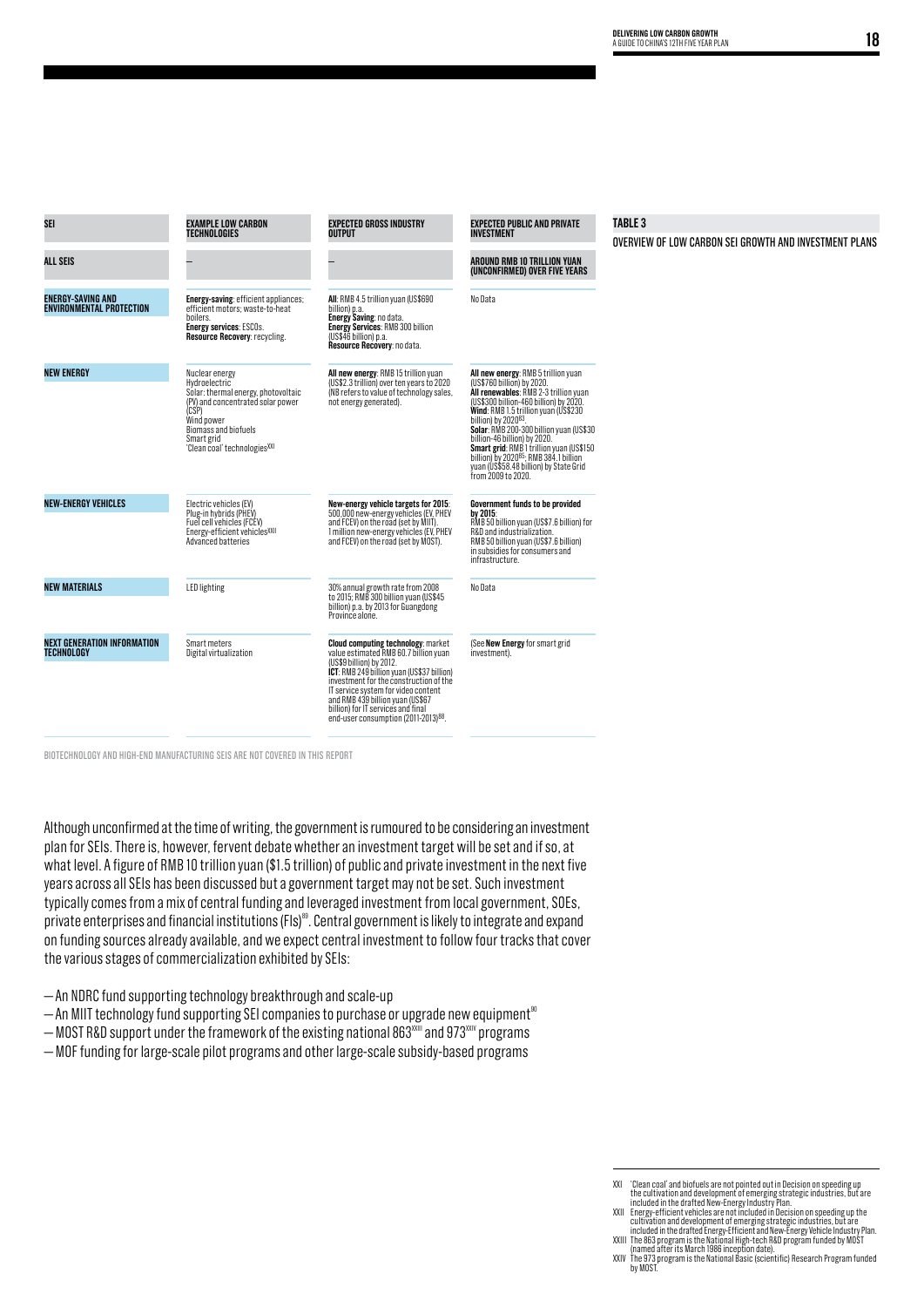#### Policy: Public Financing and Fiscal Policy

The SEI policy package seeks in part to rectify a perceived shortfall in China's policy support for technology innovation and complements a range of existing efforts to support innovation in enterprises, researchinstitutes and academic settings. Key elements of the package to support innovation are outlined in Table 4.

| INNOVATION AND R&D SUPPORT                       | -R&D funding both for national engineering laboratories and engineering centers within enterprises <sup>91</sup> under the government's<br>863 and 973 research programs <sup>92</sup> .                                 |  |  |
|--------------------------------------------------|--------------------------------------------------------------------------------------------------------------------------------------------------------------------------------------------------------------------------|--|--|
|                                                  | - The establishment of an industry technology innovation alliance.                                                                                                                                                       |  |  |
|                                                  | $-$ Provision of a general technology service platforms for SMEs with a number of geographic centers <sup>93</sup> .                                                                                                     |  |  |
|                                                  | $-A$ hi-tech sector platform including R&D, information and entrepreneurship services, as well as a series of technology<br>exchanges94,95.                                                                              |  |  |
| <b>COMMERCIALIZATION SUPPORT96</b>               | - Pilot programs (similar to those already in place for electric vehicle deployment).                                                                                                                                    |  |  |
|                                                  | - Building up infrastructure for electric vehicles and new energy applications.                                                                                                                                          |  |  |
| <b>DEMAND SIDE INCENTIVES AND</b><br>STANDARDS97 | - Extending the application of consumer product energy-efficiency labels.                                                                                                                                                |  |  |
|                                                  | - End-user subsidies, including direct consumer subsidies, and tax exemptions for enterprises purchasing SEI products.                                                                                                   |  |  |
|                                                  | - Government preferential procurement policies for SEI products.                                                                                                                                                         |  |  |
|                                                  | - Enforcing renewable-energy portfolio standard for new energy.                                                                                                                                                          |  |  |
| <b>MARKET MECHANISMS98</b>                       | - Promotion of new business models (including energy service companies, recycling and re-use of waste products).                                                                                                         |  |  |
|                                                  | - Reforming renewable energy and resource pricing mechanisms.                                                                                                                                                            |  |  |
|                                                  | -Accelerating the development of carbon and pollutant trading schemes.                                                                                                                                                   |  |  |
| TAX AND FISCAL SUPPORT                           | $-$ Preferential tax rates for SEI companies, both domestic and foreign across all SEI sectors $XXY,99,100,101$ .                                                                                                        |  |  |
|                                                  | - Enhanced fiscal support through the establishment of specific funds.                                                                                                                                                   |  |  |
|                                                  | — Guidance for FIs to establish a loan-management and review system which could support the development of SEIs.<br>A few large-scale commercial banks have already established a task force on expanding loans to SEIs. |  |  |
|                                                  | -Promoting innovation in financial services, including provisions for IP hypothecation <sup>102</sup> .                                                                                                                  |  |  |
|                                                  | - Continued development of the equity market, bond market, and VC/PE industries. Extending access to SEIs to<br>private investors <sup>103.</sup>                                                                        |  |  |

**table 4**

Key elements expected from China's SEI plans

XXV Income tax is set at 25% for common enterprises and 15% for high-tech<br>companies. The framework proposes an exemption for the first three years<br>and a 50% discount on income taxes for the following three years. The<br>gover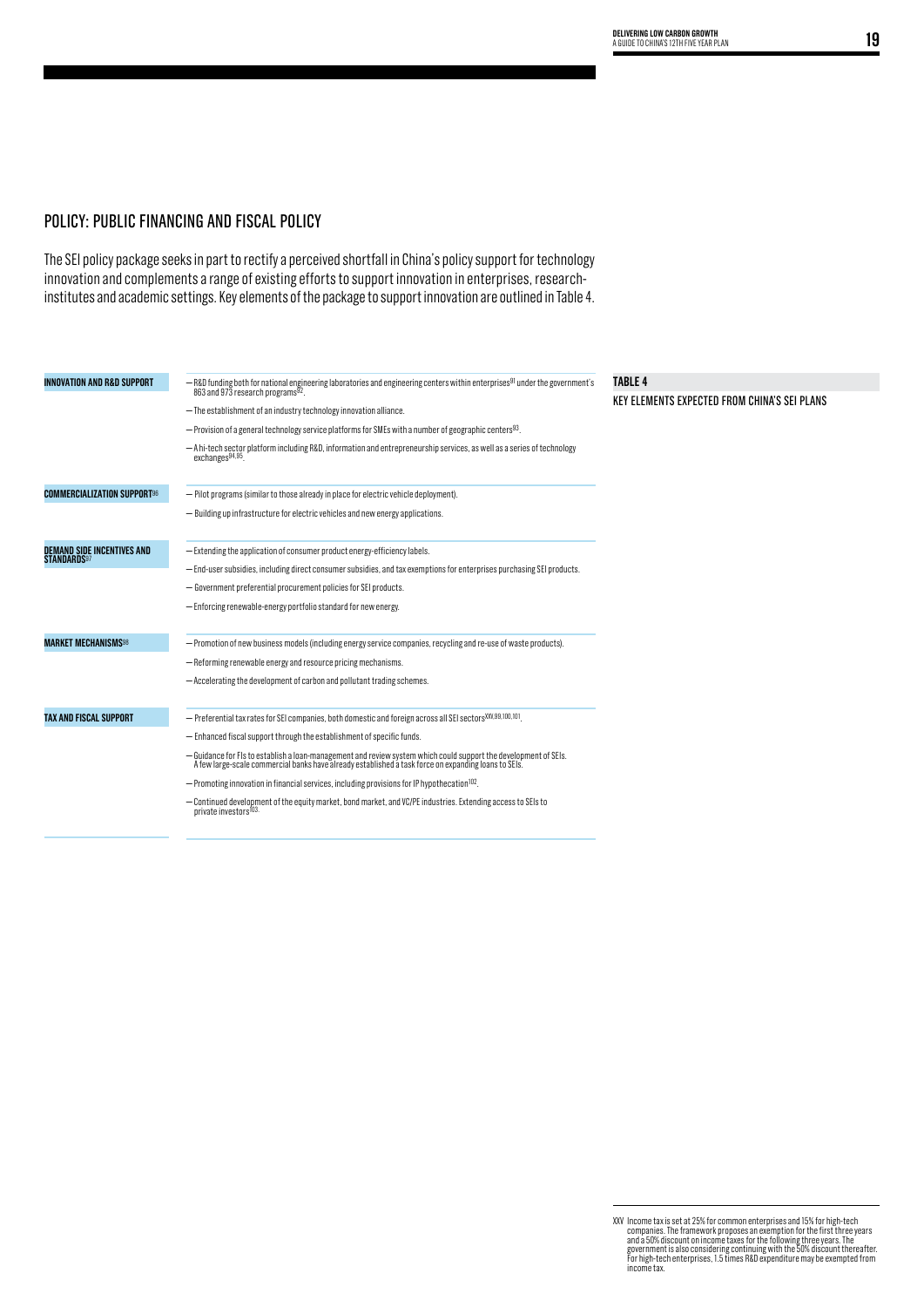#### The energy-saving and environmental protection industry

This industry includes energy efficiency, energy services, environmental-protection technologies and resource recovery/recycling<sup>104</sup>. Its annual gross output could grow from around RMB 1.8 trillion yuan in 2009 to RMB 4.5 trillion yuan (US\$690 billion) by 2015<sup>105,107</sup>. We focus here on those sub-sectors that are particularly relevant to carbon emissions and that are singled out in specific plans at this stage. Environmental protection, which comprises predominantly end-of-pipe, pollution-control technologies, is therefore excluded.

#### Resource recovery

This relatively mature sub-sector reached a gross output of RMB 1 trillion yuan (US\$150 billion) in 2009 $^{\text{\tiny{108}}}$ . Rapid growth is expected in line with consumption of goods and products. The re-manufacturing industry is currently less well developed but could see similar rapid growth in the next five years based on NDRC guidance released in June 2010<sup>109</sup>. A new regulation on the management of end-of-life vehicles, currently at draft stage is likely to abolish an earlier requirement for sale of parts to the iron and steel sector" , potentially leading to greater re-use of parts in new vehicles.

#### Energysaving: energy-efficientmotorsandwaste-to-heat boilers

In the energy-saving sub-sector a number of measures target the efficiency of electric motors. In 2008, efficient products (categorized 'grade 1' or 'grade 2') accounted for only 8% of the market for small and medium-size motors<sup>11</sup>. Their purchase has been subsidised since June 2010 and the sale of inefficient motors ('grade 3' and below) of the same size will be prohibited after July 2011<sup>112</sup>. Other incentives are expected to accelerate the adoption of waste-to-heat boilers in the iron and steel industry $^{\text{\tiny{13,114}}}$ .

#### Energyservices: ESCOs

The energy-services sub-sector in China is growing rapidly, doubling its gross output between 2008 and 2010 to reach RMB 83.6 billion yuan (US\$12.7 billion)<sup>115</sup>. The 12th FYP targets 30% annual growth to reach RMB 300 billion yuan (US\$46 billion) by 2015, with ESCOs comprising half of this market<sup>16</sup>. A number of barriers remain for ESCO development, however, including low investment, poor client credit, low quality of energy-saving products, unsupportive business accounting practices and the generally small size of ESCO companies. The policy framework for ESCOs, however, now includes tax breaks, subsidies and clarification of some accounting items, which are expected to assist development of the sector.

#### New-energy industry

China's plan for its new-energy industry, covering advanced nuclear power, wind, hydropower, solar, biomass, clean coal, smart grid and distributed energy systems, is still under discussion<sup>117</sup>. Total investment (public and private) of RMB 5 trillion yuan (US\$761.3 billion) is expected by 2020 and government expects the annual gross output of the sector to average RMB 1.5 trillion yuan (US\$230 billion) during this period" $^{\text{\tiny{116}}}$ .

The main principles of the 12th FYP on renewable energy include:

- Hydroelectric power as the major source of renewable energy
- Wind power activity shifting from manufacture to wind farm development
- Solar energy capacity growing
- Prioritizing the diversified development of biomass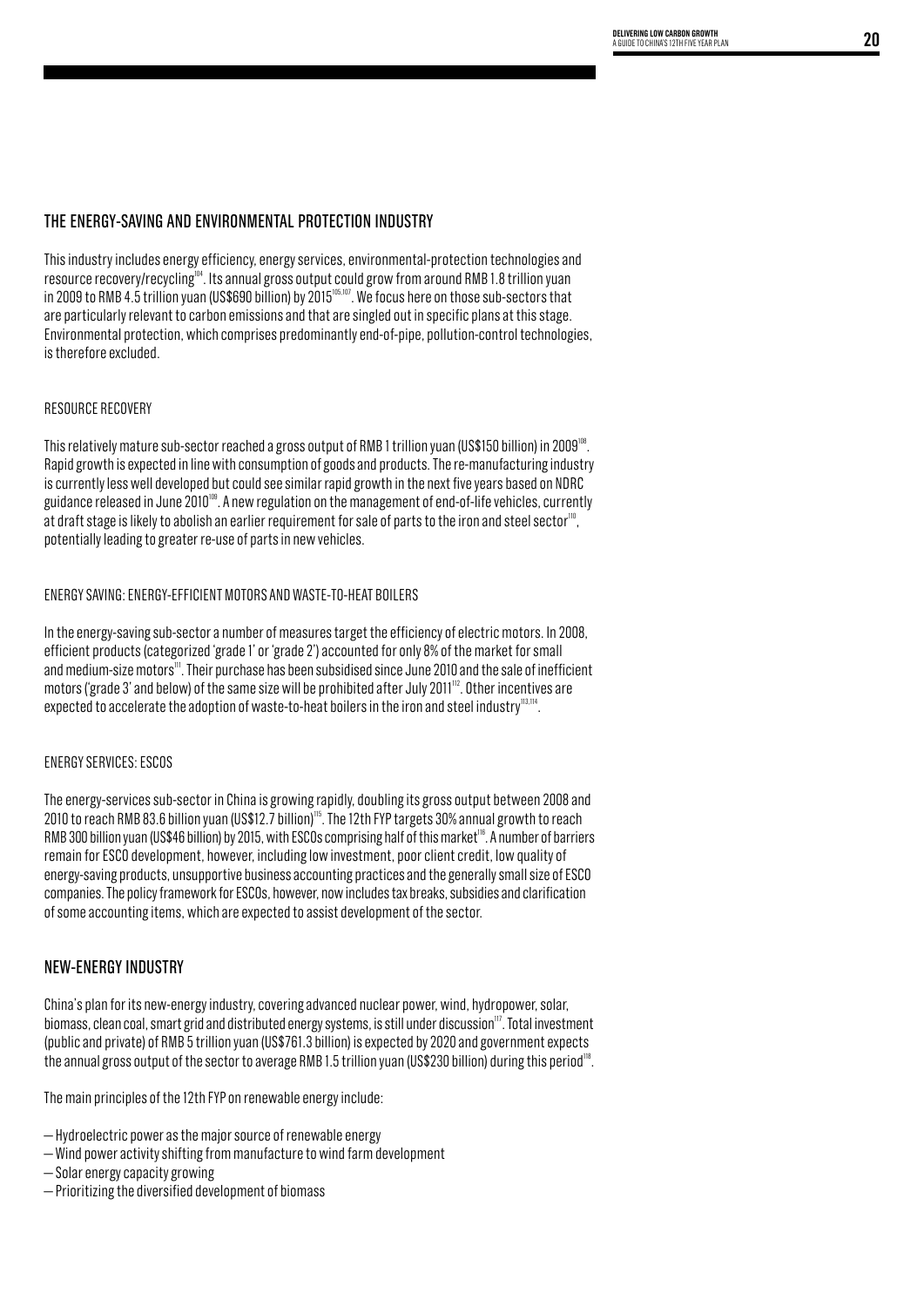Today, there are more than 100 large-scale industrial bases for renewables nationwide. The government is planning ten key renewable-energy programs, including areas of hydroelectric-power development, a 10GW wind-development program and renewable-energy pilot cities"<sup>9</sup>.

Each new-energy area has its own investment and capacity targets for 2015.

#### Nuclear & Hydroelectric Power

Ecological and social concerns have created a period of delays in building nuclear and hydroelectric power infrastructure, but rapid growth in the next five years is expected and will help meet China's target for 15% of primary energy to be derived from non-fossil sources by 2020. New hydroelectric capacity of 63GW is planned, plus 12GW of new pumped storage<sup>120</sup>. The cost of dealing with environmental and social issues is likely to raise the price of hydroelectricity. As to nuclear, the government has shifted its stance from 'reasonable' development to 'making a big effort to develop' the sector; nuclear capacity is now targeted to grow fourfold to 40GW over the next five years, and will almost double again by 2020 to 70-80GW<sup>121</sup>.

#### **WIND**

Continued growth is expected in wind generation, with a stronger focus on improving the quality of wind power rather than on increasing the number of farms. This follows a decade of rapid growth that saw China's wind capacity double every year between 2005 and  $2008^{122}$ . China's untapped wind resources are considerable. Although estimates vary, there is confidence that China could technically produce around 1.5TW (terawatt) of wind energy, mainly from on-shore resources<sup>123</sup>. Given that China's installed capacity was 42GW at the end of 2010<sup>124</sup>, the potential for further expansion remains huge. The planned capacity for wind is 90GW by 2015 including 5GW from off-shore turbines, and 150GW by 2020<sup>15</sup>. HSBC expects that this 2020 target will be exceeded and currently forecasts capacity of over 240GW from wind by 2020<sup>126</sup>. These projections are aligned with estimates by the Global Wind Energy Council (GWEC) for total installed capacity to reach 115GW in 2015 and 200GW in 2020, under a moderately optimistic scenario<sup>127</sup>. The International Energy Agency projects capacity of only 70GW by 2020 in their reference scenario but this is considered pessimistic by GWEC, especially in the light of China's 2020 target of 150GW. Developers have highlighted the short-term constraints of the grid's capacity to deal with wind intermittency and long-distance transmission from the west of China. Nevertheless, significant investment in grid capacity is planned (outlined later in this Section) and we believe that wind growth will exceed China's targets for 2015 and 2020.

#### SOLAR PHOTOVOLTAIC (PV)

China's draft New-Energy Industry Plan indicates a fundamental shift in the nation's solar-PV industry from the building up of manufacturing to the steering of installations and a consolidation of the sector.

Although China was responsible for 49% of the world's solar PV production in 2009, its own installed-PV capacity was less than 2% of the world total<sup>128</sup>. In 2011, China is expected to increase its share of the global PV market by 10% and be the majority supplier of solar-energy devices for the first time<sup>129</sup>. China's push to support manufacturing has helped drive down the price of solar energy globally. This will support growing deployment within China but it has also led to excessive manufacturing of poly-silicon in the short-term. The newly released Polycrystalline Silicon Industry Access regulation aims to phase out this excess and consolidate the industry to between three and five manufacturers, a process aided by the advent of larger installations<sup>130</sup>.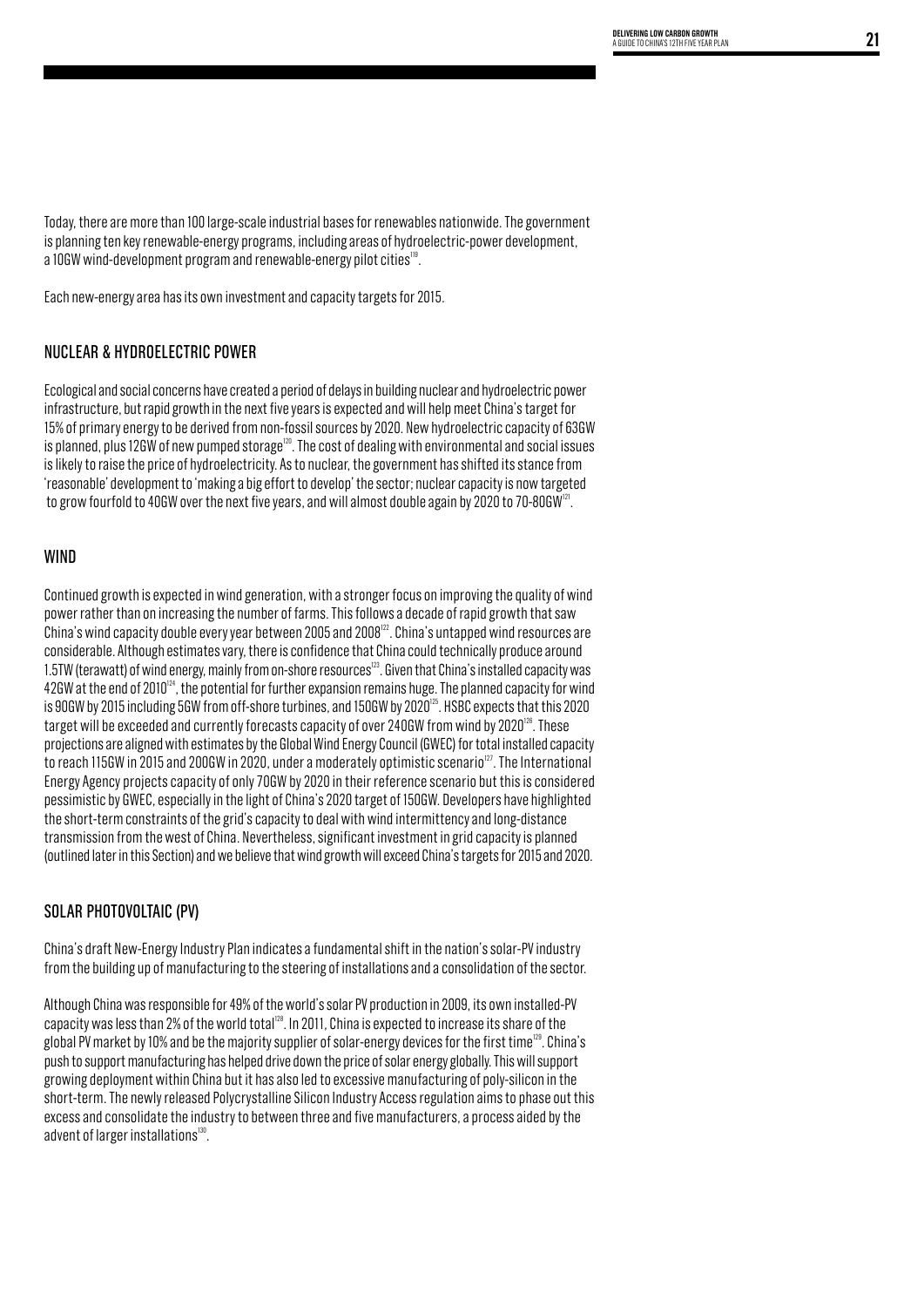Chinese producers continue to be optimistic in spite of expected overcapacity and an unevenly-balanced supply chain. Production of PV components at the lower end of the supply chain has been challenged by a lack of investment and low technical content, which drove low profit-margins<sup>131</sup>. HSBC expects that while European subsidy-driven markets remain open and sizeable (which we expect that they will remain, even if a little down on 2010 in 2011), Chinese manufacturers will be encouraged to export $^{\text{\tiny 132}}$ .

China is targeting 5GW of PV installation by 2015<sup>33</sup> building on the Golden Sun Plan which led to 160MW (megawatt) installed in 2009 and projected 500MW in 2010 and 2011 respectively134. Domestic deployment will be slower than initially anticipated in the first part of the 12th FYP period as the government plans to spend at least one year learning from Europe's experience with subsidising solar installation<sup>135</sup>; in November 2010 China cancelled 39 solar projects under the Golden Sun program. Nevertheless, when China does determine how it wants to deploy solar domestically, it plans to install 20GW by 2020, taking a global leadership role in solar installation<sup>136</sup>. The Chinese government is expected to create 13 industrial zones to demonstrate solar energy application in order to develop the capacity for achieving its 2020 target<sup>137</sup>. Bloomberg New Energy Finance estimates that if China can continue to drive down prices, utility-scale PV costs could be US\$1.12/W (watt) at the end of the 12th FYP down from US\$2.60/W in 2010, with non-modular costs at 60% of what they are in the rest of the world $^{\rm 138}.$ 

#### Grid

Following a period when the transmission grid was a bottleneck for wind power development, the government has now emphasised grid development (Figure 15). The State Grid has announced an investment plan for 2009-2020 with provisions for RMB 384.1 billion yuan (US\$58.5 billion) worth of investment in smart-grid technology (split between 30.8% for smart use, 23.2% for smart distribution and 19.5% for substations), accounting for 11% of total grid investment $^{\rm 139}$ .



#### **FIGURE 15**

China's historical and projected investment in electric POWER AND THE ELECTRIC GRID, 2001-2020<sup>140,141</sup>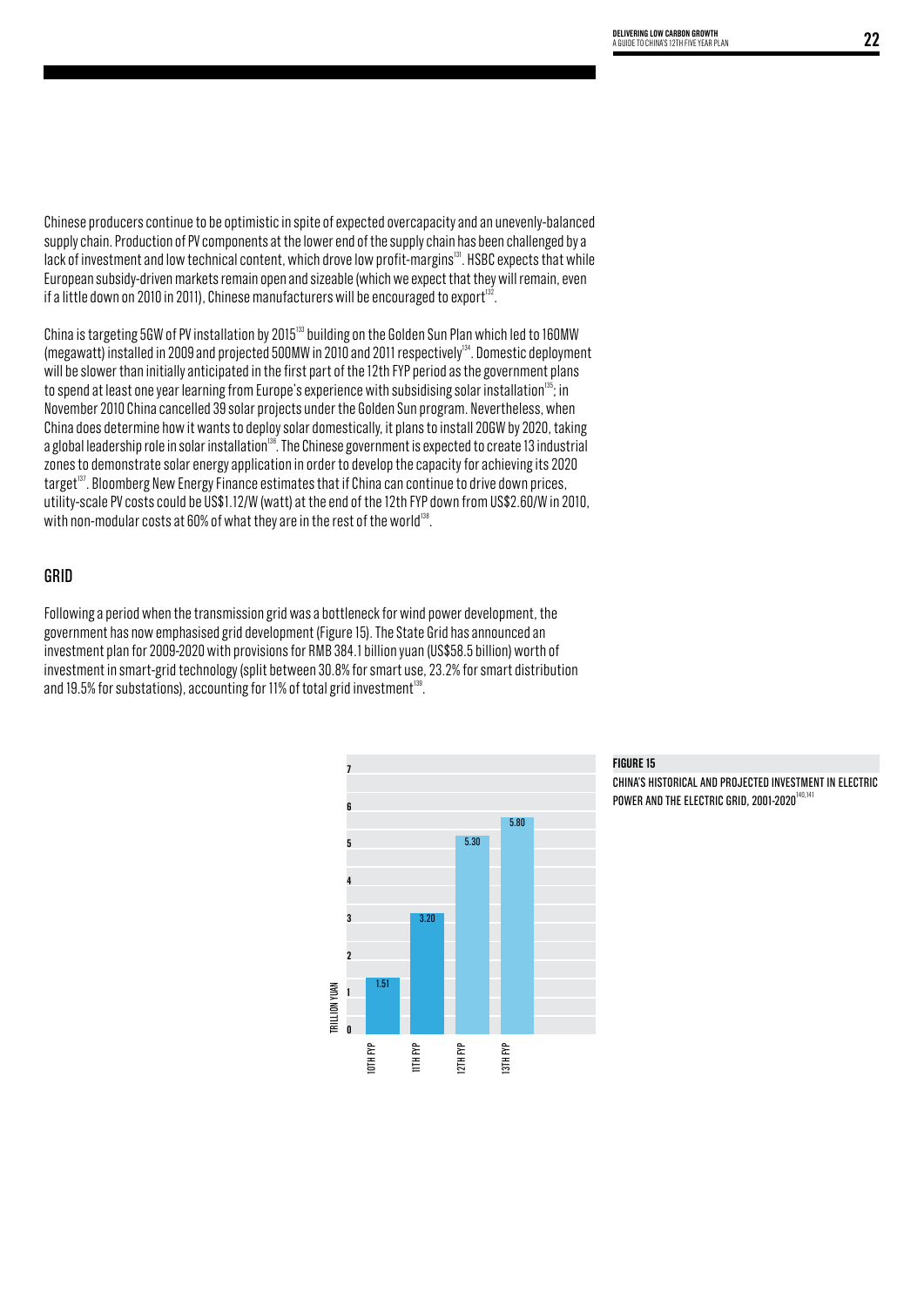#### 'Clean Coal'

Because coal will be the primary fuel for China in the short to medium term, considerable emphasis is being placed on the efficiency of its use in producing energy and in avoiding the release of carbon as well as on the consolidation of the industry over the next five years. Local governments such as Shanxi and Inner Mongolia are keen to build a modern, coal chemical-industry with coal gasification and coal-to-liquids as key components, but the government's attitude is to moderate this desire and balance it with the push for sustainability142,143. The government aims to control the growth of the coal industry and cap annual production capacity at 3.8 billion tons by 2015, up from the current capacity of 3.2 billion. To cap growth at this level means the growth rate will need to be less than half of the rate in the 11th FYP period<sup>144</sup>. Whilst the coal-to-liquids investment contradicts the overall trend towards lower carbon intensity, high-efficiency and low-emission integrated gas combined cycle (IGCC) technology is also expected to continue to grow over the next ten years and this should continue to decrease the energy and carbon intensity of electricity from coal (Figure 12). The Chinese Academy of Sciences expects accumulated installation capacity to reach 20-100GW of IGCC by 2020<sup>145</sup>. Carbon capture and storage (CCS) continues to be an R&D priority, with an emphasis on carbon capture, utilization and storage during the 12th FYP planning period. The focus of the next five years will be the completion of the 400MW GreenGen demonstration power plant in Tianjin. Other demonstration projects will also be built, including the Clean Energy Technology Demonstration Project in Lianyungang to capture one million tons of CO<sub>2</sub> per year in a saline aquifer starting in 2012, along with a handful of other smaller demonstration projects<sup>146</sup>.

#### New-energy vehicles

In China's policy framework, New-Energy Vehicles are used to describe pure electric vehicles (EVs), plug-in hybrids (PHEVs) and fuel cell vehicles (FCEVs). Hybrid vehicles (HEVs) were recently re-categorized as 'energy-efficient' rather than 'new energy'. The energy-efficient and new-energy vehicle industry plan is still under discussion but the target for new-energy vehicles on the road by 2015 is expected to be close to two proposals – 500,000 EVs set by MIIT and one million new-energy vehicles set by MOST. These targets are modest compared to the 160 million vehicles on the road today, but should nevertheless drive the manufacturing industry to develop an increase of between five and ten million new-energy vehicles to be on the road by 2020<sup>147,148</sup>. Government funds of RMB 100 billion yuan (US\$15.2 billion) will be provided to the industry, made up of RMB 50 billion yuan (US\$7.6 billion) for R&D and industrialization and RMB 50 billion yuan (US\$7.6 billion) in subsidies for consumers and infrastructure.

The new-energy vehicle pilot program has been in place for over a year but there are only several thousand EVs, PHEVs and HEVs now on the road, most of which are HEVs and buses. In six pilot cities, consumers can get a private subsidy as high as RMB 120,000 yuan (US\$18,000) (from central government and local government). Although the first period of the pilot programs will end in 2012, a second pilot program period will follow. Pilots to subsidise private consumers is expected to increase to more than 20 cities by the end of  $2015^{149}$ .

| SAIC (SHANGHAI AUTO)  | Maintain national leadership in the energy-efficient and new-energy vehicle industry (focusing on HEV, PHEV, EV and FCEV).                                                                   |
|-----------------------|----------------------------------------------------------------------------------------------------------------------------------------------------------------------------------------------|
|                       | 20% market share in new-energy vehicles (the same as SAIC'S current overall vehicle market share) <sup>150</sup> .<br>New energy vehicle capacity target of 300,000 by 2015 <sup>151</sup> . |
| GAIG (GUANGZHOU AUTO) | Annual new-energy vehicle sales target of 200,000 energy-efficient and new-energy vehicles.<br>(including HEV, PHEV and EV) by 2015 <sup>152</sup> .                                         |
| <b>CHERY</b>          | Annual new-energy vehicle sales target of 50,000 by 2015 <sup>153</sup> .                                                                                                                    |
| DONGFENG              | Specific EV annual sales target of 50,000 sold by 2015 <sup>154</sup> .<br>Invest RMB 3 billion yuan (\$459 million) in the R&D of the new-energy vehicles <sup>155</sup> .                  |
|                       |                                                                                                                                                                                              |

#### **TABLE 5** Chinese car industry targets for new-energy vehicles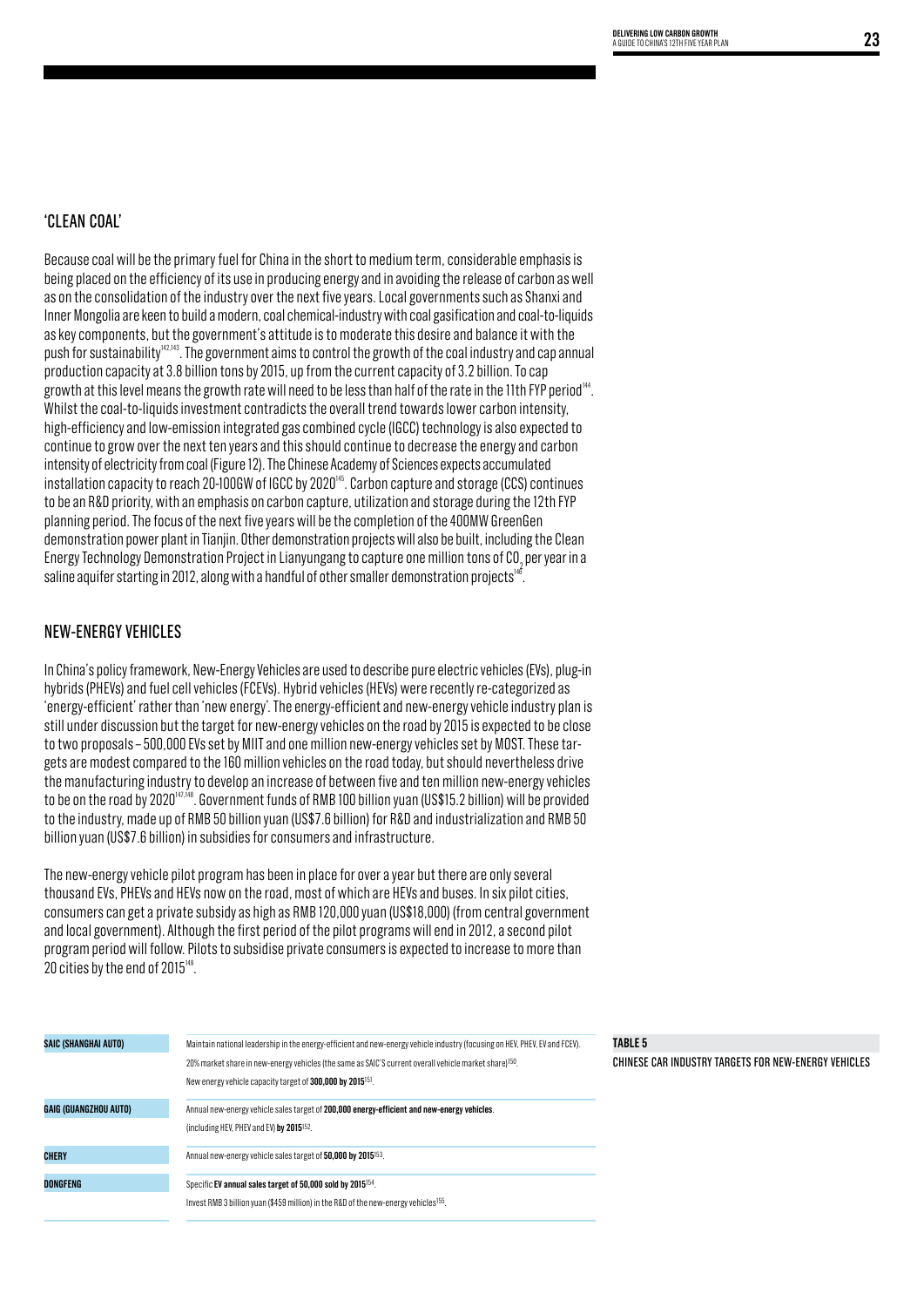Nearly all big carmakers in China have actively developed plans for new-energy vehicles (Table 5). New and smaller carmakers are also keen to lead the development of new-energy vehicles such as the Zotye 2008 EV, for example, well known as the first BEV on the road in China<sup>156</sup>. It is expected that, in new joint ventures that have to do with new-energy vehicles between domestic and international carmakers, joint R&D will replace the current system of importing technologies from international companies. Lithium ion (Li-ion) batteries are of particular focus for joint venture R&D to match international technology with China's ability to drive down cost and increase manufacturing efficiency. The cost of Li-ion batteries manufactured in China is expected to drop to below RMB 2 yuan/Wh (watt hour) (US\$0.30/Wh) from the current RMB 3-6 yuan/Wh (US\$0.50-0.90/Wh) over the next five years<sup>157</sup>. Additionally, the quality of Li-ion battery production in China continues to range widely.

To support EV-industry targets, State Grid and Southern Grid are currently building an EV-recharging network. State Grid plans to invest RMB 14 billion yuan (US\$2.1 billion) in the 12th FYP period and another RMB 18 billion yuan (US\$2.7 billion) in 13th FYP period. By 2015, there will be 4,000 charging stations and the start of a network of charging poles and in 2020 there will be 10,000 charging stations and a complete network of charging poles<sup>168</sup>. As a result of the city, grid and car industry targets the EV parts and recharging equipment market is expected to grow quickly at all levels in the next five years.

#### LED Industry

The light emitting diode (LED) lighting industry is listed as a sub-industry of the New Materials industry in the SEI catalogue. It is expected to grow rapidly in the next five years as the price of chips falls. Applications for growth are expected to include street lighting, indoor lighting in the retail and hospitality sectors and the car industry. Road lighting applications will continue to expand in certain places over the next five years. The annual installation of units reached 160,000 in 2009<sup>169</sup> rising to 350,000 units in 2010, and another 500,000 units are expected to be installed in 2011<sup>60</sup>. The leading LED-industry center in China is Guangdong where the gross output value of the LED-lighting industry was RMB 39 billion yuan (US\$5.9) billion) in 2009, and it is likely that it will have reached RMB 80 billion yuan (US\$12 billion) in 2010 and 300 billion yuan (\$45.7 billion) in 2013. Many cities in the Pearl River Delta region have been aggressive in developing the LED industry, with second-tier cities typically most aggressive in their deployment goals. Shanghai and Beijing are expected to hesitate in the large-scale deployment of LEDs until the price of chips is less expensive, which is likely to drive deployment by 2013-2015.

The central government will use LEDs in government building retrofits and is likely to transfer its current financial and policy support from T5, T8 and compact fluorescent lights to LEDs in building-retrofit lighting projects. The government will encourage LEDs to be included in ESCO offerings when using public funds, following on the Guangdong Green Investment Fund's example of using the ESCO model and public funds to pay for LED deployment. After 2012, LEDs are likely to be inexpensive enough to include in many ESCO offerings.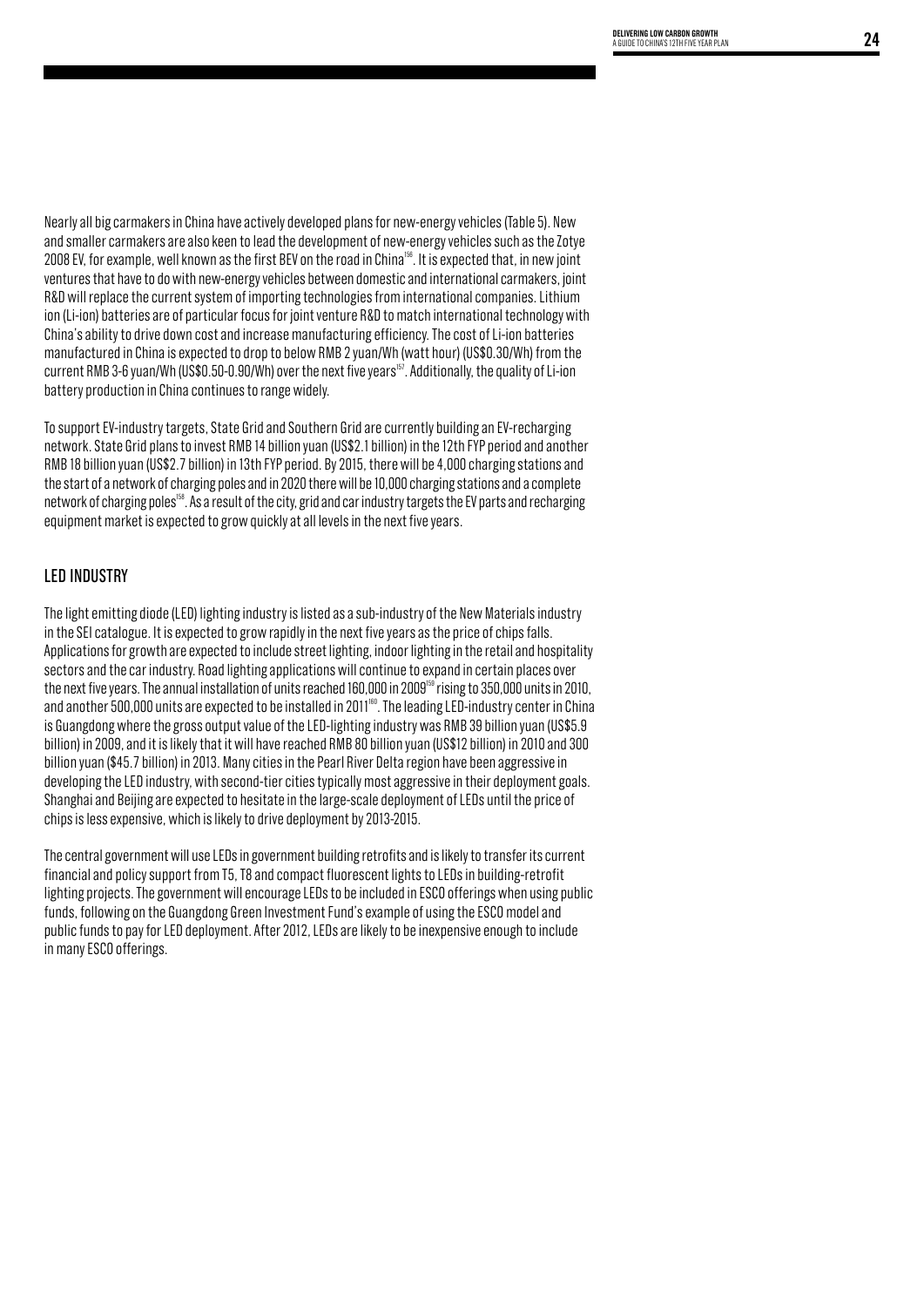#### Geographic Distribution

Most provinces have already submitted their regional SEI plans to the central government. Regions have chosen their SEI-industry focus based on their existing industry strengths and have chosen a variety of industries. For example, Jiangxi province includes ten SEI subcategories in its development plan, including tungsten applications; solar-PV manufacturing; aerospace manufacturing; biochemistry; 'green' food; new-energy vehicles and batteries; culture and creativity; LED and 'green' lighting; non-metal new materials; copper applications; and nuclear and wind power energy efficiency. Comparing the plans from different regions, there are four common approaches for fiscal and financial support by the local government:

- Specified funds
- Preferential tax rates
- Financial system reform to favor industry areas
- Initiating and funding pilot demonstration programs

It is worth noting that when regional governments plan for SEIs there is limited regional co-ordination and balance, posing a potential risk for industry development between the provinces $^{\text{\tiny{[6]}}}$ .

#### **IMPLICATIONS**

The contribution of SEIs to the carbon and energy-intensity targets in the 12th FYP is difficult to quantify. The products or technologies of several SEIs will directly or indirectly contribute to the mitigation of climate change. Some industries with relatively mature technologies, especially the energy-efficiency and environmental-protection industry and the new-energy industry, will provide a higher contribution in the near term. For other, less-mature technologies such as EVs, where manufacturing rather than deployment of EVs is the short-term priority of the Chinese government, the mitigation impact will be minimal in the next five years.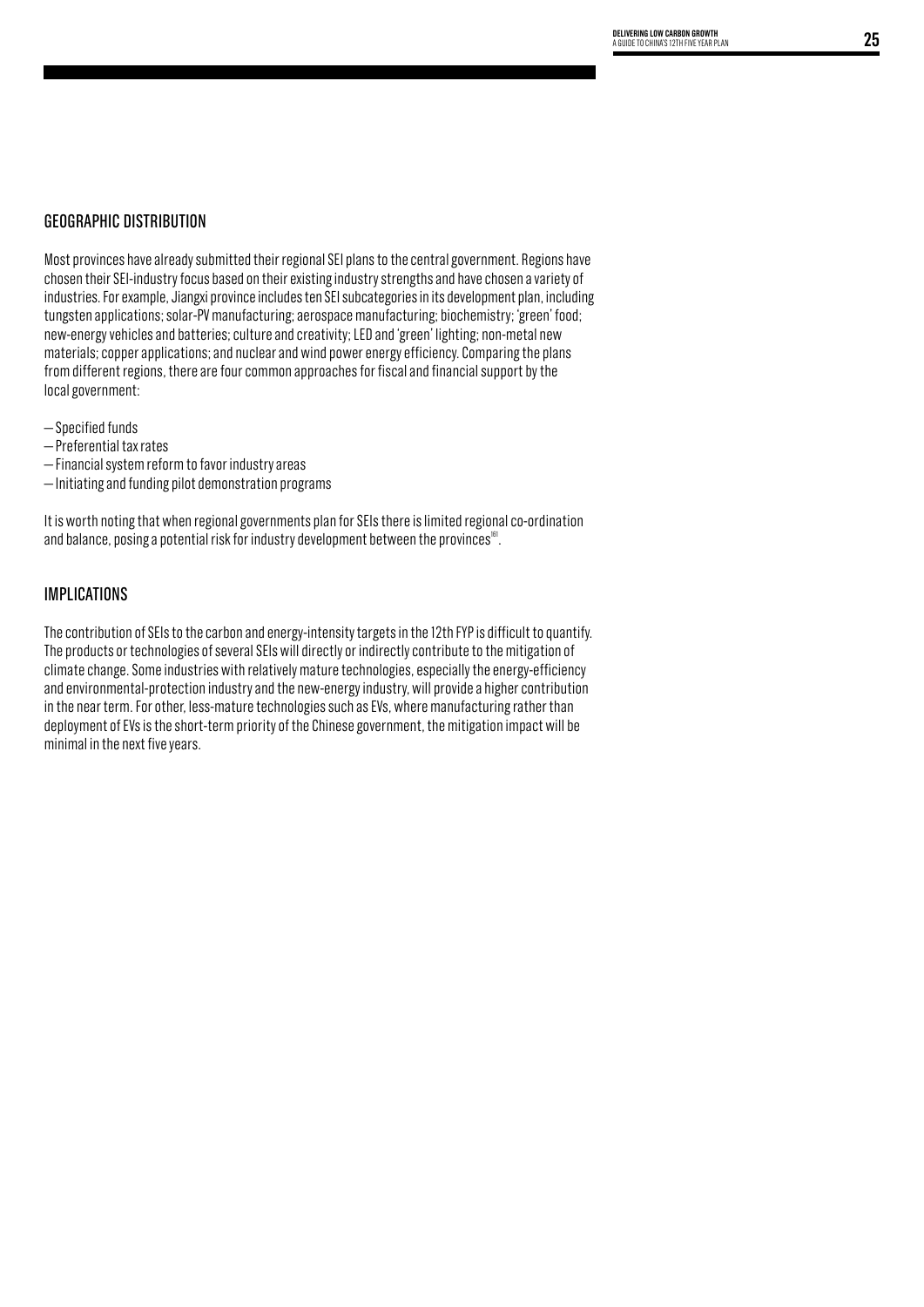# **SECTION 4: Prospects and Next Steps**

Our view is that whilst the policies contain some trade-offs and must be viewed in the context of China's overall drive for growth and development, the new energy and low carbon technology development elements of the 12th FYP constitute leadership in the field. If successful, China's efforts on new energy, energy efficiency and gas-fired generation will also reduce the carbon intensity of the economy by 17% and avoid  $0.83Gt$  of  $CO<sub>2</sub>$  emissions over the next five years (Figure 16). The rate of growth in coal still presents the most significant challenge from a climate change perspective. Success against the plans will be determined by a number of factors. Historically, China has exceeded some targets (e.g. GDP growth and wind energy deployment) and fallen short on others (hydroelectric and nuclear power). In this Section we assess China's prospects for delivering the Plan, key challenges and the next steps expected from the government.



#### How realistic are the targets?

The main targets for energy and GDP growth in the 12th FYP compared to targeted and actual growth in the previous five years are presented in Figure 17. The internal negotiations around GDP and energy targets in the 12th FYP were intense. Previously found to be too conservative, the main power demand and industrial growth projections that formed the basis of planning were re-forecast late in the process<sup>163</sup>. The revised projections set primary energy consumption to grow to 4.0Gtce (gigatonne standard coal equivalent) by 2015<sup>164</sup> with power generation capacity to reach 1.437TW in the same time frame 遠景<br>**HOW REALISTIC ARE THE TARGETS?**<br>The main targets for energy and GDP growth i<br>the previous five years are presented in Figure<br>in the 12th FYP were intense. Previously foun<br>industrial growth projections that formed th<br>T

XXVI The IEA reference scenario refers to energy-related emissions only, whereas<br>the l2th FYP carbon-intensity target (17%) anticopates emissions reductions<br>a chieved through afforestation. Here, we apply the 17% to China'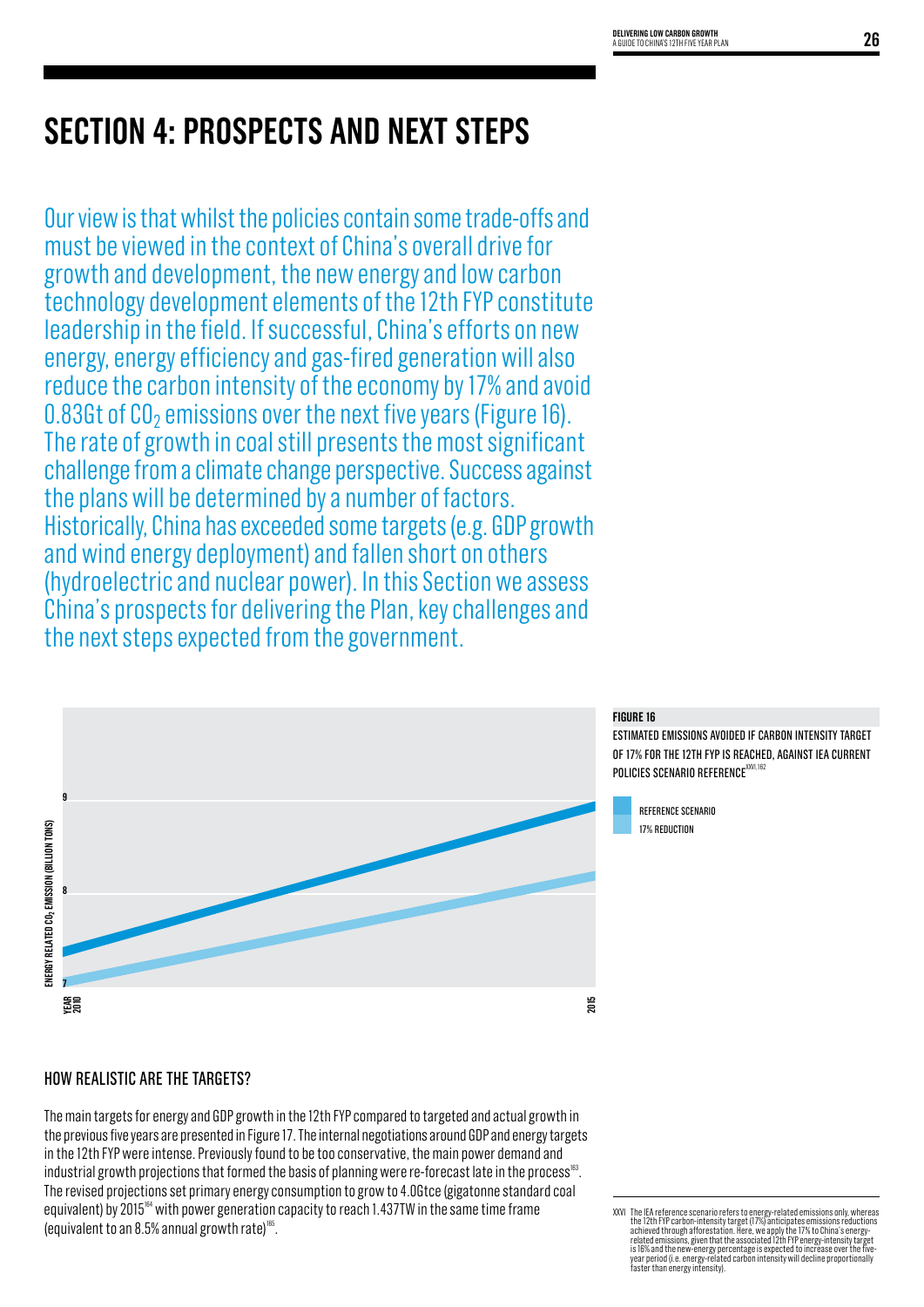Figure 17 shows that electricity demand is expected to grow more slowly than in the 11th FYP<sup>166</sup> and the actual rate will be largely dependent on GDP growth, targeted at 7% per annum.

Whilst GDP growth itself has consistently outstripped projections (GDP is currently expected to grow at 7-8%, close to the targeted  $7\%^{\text{\tiny{[B]}}}$ , estimates suggest that even if the actual rate were as high as 9.5%, reductions in energy intensity of 4.1% annually (18.8% over five years) and carbon intensity of 3.9% annually (18.0% over five years) would still be realistic<sup>168</sup>.

|                                                     | <b>11TH FYP</b><br>$(2006 - 2010)$<br>(TARGET) | 11TH FYP<br>(ACTUAL) | 12TH FYP<br>$(2011 - 2015)$<br>(TARGET) | 13TH FYP<br>$(2016 - 2020)$<br>(TARGET) |
|-----------------------------------------------------|------------------------------------------------|----------------------|-----------------------------------------|-----------------------------------------|
| <b>INDICATORS</b>                                   |                                                |                      |                                         |                                         |
| <b>ENERGY INTENSITY (% REDUCTION IN FIVE YEARS)</b> | 20%                                            | 19.1%                | 16%                                     | NOT SET                                 |
| <b>CARBON INTENSITY (% REDUCTION IN FIVE YEARS)</b> | NOT SET                                        |                      | 17%                                     | 40-45% VS<br>2005                       |
| NEW ENERGY (% OF PRIMARY ENERGY)                    | 10%                                            | $9.6\%$ <sup>1</sup> | 11.4%                                   | 15%                                     |
| <b>GROWTH RATES</b>                                 |                                                |                      |                                         |                                         |
| PRIMARY ENERGY CONSUMPTION (ANNUAL GROWTH)          | 4%                                             | 6.3%                 | $3.75 - 5%$                             |                                         |
| ELECTRICITY ENERGY CONSUMPTION (ANNUAL GROWTH)      |                                                | 11%                  | $8.5%$ *                                | $(5.5%)*$                               |
| ELECTRICITY GENERATING CAPACITY (ANNUAL GROWTH)     | $8.4%$ *2.3                                    | 13.2%4               | 8.5%                                    | $(5.6\%)*$                              |
| <b>GDP (ANNUAL GROWTH)</b>                          | 7.5%                                           | 10.6%                | 7%                                      |                                         |

#### **FIGURE 17**

Key energy and climate policy goals and indicators in China 2006–2020

Numbers with asterisks indicate governmentestimates that are not formal targets. Bold numbers are new government targets.

With the challenges faced during the 11th FYP period, the general consensus appears to be that the 12th FYP targets are achievable for the following reasons:

- Previous experience China achieved a 19.1% energy-intensity reduction during the 11th FYP.
- $-$  Excess capacity of 15-25% remains in the manufacturing system $^{173}$  phasing out the continuing over-capacity in many energy-intensive industries will improve industrial energy intensity overall.
- Energy efficiency has a more complete policy, funding and investment framework in place, with a budding energy-services industry and the introduction of market mechanisms such as the residential-energy 'price ladder'.
- Delays in rolling out hydroelectric and nuclear power are expected to be overcome in the next five years as the grid improves and as other environmental and social concerns are addressed by mitigation measures (potentially entailing a higher cost of energy from these technologies).
- Stronger planning local governments previously reported GDP targets to central government with limited review and dialogue. Going forward the central government will review, guide and approve targets, balancing local government ambition for unbridled GDP growth.

Based on IEA's estimate that China is on track for 1Gt of carbon abatement by 2020, the economist Zhongxiang ZHANG (East-West Centre) has calculated that a 43.6% cut in carbon intensity for 2005-2020 is well within the range of China's stated 40-45% target. Building on top of the policies existing in 2010 and the forthcoming 12th FYP policies, Zhang believes a cut of 46-50% in carbon intensity is possible in the same period. Such a reduction would surpass IEA's target for China in its 450ppm Scenario for 2020, with abatement slightly greater than 1Gt relative to the reference scenario (9.6Gt CO $_{_2}$ emissions in 2020)<sup>174</sup>.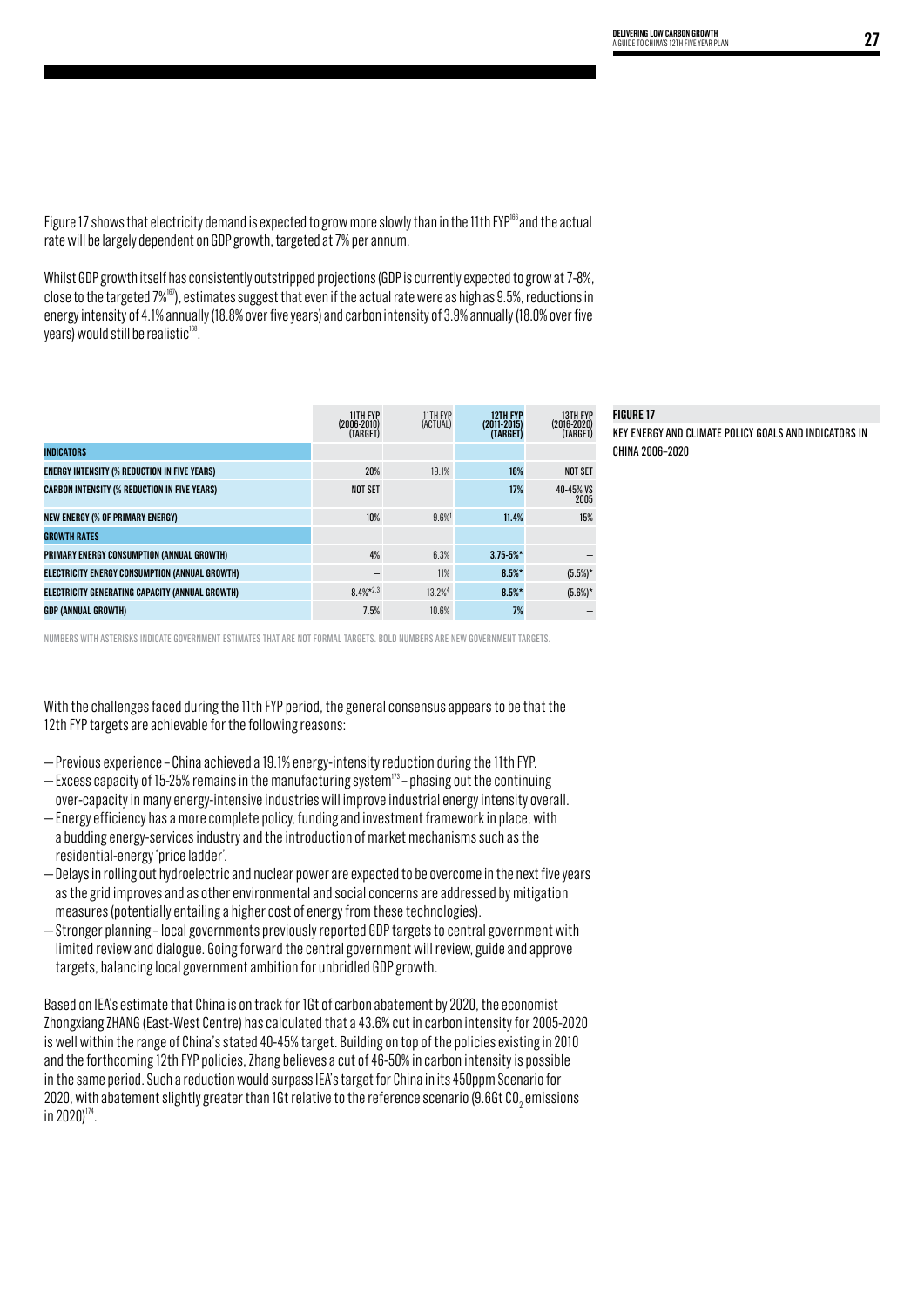#### China's plans on low carbon energy arein line with internationalexpectations

China's 'new energy'targets compare favorably with the IEA's World Energy Outlook 2010 scenario for stabilizing atmospheric concentrations of CO<sub>2</sub> at 450ppm by 2100, suggesting that China is 'pulling its weight' with regard to building low carbon power generation (Figure 18). Actual progress will inevitably vary from the targets but we believe that low carbon electricity deployment will be on or ahead of target.



#### WHAT ARE THE PRIMARY BARRIERS TO SUCCESS?

The major barriers encountered in the 11th FYP period will in many respects continue into the next five years, and there will be short and medium-term challenges as well as longer-term challenges.

#### Short and medium-term challenges

- Conflicts between industry plans and provincial economic plans tied to energy-intensive industries with energy-intensity targets still exist. The conflict between GDP growth and energy intensity is most visible in the early and middle-stage industrialization of the Midwest region of China. Provinces in this region, such as Qinghai and Guizhou, will have very challenging energy-intensity targets. This may present short-term difficulties but early consultation with provinces in this planning cycle will to some extent mitigate this.
- Enforcement of policies at all levels remains a problem because of limited continuous oversight, lack of energy data and minimal real-time punitive measures for violation of guidelines and regulations. These issues continue to improve, however, and should present less of a barrier than in the 11th FYP period.
- Lack of capacity and experience with energy efficiency, energy data management and the financing of energy efficiency. The transition from the 'visible hand' of the government to the 'invisible hand' of the market is unlikely to be a smooth process.
- The increasing role of natural gas. Projected to reach 6% 8.3% of primary energy in 2015 , gas remains cheaper than alternatives. If new gas capacity substitutes for nuclear and renewables it could limit the proportion of non-fossil fuel energy in the generation mix.
- Large-scale industrial growth rates. The Chinese Academy of Social Sciences believes that over the next two years the economy is not likely to slow down and that the investment rate in large-scale industry could grow rapidly, especially in Midwestern provinces. Some commentators believe that large-scale industrial growth could exceed 20% per annum during the 12th FYP period. As this sector accounts for approximately 70% of China's total energy consumption and since there is still an excess of up to a quarter of industrial capacity after five years of concerted effort to close this down, meeting the energy-intensity target will not be without challenges.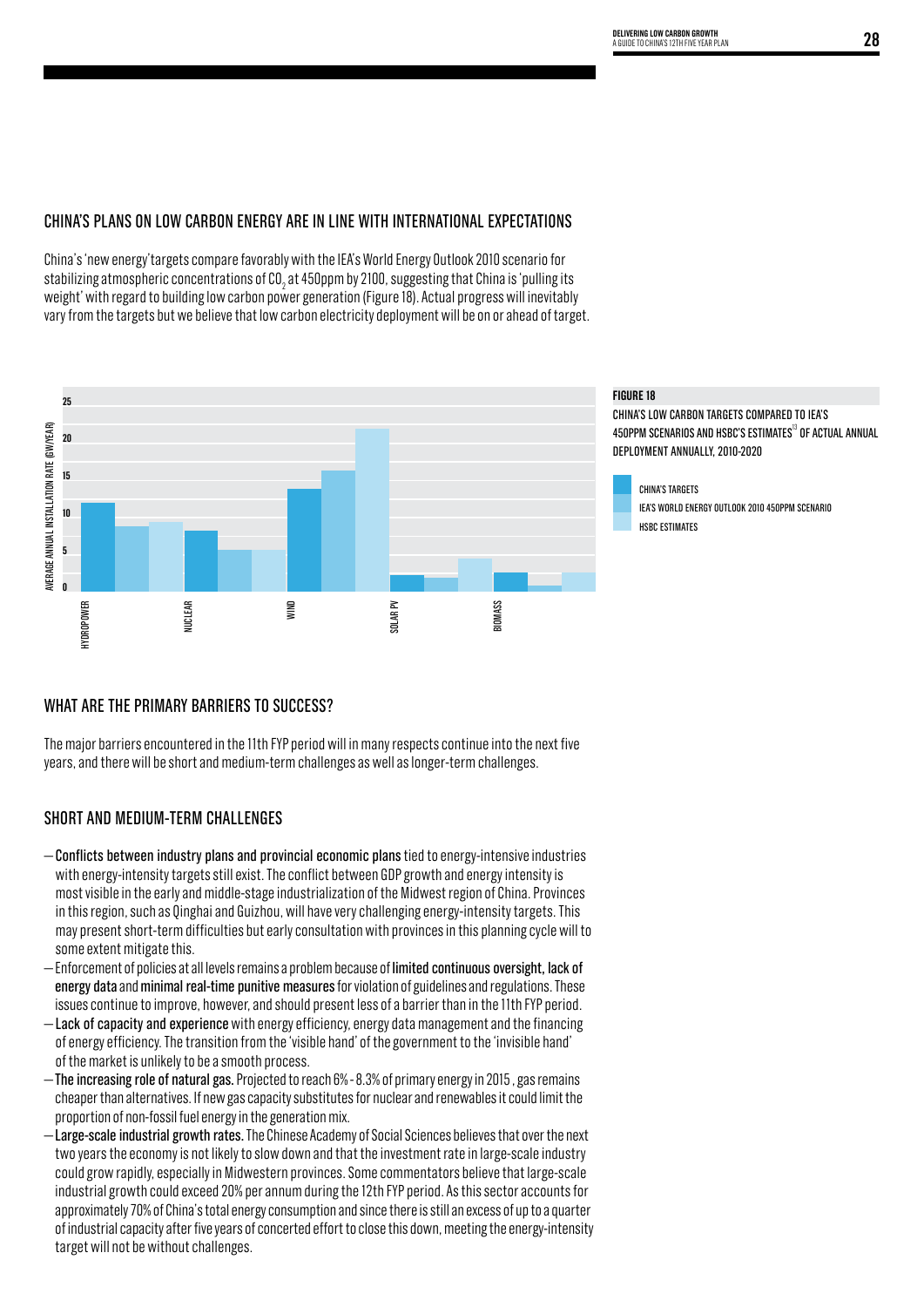#### Longer-term challenges

- Chinese financing does not flow well to non-SOEs despite abundant capital. Many companies have limited opportunity to implement energy-efficiency projects without shutting down production capacity. A number of barriers are at play, including conservative bank-lending policies and government policies and bidding processes that favor  $SDEs^{17}$ . This presents a longer-term barrier – shut-downs and consolidation will be a more important driver of intensity improvements in the short term.
- Irrational energy pricing and the need for electricity-price reform presents a longer-term challenge to the meeting of targets. The 12th FYP acknowledges these challenges and proposals have been on the table since 2002 – implementation will be important for optimizing the behaviour of energy generators and users.

#### Opportunities for foreign enterprises

The new SEI focus is likely to mean more opportunities for foreign investors and enterprises. Although foreign enterprises will continue to be excluded from independent involvement in national R&D programs, they will be encouraged to apply jointly with domestic enterprises. In addition, while national pilots now only involve indigenous products, this requirement is expected to be phased out<sup>178</sup>. China has recently announced moves to strengthen its intellectual property regime under the 12th FYP as this becomes an increasingly significant issue for its own domestically-derived IP. The extent to which this will impact on the experience of foreign-owned enterprises operating in China, however, is not clear. The 'collaborative competition' theme will continue as Chinese SOEs continue to globalize, including an increased rate of acquisition of technology capabilities overseas<sup>179</sup>. The government is encouraging SEI enterprises to create IP alliances and has recognized the need to provide enforcement mechanisms to strengthen existing laws and regulation for intellectual property.

#### Key Milestones in the Next Five Years

The 12th FYP is not a stand-alone document that determines the course of the next five years. The process of planning, setting targets, monitoring success and adjusting is continuous. In the last two years (in a process that will continue over the course of the next year) specific industry plans and provincial targets have been submitted to the central government, negotiated, discussed and agreed upon. The following are a few key milestone plans to look out for during the 12th FYP:

- The Special Energy Conservation Plan is expected from the NDRC later in 2011.
- The Specific Plan for Addressing Climate Change will break down the restricting indicators, including energy intensity, carbon intensity, non-fossil-fuel percentage and forest coverage. With drafting begun on January 12, this plan is expected to come out during this year<sup>180</sup>.
- The SEIs Development Plan, which will be a guiding document for SEIs, is expected to be released after March.
- The Energy-Efficient and New-Energy Vehicle Industry Plan, which was expected to come out by the end of 2010, is still under discussion.
- The New-Energy Industry Plan, which is still under discussion.
- A new Climate Change Law which is expected in two to three years is likely to draw together existing climate-related law (e.g. Interim Measures for the Management of CDM Project Activities, Energy Conservation Law and Renewable Energy Law), to lay a legal foundation for future institutions, and to standardize the functions of existing institutions.
- The Energy Law will be the basic law for energy in China. The draft Energy Law was released for public comment in 2007 and was submitted to the State Council in 2010 $^{\text{\tiny{[8]}}}$ .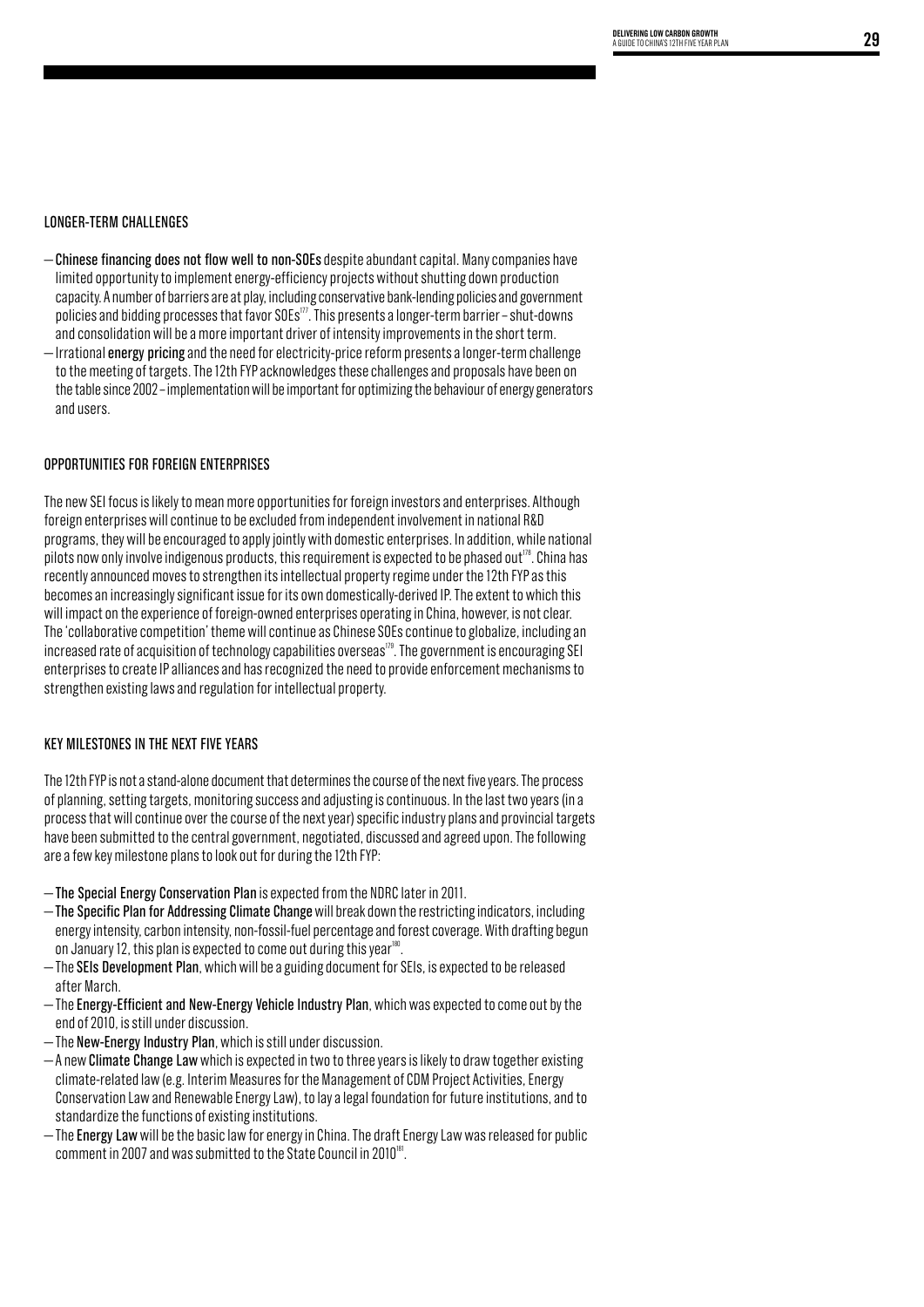# **Conclusions**

The information available on the 12th FYP shows that China is working to continue its leadership in pursuit of a Clean Revolution in its economy. Furthermore, the government's plans on new energy power generation are broadly in line with international expectations articulated by the IEA, suggesting that China is 'pulling its weight' on new energy and intends to reap the benefits of increased competitiveness and energy diversity in the process. From the perspective of climate change, the 12th FYP is strong in many areas but could be further strengthened through a clear plan on CCS, solar deployment (especially concentrated solar power) and greater clarity on transport, particularly EVs. Central to China's ability to peak carbon emissions around the end of the decade, however, will be success in reducing the growth in China's energy demand. This will come from efficiency in buildings and energy intensive industry, and through restructuring the economy towards higher value activity.

China's Plan is not without contradictions, inconsistencies, omissions and major challenges. However the consensus appears to be that it will successfully meet its climate-related targets for 2015. The policy mechanisms at China's disposal are becoming more sophisticated and are based on previous learning, but capacity at the local level to implement new approaches is likely to remain an issue.

The Plan is, of course, not all-encompassing and policy development in China remains dynamic. More detail on implementation will be released in the next 12 months and parallel processes on domestic climate policy will continue to move ahead. We will continue to track the main developments and we advise those interested in low carbon business in China to continue to watch this space.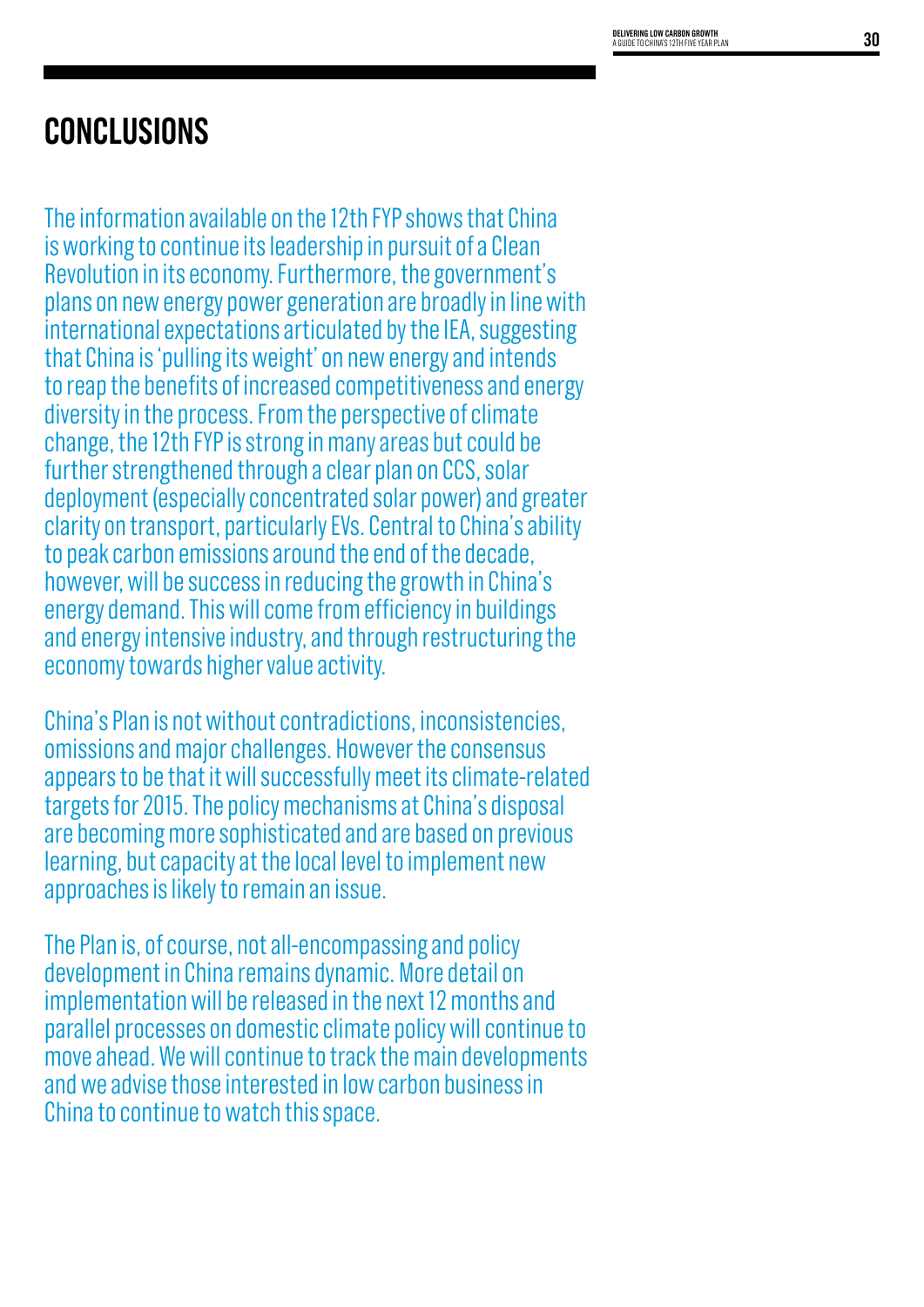# **ANNEX 1**



# **ANNEX 2**

| DESCRIPTION                                                                                                                                                                                                                                                                                                                                                           | SUMMARY OF CHINA'S MAIN ENERGY POLICY MECHANISMS |
|-----------------------------------------------------------------------------------------------------------------------------------------------------------------------------------------------------------------------------------------------------------------------------------------------------------------------------------------------------------------------|--------------------------------------------------|
| The details will be part of the 2011 National Energy Board work plan. Is likely to require renewables as a percentage of either<br>(a) power company generation or (b) energy-intensive industry purchasing.                                                                                                                                                          |                                                  |
| Expected from the NDRC later in 2011. Likely to be the most significant proposal for delivering against efficiency goals. Likely<br>features include an energy audit requirement for large infrastructure projects.                                                                                                                                                   |                                                  |
| Expected in the next five years (draft expected from NDRC in 2-3 years). Will lay a legal foundation for future institutions and<br>standardize functions of existing institutions (e.g. coordinating amongst ministries, planning mechanisms, creating industry<br>standards). May draw together policies already in force including CDM guidelines and energy conse |                                                  |
| Indicators established in the 12th FYP include new energy, energy savings, pollution, carbon intensity and energy intensity $^{182}$ .                                                                                                                                                                                                                                |                                                  |
| Consolidation, mergers and acquisitions expected to intensify in the 12th FYP. Especially relevant for energy-intensive<br>industries like steel. The coal sector will reduce from 11,000 to 7,000 companies with 6-8 large enter                                                                                                                                     |                                                  |
| Enacted as early as 2011, starting with SO2 and waste water. Introduction will be gradual. Conservative revenue estimates<br>from environmental taxes (including on carbon) are in the range of RMB 1 billion yuan (US\$150 billio                                                                                                                                    |                                                  |
| A possibility in the next five years. Recommendations start with a levy at RMB 9.5 yuan/tonne (US\$1.45) and rising incrementally<br>to between RMB 48 and 390 yuan/tonne (US\$7.30 to US\$59).                                                                                                                                                                       |                                                  |
| Proposed for residential electricity, setting per-unit price according to three stepped levels. Around 70-80% of residents will<br>maintain existing prices but higher-consuming residents will be charged at higher rates.                                                                                                                                           |                                                  |
| Announced by CPC Central Committee in October 2010, with intent to 'gradually establish' a carbon emissions trading<br>market. The government is currently assessing sector-specific and economy-wide schemes. Guangdong has proposed a pilot between its 11 cities and the electricity industry is also expected to be involved in tests.                            |                                                  |
| Mentioned in the 12th FYP, but without details on which energy sources would be included. Central government currently sets<br>the price for oil, gas and electricity. Coal prices have become more market-oriented. Domestic oil                                                                                                                                     |                                                  |
| Included in the 12th FYP to stimulate seven broad sectors to boost efficiency, competitiveness and industrial added value.<br>There is a wide array of mechanisms to promote R&D and commercialization. Detailed plans are involved.                                                                                                                                  |                                                  |
| Mandatory 0.3% energy-efficiency target established in January 2011 for the electric power industry. The target for 2011 is<br>equivalent to a 0.3% efficiency improvement on electricity sold in 2010.                                                                                                                                                               |                                                  |
|                                                                                                                                                                                                                                                                                                                                                                       |                                                  |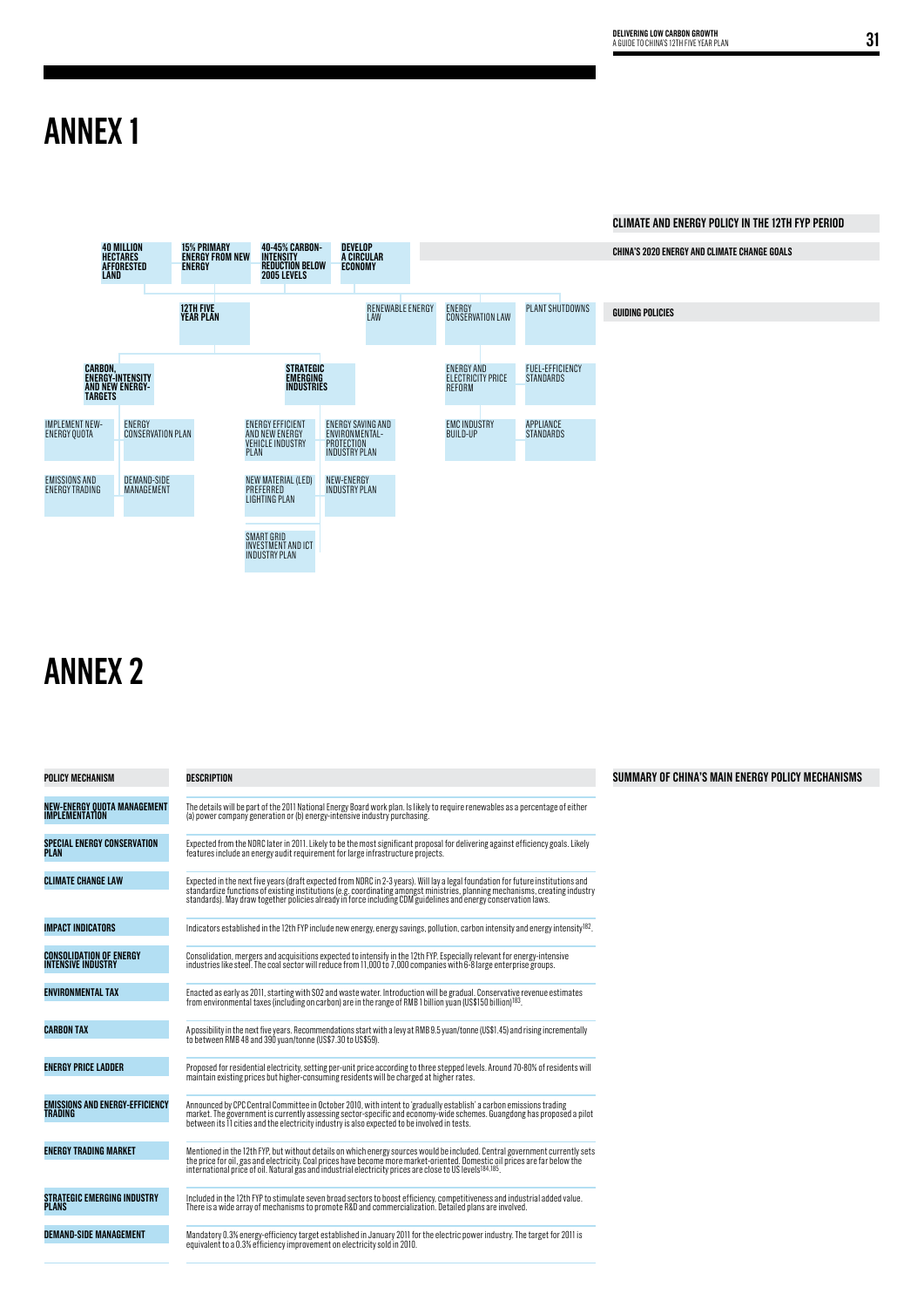### **ANNEX 3**



### **REFERENCES**

- 
- 
- 
- 1 Wang, Youling (December 15, 2010). China's renewable energy contributes to 9.6% of total energy consumption (in Chinese). Xinhua News Agency. Retrieved<br>February 15, 2011 from www.gov.cn/jrzg/2010-12/15/content\_1766566.ht
- 4 Zheng, Xiaoyi (January 7, 2011). CEC: China's power capacity reached 962GW in 2010 (in Chinese). Xinhua News. Retrieved February 15, 2011 from http://news.xinhuanet.com/fortune/2011-01/17/c\_12988305.htm?finance.
- 
- 
- 
- 
- 5 Periner Wen Jiabao, (2011). Address to National People's Congress canticipated at the time of going to print)<br>
18 Matters (Sampa Congress) 2011 (and 2010) the state of going and 2010 (in Chinese). State Statistics Bureau
- 
- 
- 
- 
- 
- 
- 
- 
- 
- 
- 
- 

23 National Energy Bureau (July 21, 2010). Energy Bureau's media release to introduce energy and economic trend in the second half of 2010 (in Chinese).<br>China.com.cn. Retrieved February 15, 2011 from www.china.com.cn/poli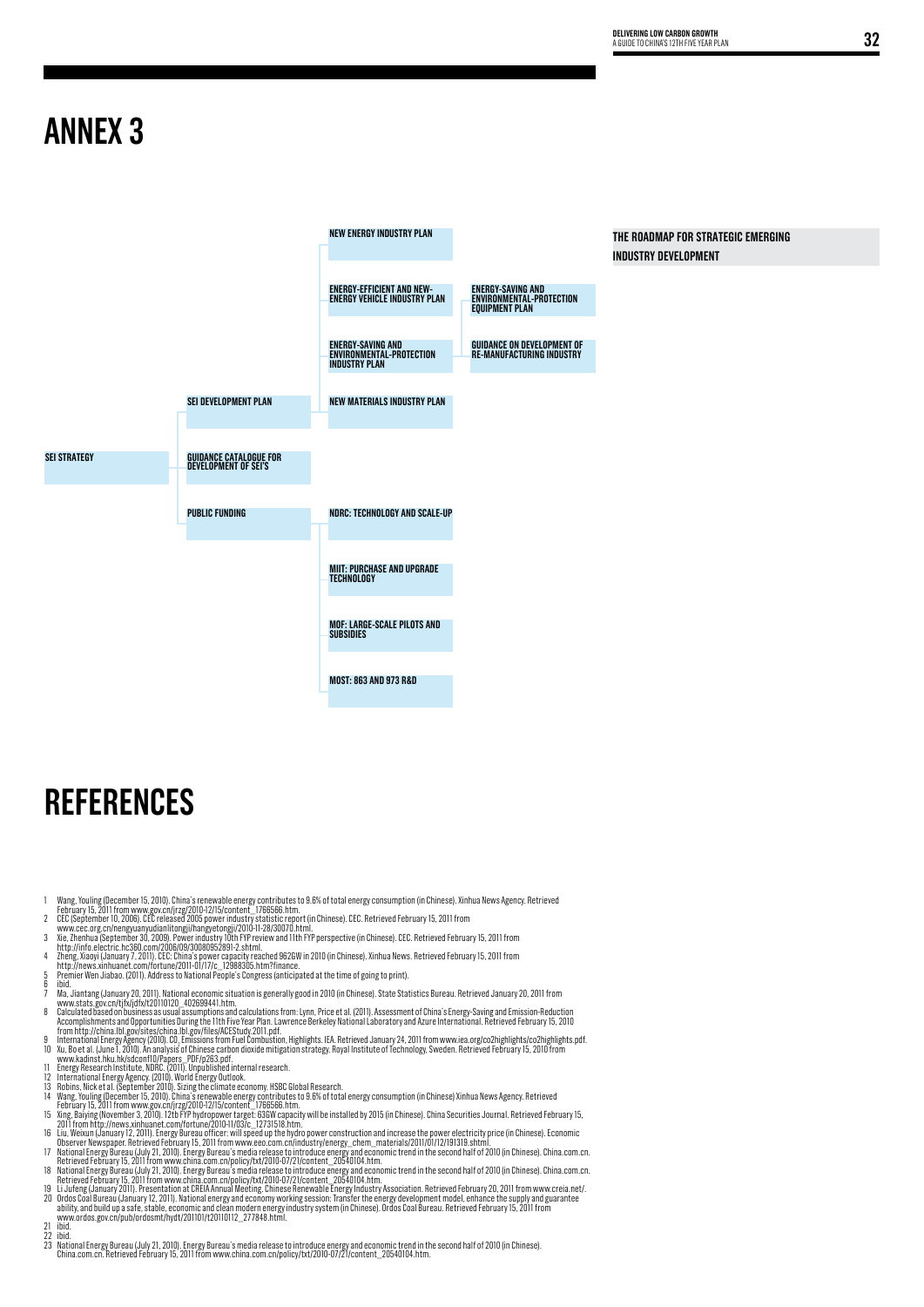- 
- 
- 
- 
- 
- 
- 
- 
- 
- 
- 
- 
- 
- N and hange the meaning and the Photostopic meaning the state of the state of the state of the state of the state of the state of the state of the state of the state of the state of the state of the state of the state of
- 
- 
- 
- 
- 
- 
- 
- 
- 
- 
- 
- 
- 
- 
- 
- 
- 
- 
- 
- 
- http://dz.jickb.cn/www/pages/webpage2009/html/2011-01/26/content\_22234.htm?div=-1.<br>8 Wolf and MOHURO. (2011). Notification of promoting the heating management and energy-efficiency retrofit of existing residential building
- 
- 64 MDF and MOHURD. (2011). Notification of promoting the heating management and energy-efficiency retrofit of existing residential buildings in northern regions with<br>heating (in Chinese). Retrieved February 15, 2011 from w
- 
- 
- 
- 
- 88 iiid.<br>The most parameterism of The Commuter Sulting Paper-Negatiating a Low Carbon Transition in China: Aligning Reforms and Incentives in the 12th Five Year<br>70 Bion. Jiangwen and Zusman, Fric. (December 2010). Working
- 
- 
- 
- 
- 
- 
- 
- 
- 
- 
- 83 ibid.<br>84 ibid.<br>85 Xu, Weixuan (March 11, 2010). Trillions of investment: the vehicle of smart grid starts (in Chinese). 21st Century Business Herald Retrieved February 15, 2011 from<br>85 Xu, Weixuan (March 11, 2010). 2-12
- 
-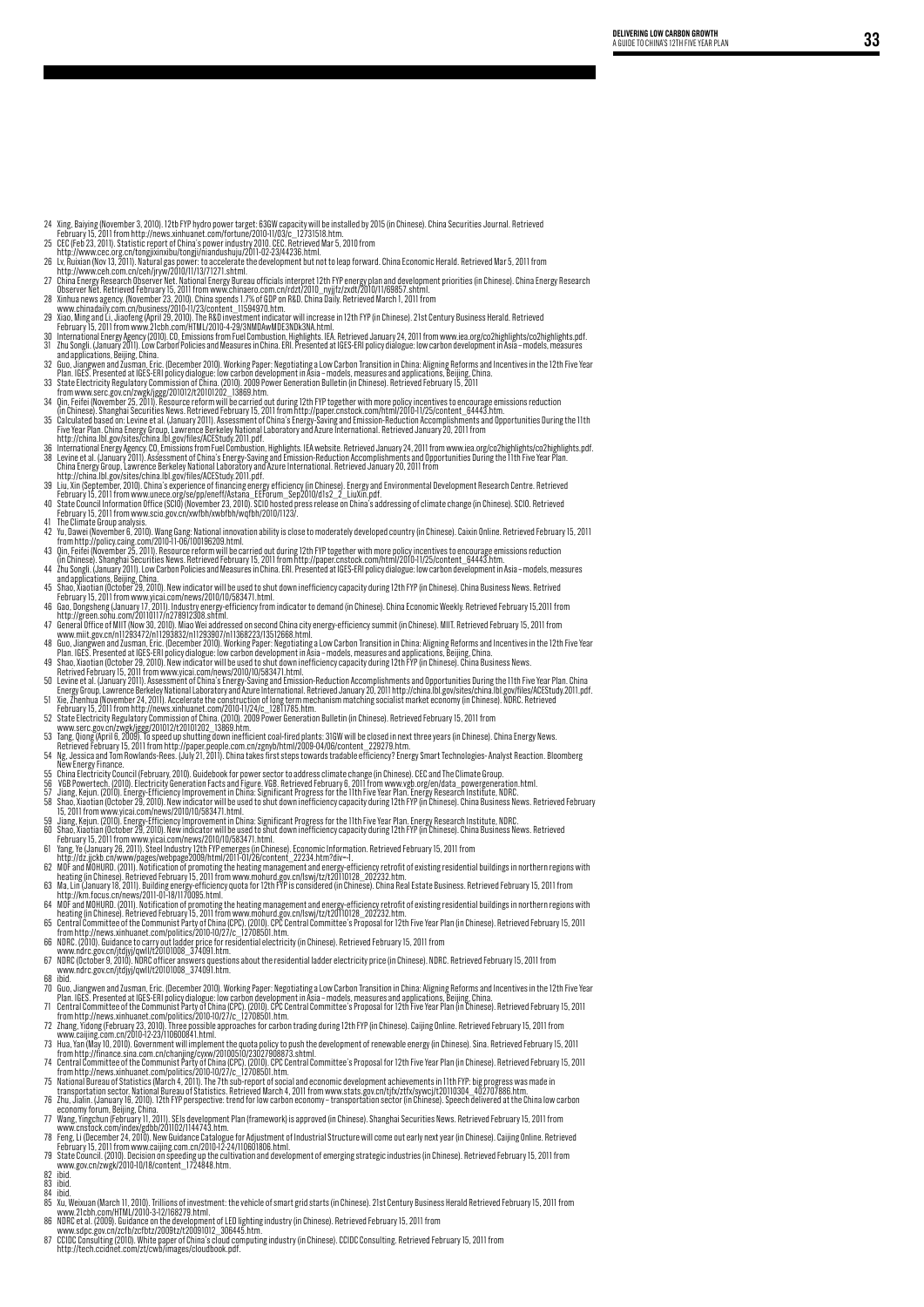- 
- 88 Xu, Jieyun (November 3, 2010). The integration of telecommunications networks, cable TV networks boost 688 billion market (in Chinese). National Business Daily.<br>Betrieved February 15, 2011 From www.chinadaily.com.cn/h
- 
- 90 ibid.
- 91 ibid. 92 State Council. (2010). Decision on speeding up the cultivation and development of emerging strategic industries (in Chinese). Retrieved February 15, 2011 from www.gov.cn/zwgk/2010-10/18/content\_1724848.htm.
- 
- 93 ibid.<br>94 Huang, Mingming (August 17, 2010). Hi-tech service industry is becoming new highlight for development of China's economy (in Chinese). Science Times. Retrieved<br>Fluang, 2011 from http://news.sciencenet.cn//sbhtm
- 
- 
- 
- 97 ind.<br>The distinction of the state and the state of the state of the state and the supportive dentation based of the state and the state and the state and the state and the state and the state and the state and the state
- 
- 
- 
- 
- 
- 
- 
- 
- 
- 
- 
- 
- 
- 
- 
- 
- 
- 
- 
- 
- 
- 
- 
- 
- 
- 
- 
- 
- 
- 
- 
- China.com.cn: Retrieved February 15, 2011 from www.china.com/poligy/txt2010-272/toment, 2050104 html.<br>
18 Han. Xaooneg Reguest & 2010). The new-energy industry plan will target free fillen in restanct (in Chinese). China S
- 
- 
- 
- 
- 
- 
- 
- www.ey.com/Publication/wvLUAssets/Renewable\_energy\_country\_attractiveness\_indices\_Issue\_28/\$FILE/EY\_RECAL\_issue\_28.pdf.<br>138 BNEF. (February 14, 2011). China Profits From Solar-Power Strategy as Europeans Backpedal. Retriev
- 
- 
- 
- 
- 142 Wang. Xiuqiang (September 1, 2010). The policy of coal chemistry will tighten up in 12th FYP (in Chinese). 21st Century Business Herald. Retrieved February 15, 2011<br>- form www.21cbh.com/HTML/2010-9-IxMMDAtMDE5NTMA.html
- 
- www.chinanews.com/ny/2010/12-06/2702563.shtml.<br>45 Wang, Hui and Zhao, Lifeng (September 13, 2011) InCCG is a key energy-efficiency and emissions reduction technology and should be supported by policy (in Chinese).<br>Scientif
- 
- 
- 
- 
- 149 NetEase (September 21, 2010). Draft version of the energy-efficiency and new-energy vehicle industry plan (Full text) (in Chinese). NetEase. Retrieved<br>February 15, 2011 from http://auto.163.com/10/0921/14/6H44764M00084